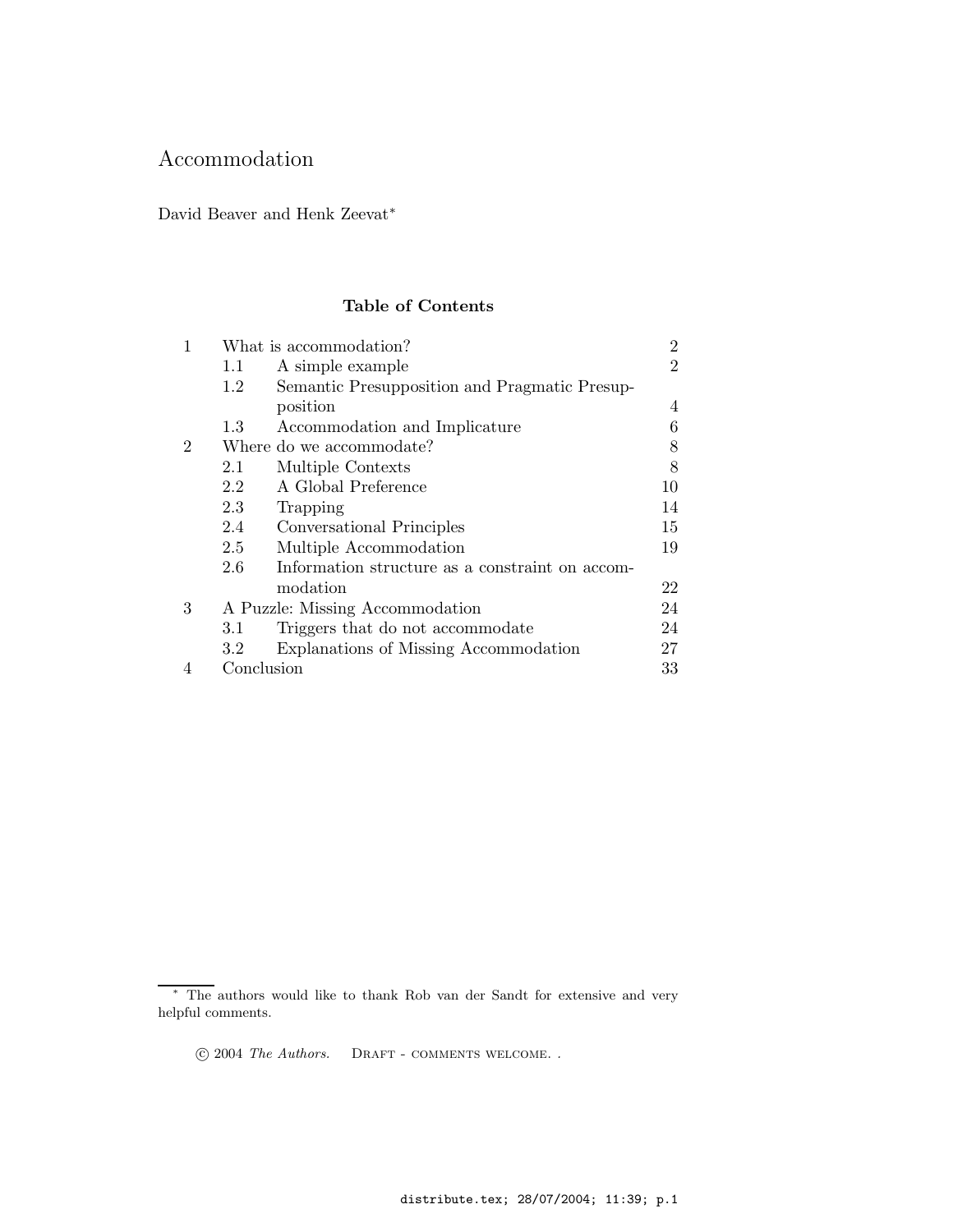### 1. What is accommodation?

### 1.1. A simple example

Our heroine has landed herself in a difficult spot. From all sides dangerous criminals are approaching. She reports (1).

(1) I knew they would show no mercy.

Innocent as it may seem, this example is problematic for theories of presupposition that assume that whatever is presupposed must be known to speaker and hearer prior to utterance. (1) contains the word know and the use of this verb is generally assumed to presuppose its complement. But our example may well be the first time that our heroine informs us of the treatment she expects at the hands of the villains. The operation that helps us out here is accommodation, and involves making it common ground between us and the speaker that the complement is true. Lewis (1979), who brought the term accommodation into use among philosophers of language and semanticists, conceived of it as a repair strategy: the hearer recognizes that something is wrong, sees that the day can be saved by adding the missing presupposition and proceeds to do just that.<sup>1</sup>

Accommodation is something you do in deference to the wishes of another. This explains why the word accommodation is used frequently in the tourist industry. More worrying is that there is also another technical linguistic use of accommodation, namely that in sociolinguistics (Giles et al., 1987). Here it refers to conscious or unconscious attempts by interlocutors to adapt their linguistic habits (e.g. in pronunciation, choice of words and constructions, posture) to the habits of other interlocutors, typically by taking over some of the other interlocutors behavior. While both the sociolinguistic and semantic/pragmatic uses of accommodation describe adaptations made to enhance communicational success, the two coinages are distinct and historically unconnected.

<sup>1</sup> Burton-Roberts (1989) and Gauker (1998, 2003) exemplify those who take the existence of cases like (1) to undermine theories of presupposition, particularly the account of pragmatic presupposition developed by Stalnaker (1972, 1973, 1974). See von Fintel (2000) for discussion of these arguments. Note that in the 1970s both Stalnaker and Karttunen (1974) gave examples of informative presupposition, and independently described an accommodation-like process, although at that time they did not describe the process as accommodation. See also Simons (2003) for discussion of how Stalnaker's views on accommodation depart from those of Lewis. Note that Lewis also introduced the standard technical notion of common ground as mutual knowledge — see Lewis (1969) and also Clark and Marshall (1981).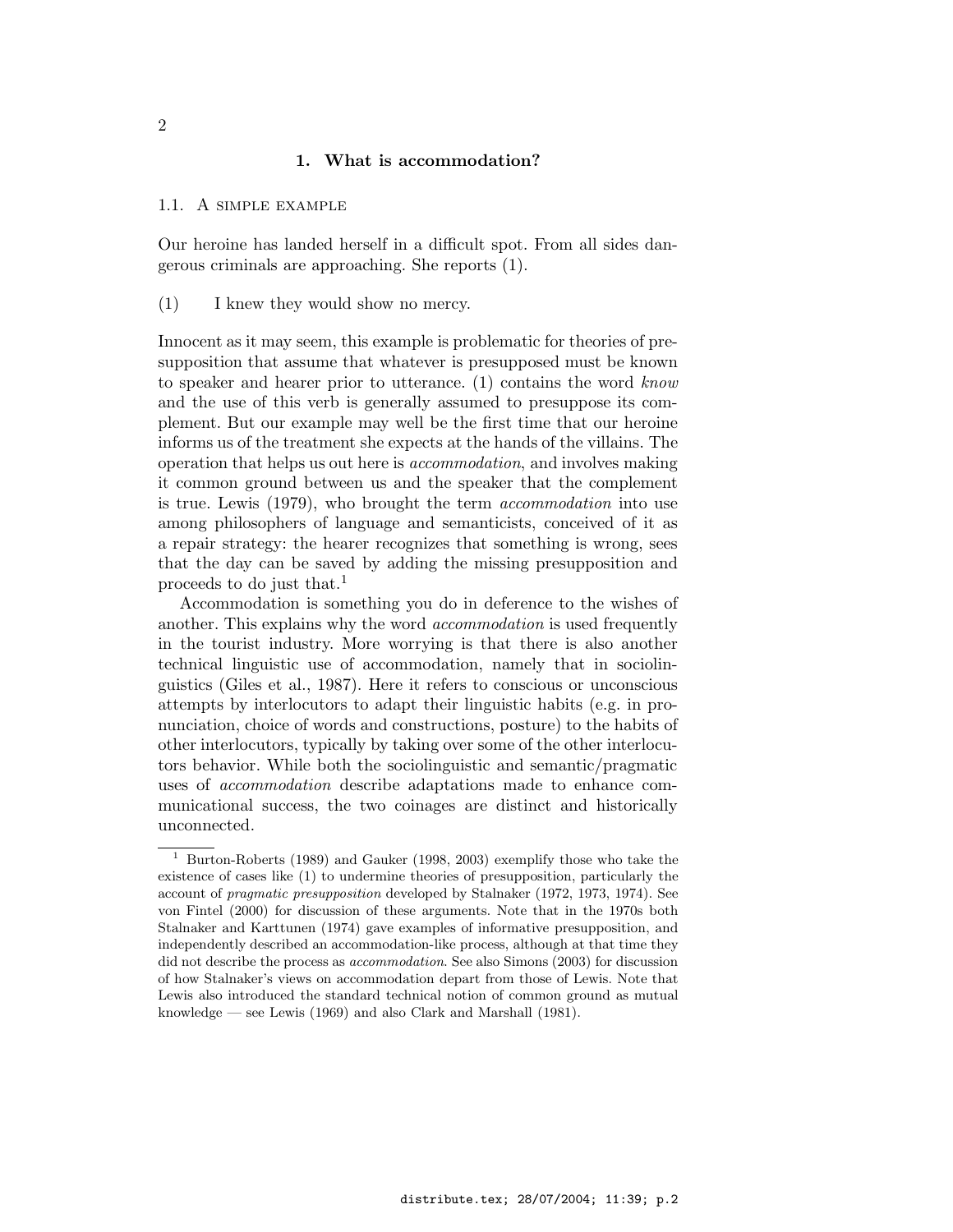For the most part, cases of accommodation discussed in this article pertain to presuppositions that are identifiable via a standard set of diagnostics, in particular *projection tests*. The primary evidence that (2a) presupposes (2b) is that (2b) follows not only from utterances of (2a), but also from sentences in which (2a) is embedded. Typically presuppositions follow from embeddings under negation as in  $(2c)$ , from embeddings under modals as in (2d), and also from embeddings involving questions, conditionals and various other constructions.<sup>2</sup>

- (2) a. Mary realizes it is raining.
	- b. It is raining.
	- c. Mary does not realize that it is raining.
	- d. Perhaps Mary realizes that it is raining.

Examples of constructions which, according to projection tests, carry presuppositions include a huge range of constructions, such as definite descriptions, factive verbs, aspectual markers, demonstratives, politeness markers, names and various discourse functional markers. Collectively, these are known as presupposition triggers.

Given that accommodation happens, two questions arise: what is accommodated, and where?<sup>3</sup> The *where* question arises because in processing a complex sentence multiple contexts may be involved — for example a belief sentence will involve both a global context which the speaker is proposing as the new common ground, and an embedded belief context. We will turn to the complexities that arise when there are a multiplicity of possible accommodation sites in section 2.

As will be discussed below, accommodation is an inferential process which is subject to pragmatic constraints. On the other hand, presuppositions, which accommodation operates on, are standardly (though not universally) taken to arise as a part of lexical meaning, and to engage in complex interactions with semantic operators such as quantifiers, attitudinal predicates and conditionals. Thus the discussion in this chapter will concern one linguistic interface in particular, that between semantics and pragmatics.

<sup>&</sup>lt;sup>2</sup> There are by now a large number of handbook articles discussing presupposition, all of which introduce the projection tests. See e.g. the extended articles of Soames (1989), Beaver (1997), or the pithier overviews of Horn (1994;1995) and Roberts (1999).

 $3$  Note that in our technical sense the verb *accommodate* takes as its direct object information, i.e. information which is missing and must be added. This contrasts with the everyday use of *accommodate* for which the direct object is the person for whom we are making adaptations, not the adaptations themselves. Perhaps the contrast reflects a bias of semanticists towards propositions rather than people.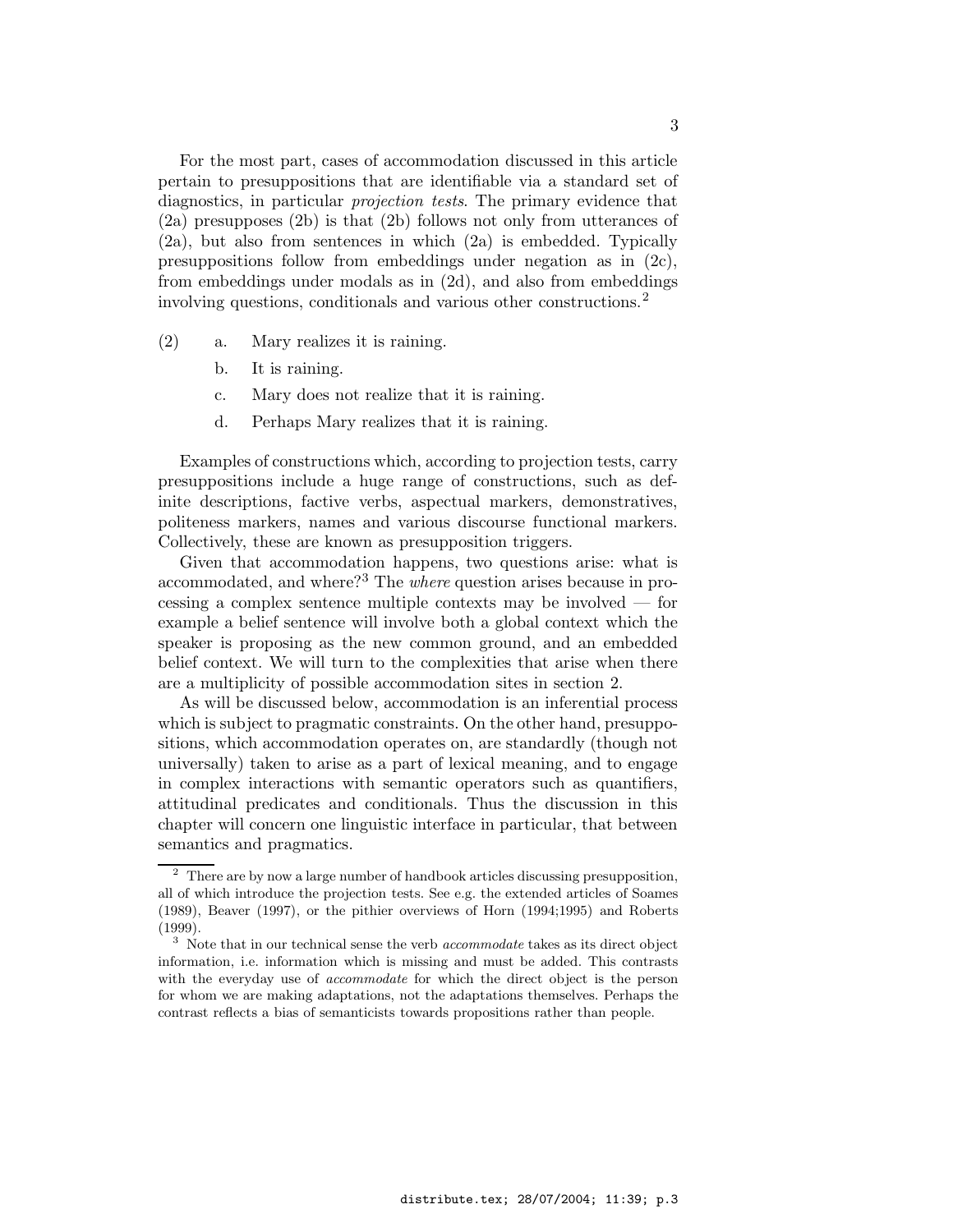### 1.2. Semantic Presupposition and Pragmatic Presupposition

As regards what is accommodated, Lewis took a broad view, not limited to classic cases of presupposition. He considered also accommodation of a point of view (e.g. as when by using coming or going we take an implicit position near the destination or departure point, respectively), accommodation of a standard of precision in cases of vagueness (c.f. (Barker, 2002)), accommodation of domains of possibilities involved in modal statements, and even accommodation of a getaway car during the formulation of a plan to steal plutonium.

Thomason (1990) is easily read as providing a quite different answer than Lewis to the question of what is accommodated. Thomason takes accommodation to be a move a hearer can make in order that the cooperative intent of the speaker is realized. For him, accommodation is motivated by a need to "Adjust the conversational record to eliminate obstacles to the detected plans of your interlocutor." Thus accommodated material may include not only facts about the subject-matter of the discourse but also facts about the joint or individual plans of the interlocutors. In contrast, Lewis seems to suggest the simplest possible answer to the question of what is accommodated: accommodate only what is needed.

Suppose we accept the Frege-Strawson view (contra e.g. (Gazdar, 1979)) that presuppositions are necessary conditions on meaningfulness associated with particular expression types (presupposition triggers, as we now call such expressions). Then Lewis seems to suggest that hearers would accommodate whatever is the minimum information needed to satisfy those conditions. That is, if an expression presupposes  $p$ , and  $p$ is not satisfied, what we accommodate is just  $p$ . This is close to what is found in the account of van der Sandt (1992) (see also Zeevat (1992) and Geurts (1999) for developments of the theory). But Thomason's account implies that what is accommodated could stand in a much more nebulous relation to what is conventionally presupposed: we accommodate whatever seems most appropriate to make sense of the speaker's intentions in the light of our joint communicational goals. That is, while what we accommodate must satisfy conventionally signaled presuppositions, it may also incorporate other information. Much of what Grice calls conversational implicature might fall under Thomason's notion of accommodation.<sup>4</sup>

 $^4\,$  Hobbs' abductive account of comprehension is related to Thomason's, and also subsumes accommodation and implicature within a broader computational setting. Much of the relevant work remains unpublished, but see Hobbs et al. (1990). Another inferential framework which unites implicature and accommodation is that set out by Asher and Lascarides (1998, 1999, 2003), who take presupposition accommodation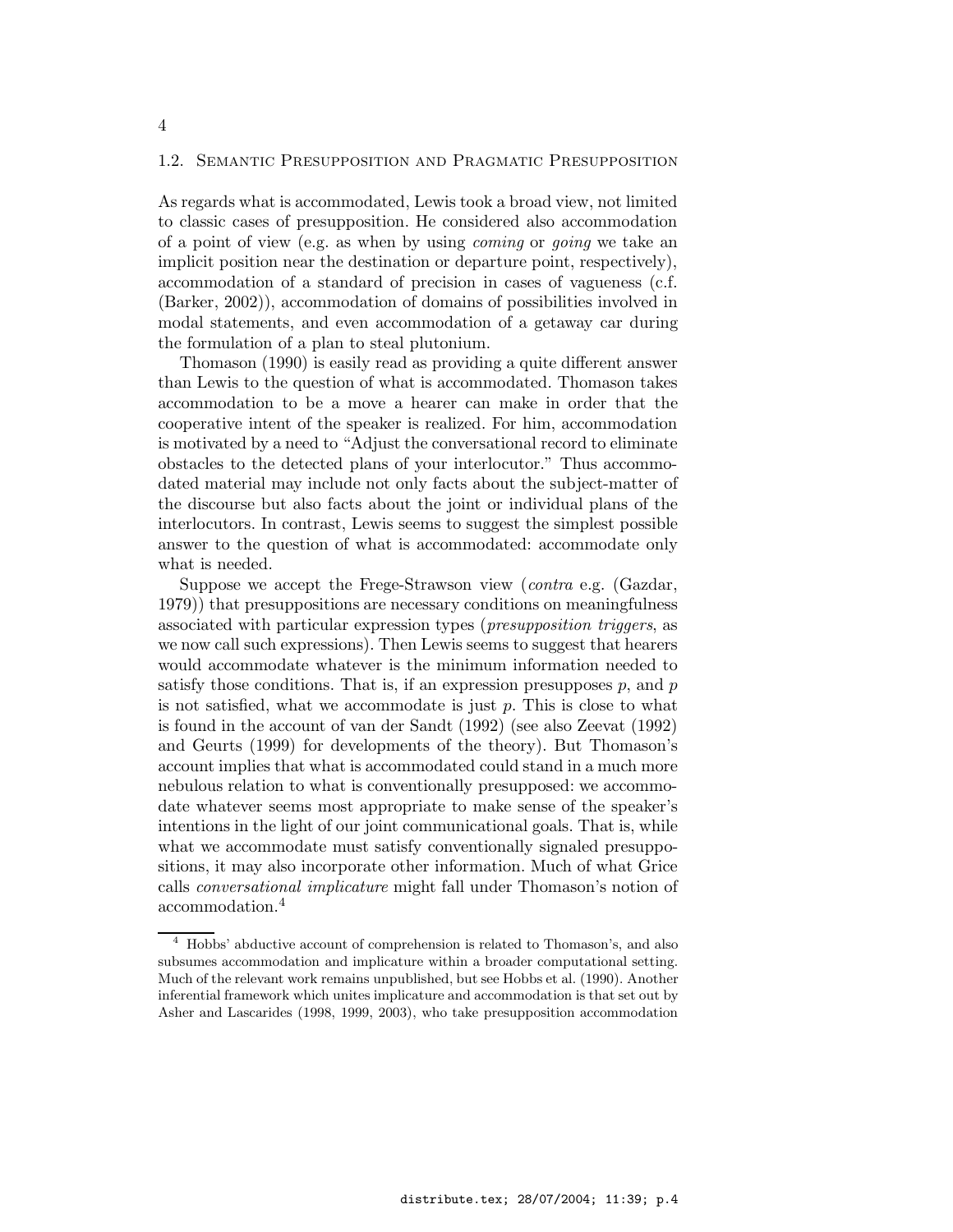To adopt standard terminology, let us term necessary conditions on meaningfulness semantic presuppositions, something close to that described by Frege (1892) and Strawson (1952). Following Stalnaker  $(1972)$ , let us term what a speaker takes for granted *pragmatic presup*positions. Then the idea of accommodating more than is presupposed may be sharpened as follows: whatever is semantically presupposed is pragmatically presupposed, but semantic presuppositions are only a weak reflection of the full set of assumptions made by speakers. When a hearer detects a semantic presupposition, the hearer tries to understand what set of speaker's assumptions lie behind it. The hearer accommodates a best guess as to what these assumptions are.

This view of accommodation is compatible with that developed in the Context Change model of presupposition developed by Heim (1982, 1983), a model which builds on that of Karttunen (1973, 1974) as well as Stalnaker's and Lewis' work. In the Context Change model, semantic presupposition corresponds not to conditions on meaningfulness, but rather to conditions on appropriateness of the update: normally, we only use a sentence to update our information state if the presuppositions of the sentence are satisfied in our existing information state. Accommodation must occur whenever our existing information state does not satisfy the presuppositions associated with the sentence being processed — a view very much in tune with Lewis's. However, Heim is not explicit as to whether what is accommodated corresponds to what is semantically presupposed or what is pragmatically presupposed (if either). Beaver (1999, 2001) argues that the Context Change model must be extended such that pragmatic presuppositions are accommodated, and ends up with a model which has much in common with Thomason's. Examples which Beaver attempts to account for include the following:

(3) If Spaceman Spiff lands on Planet X, he'll notice that he weighs more than on Earth.

The semantic presupposition of (3) depends upon whose theory of semantic presupposition is adopted. It might be either that Spiff weighs/will weigh more than on Earth, or that if Spiff lands on X he'll weigh more than on Earth. However, Beaver maintains that what we accommodate corresponds to neither of these. Rather, it seems that the speaker might plausibly be assuming that Planet X has a particularly high gravitational field, such that whenever someone lands on X, that person weighs a lot. Beaver suggests that a hearer might accommodate

to be subsumed under a more general operation they term "binding [...] to the context with a rhetorical relation."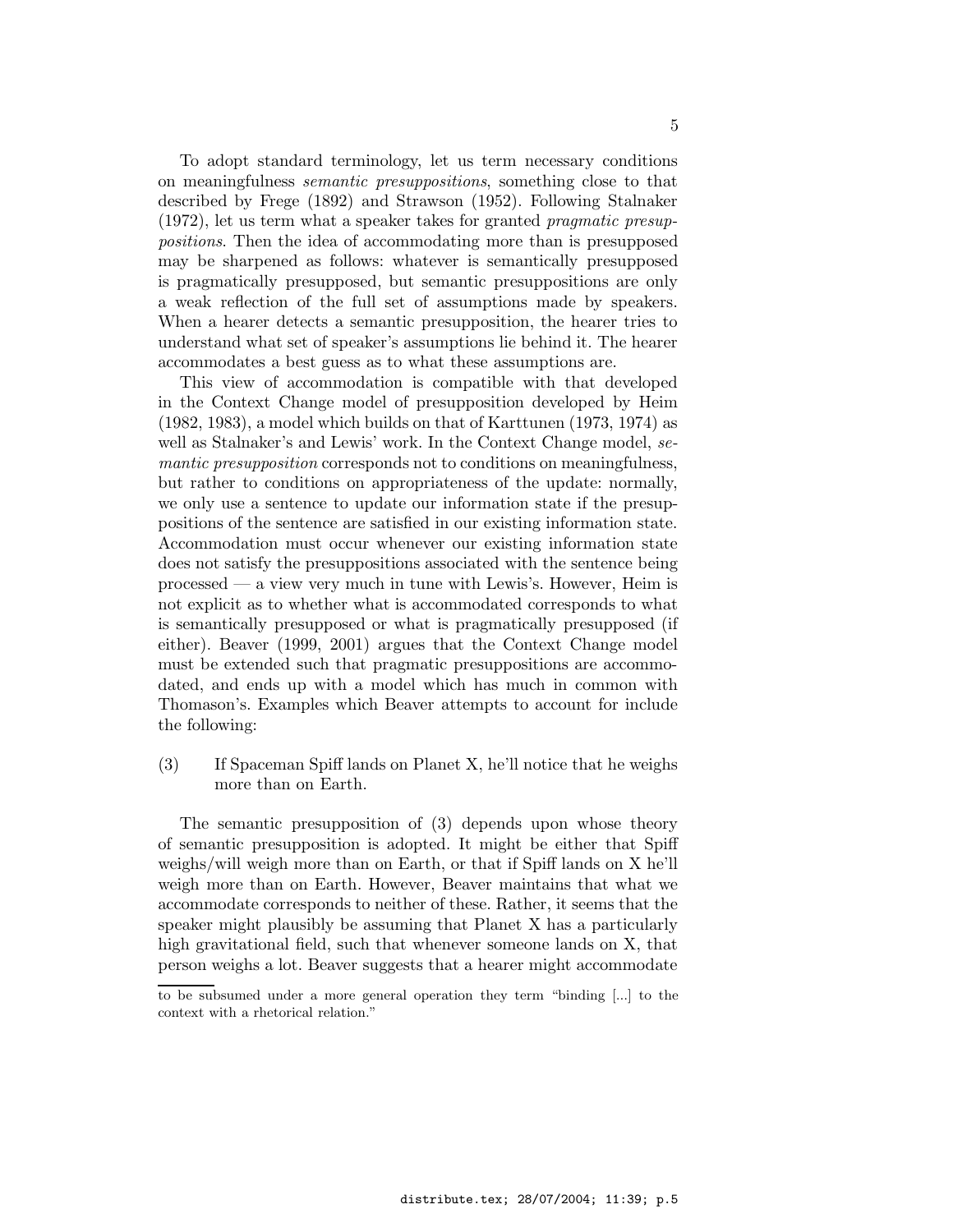this stronger, universal proposition, or some other set of assumptions which entail what is semantically presupposed.<sup>5</sup>

### 1.3. Accommodation and Implicature

Accommodation involves a hearer's inference. But not all hearer's inferences count as accommodation. It is worth considering to what extent accommodation is distinguished from conversational implicature, especially since work like Thomason's ties accommodation and conversational implicature closely together.

When discussing conversational implicatures it is helpful to restrict attention to generalized implicatures such as those associated with scales, e.g. "Mary is content" implicating that Mary is not in a state of ecstasy. Thus we ignore for the moment particularized implicatures, those which follow from specific facets of a given conversational context rather than from general properties of language or the lexicon. None of the cases of accommodation we consider here are candidates for particularized implicatures, since they are inferences which regularly occur whenever certain lexical items are used. Particularized implicatures tend to be independent of specific lexical items: they are detachable in the terminology of Grice (1989) — see also Levinson (1983) on detachability, or Levinson (2000) for an extensive recent study of conversational implicature, though he concentrates on generalized rather than particularized implicatures.

Generalized conversational implicatures resemble accommodation in that they involve inferences that go beyond the ordinary content of the sentence. The main property differentiating these two types of inference concerns the role of context and what is taken for granted. Generalized conversational implicatures concern new information: the speaker typically believes that the hearer was unaware of the content of the implicature prior to the utterance, and does not assume the implicature would have been contextually available to the hearer if there had been no utterance. On the other hand, accommodation concerns information that the speaker assumes is independently available to the hearer (or, pace Stalnaker (1974), that the speaker pretends to assume is available.)

There is a grey area between accommodation and implicature. In the classic case of a sign like that in (4), the author of the sign need not assume that the fact that cheques are unacceptable is common ground.

(4) The management regrets that this establishment cannot accept cheques.

<sup>5</sup> See Geurts (1999) for critical discussion of Beaver's model. The accounts of Hobbs and of Lascarides and Asher (see fn. 4) also allow that more information is accommodated than is minimally necessary to satisfy semantic presuppositions.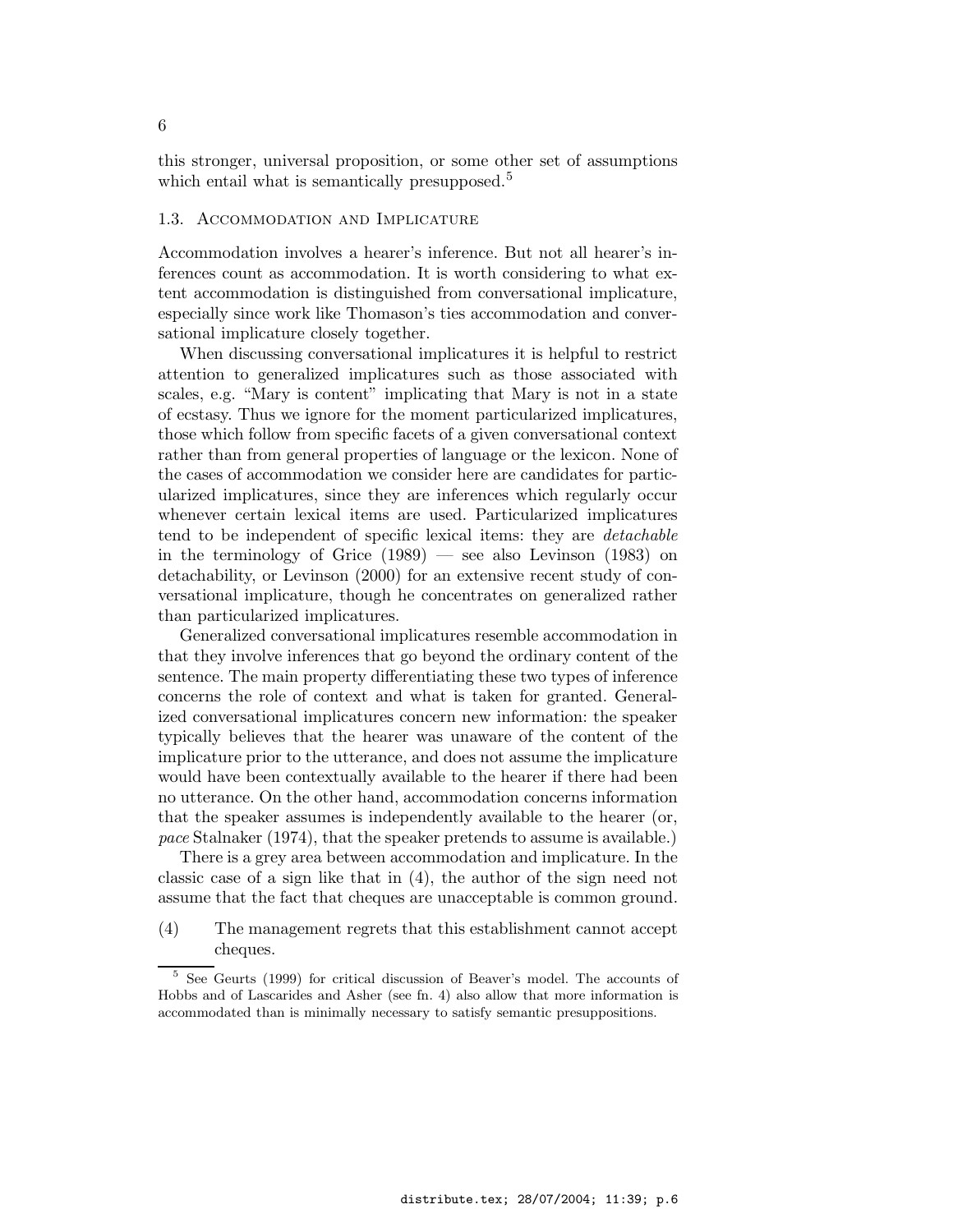Similarly, once we move to particularized implicatures, there is often such a mixture of presupposition and implicature that the two cannot be cleanly distinguished. The utterer of (5) appears to presuppose ownership of a bike, but does the speaker presuppose or implicate that the bike was the method of transport that was (or would have been) used to transport the speaker? How about the implication that if the bike had been in working order, the speaker would not have been late? Quite possibly, both presupposition and implicature are involved at every stage. For example, the speaker may take it for granted that most hearers know the bike was to have been used, and yet believe that there are also further hearers who will have to infer this information.

(5) I am sorry I am late. My bike has a flat.

In spite of the existence of individual cases that are hard to classify, the bulk of inferences we will consider in this paper clearly concern accommodation rather than Gricean implicature: they concern adaptation on the part of the hearer in the face of assumptions that the speaker has made, and are not obviously derivable using arguments based on Grice's maxims.<sup>6</sup>

If accommodation occurs in response to assumptions that the speaker has made, then we might expect that anything which indicates that something has been assumed could trigger accommodation. Lewis has often been taken to say as much:

Say something that requires a missing presupposition and straightaway that presupposition springs into existence, making what you have said acceptable after all.(Lewis, 1979, 339)

Contra Lewis, accommodation is a tightly constrained process. For one thing, hearers do not like to accommodate what is plainly implausible: given the opportunity they would normally express disquiet at being asked to do so. Also, hearers do not accommodate destructively, which would overwrite something which has already been accepted as the common ground  $-$  a principle we shall return to in section 3.2. As we shall see, constraints on what can be accommodated and where the accommodation takes place go a lot further than just a tendency to avoid contradiction.

<sup>&</sup>lt;sup>6</sup> In asserting that the accommodated material could not easily be derived from Grice's maxims (Grice, 1989), we are taking a standard position, but not an uncontroversial one. Rob van der Sandt (p.c.) suggests that the most obvious support for this standard position is the fact that, contra presuppositions "implicatures normally do not project [...] but are computed on the basis of a full utterance." Despite such prima facie difficulties, many authors have tried to derive presuppositional behavior using neo-Gricean argumentation. For a recent example, see Simons (2001).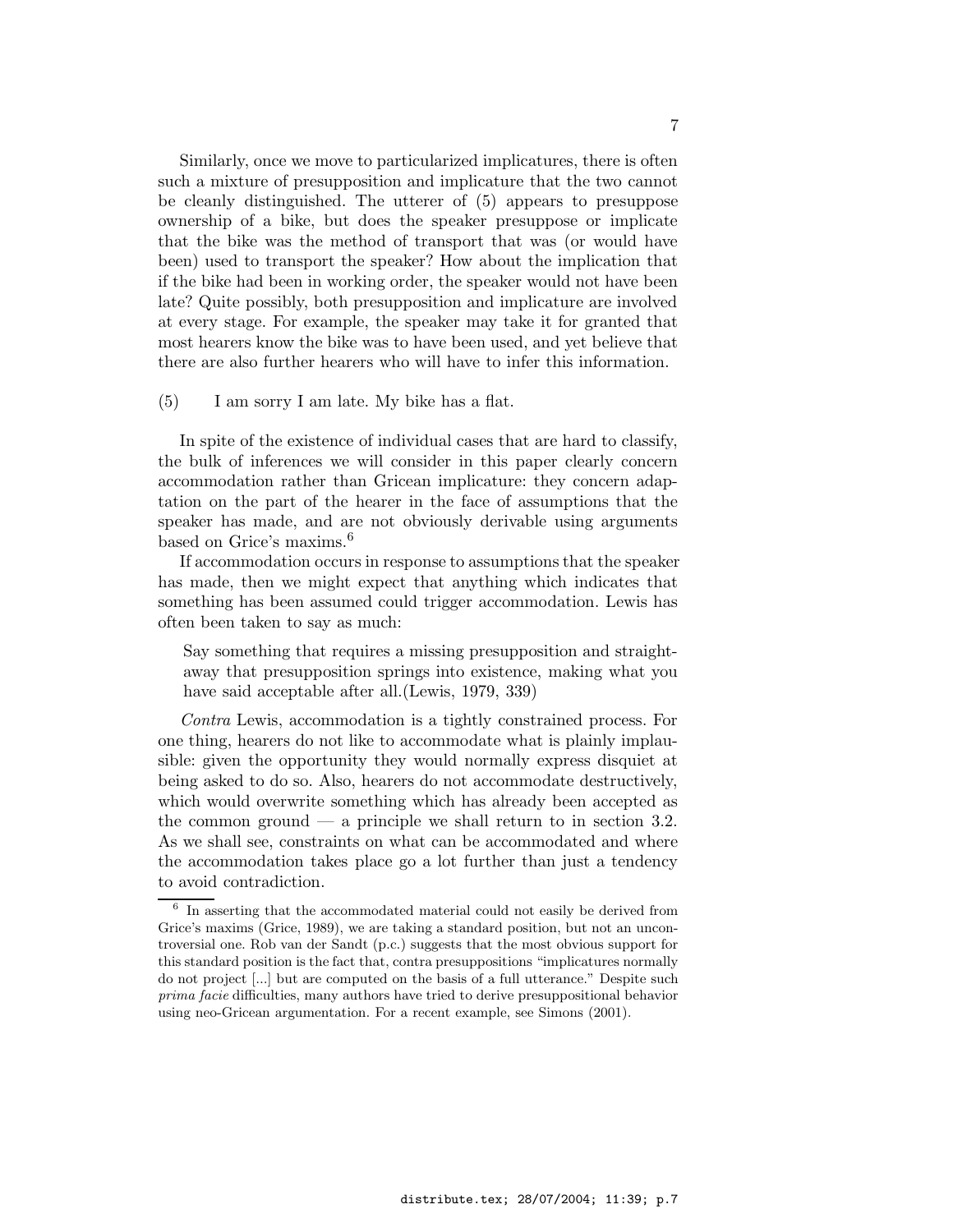The core of this article, section 2, consists of a discussion of the different contexts in which accommodation can take place, and the pragmatic principles which select between those contexts. In section 3 we consider a puzzle: Lewisian accommodation applies equally to all presuppositional constructions, so it cannot easily explain why, as a mater of empirical fact, some presuppositions are accommodated much more easily than others. We review the data, and consider some lines of explanation. Finally, in section 4 we draw some general conclusions about progress that has been made in understanding accommodation, discuss its significance for the study of presupposition and other phenomena, and consider what remains to be done.

### 2. Where do we accommodate?

#### 2.1. MULTIPLE CONTEXTS

Consider (6), which involves a definite description "his first child", and contexts  $|1|, |2|, |3|$  and  $|4|$ . These contexts correspond, respectively, to what the speaker proposes (or assumes) as the common ground, what the speaker proposes John is convinced of, what the speaker proposes John considers a hypothetical possibility, and what the speaker proposes John considers to be consequences of such a hypothetical.

(6) 1 John is convinced that  $\boxed{2}$  if  $\boxed{3}$  his first child is diligent,  $\boxed{4}$ she'll grow up to become president.

A first clue as to where accommodation is possible is obtained by considering variants of the example in which the presupposition is added explicitly, as if it were part of the ordinary content of the sentence.

- (7) a. John has one or more children, and he is convinced that if his first child is diligent, then that child will grow up to become president. *(Accommodation in*  $|1|$ .)
	- b. John is convinced that he has one or more children and that if his first child is diligent, then that child will grow up to become president. (Accommodation in  $(2)$ .)
	- c. John is convinced that if he has one or more children and his first child is diligent, then that child will grow up to become president. *(Accommodation in*  $|3|$ .)
	- d. ?? John is convinced that if his first child is diligent, then he has one or more children and that (the first) child will grow up to become president. (Accommodation in  $\vert 4 \vert$ .)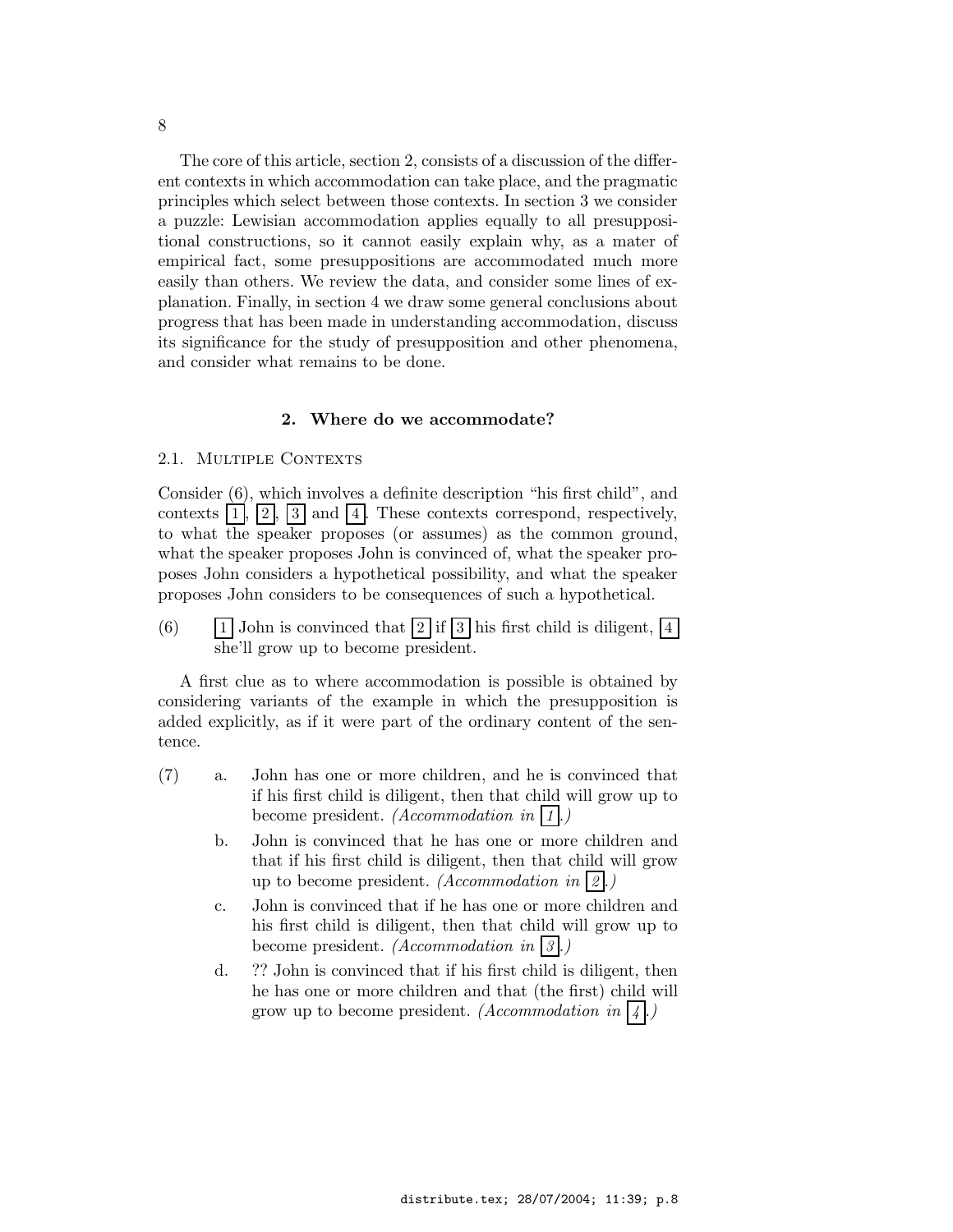What we observe is that accommodation in context  $\vert 4 \vert$  would not produce a felicitous discourse, and it certainly wouldn't reduce the sentence's presuppositions. However, accommodation in contexts |1|  $-3$  would result in a common ground analogous to that produced directly by update with the first three sentences in (7). Consideration of the four alternatives leads us to suggest a general principle which we believe is implicit in much prior work on accommodation:

The Principle of Explicit Addition Accommodation is only possible in contexts where explicit addition of the accommodated material would (i) produce a felicitous discourse, and (ii) result in a text which lacked the original presupposition.

This principle is of great generality. It applies not only to accommodation of standard presuppositional material, as detected by the projection test, but also to accommodation of material which may not be explicitly presupposed. A plausible example is the form of accommodation introduced by Roberts (1987, 1989). She considered data involving modal subordination, whereby anaphoric reference between separate non-factual contexts is possible. This phenomenon is exhibited by (8), where the pronoun she refers back to John's hypothetical daughter, in a way that would be impossible on many standard accounts of anaphoric reference such as Kamp (1981). There are various ways of understanding how this example functions, but one possibility is that the pronoun *she* is associated with a presupposition that there is a discourse marker available for a salient female. Since this presupposition is not met, accommodation must occur. Yet what is accommodated is not merely a discourse marker for an arbitrary female (the presupposition of the pronoun as given by standard projection tests), but a discourse marker for John's daughter.

(8) Perhaps John has a daughter.  $\boxed{1}$  If  $\boxed{2}$  she is over 18, she has probably left home.

Now note that in principle there are at least two places where accommodation might occur, the global context represented by 1 , and the local context of the trigger, given by  $|2|$ . Accommodation in either of these locations would satisfy the requirement of the pronoun that there is an accessible female antecedent. Accommodation at site 1 would produce the infelicitous text in (9a), whereas accommodation at site  $|2|$  produces a quite acceptable text as in  $(9b)$ . The Principle of Explicit Addition then correctly (but not very surprisingly) predicts that, provided we could somehow narrow the choice to the two alter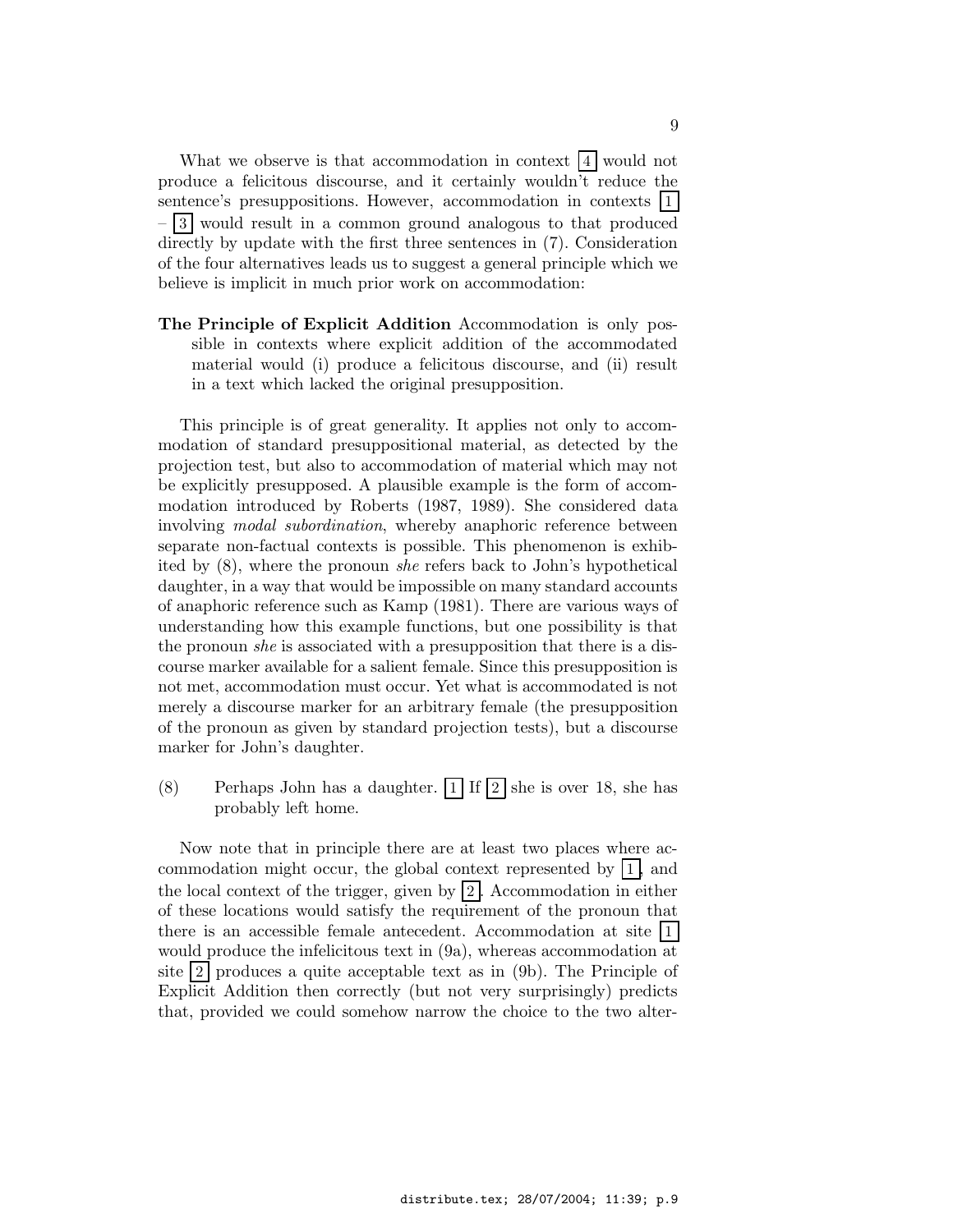native interpretations in (9a) and (9b), the second must be the correct interpretation.<sup>7</sup>

- (9) a. ? Perhaps John has a daughter. John has a daughter and if she is over 18, she has probably left home.
	- b. Perhaps John has a daughter. If John has a daughter and she is over 18, she has probably left home.

### 2.2. A Global Preference

Our proposed principle of explicit addition is closely related to a generalization made explicit by van der Sandt (1982, 1988) and Seuren (1985). They observed that an utterance of a sentence leads to presupposition projection only when explicit statement of the presupposition prior to the utterance would have yielded a felicitous discourse. For example, given that the fact that (7a) is felicitous, this generalization leads us to predict that the presupposition that John has one or more children will project from (6).

Rather than saying that the presupposition projects to produce the interpretation in  $(7a)$ , we will say that the presupposition is globally accommodated. Similarly, we describe the interpretation in (7c) as involving local accommodation in the context of the trigger. The interpretation in (7b) involves accommodation is a context intermediary between the trigger and the global context, and we refer to the process that produces this interpretation as *intermediate accommodation*.<sup>8</sup>

Fronting Principle Global accommodation, or, equivalently, presupposition projection, is preferred to other forms of accommodation just in case fronted addition of the presupposition would produce a felicitous discourse.

The most developed theory governing where accommodation might take place is that of van der Sandt (1992) (and secondary literature such as Zeevat (1992), Krahmer (1998), Beaver (2002) and, especially, Geurts (1999)), and we will rely heavily on van der Sandt's framework in the following discussion. First, let us return to Gazdar (1979), who is not ordinarily thought of as presenting a theory of accommodation.

What Gazdar proposed is that by default presuppositions are added to the global context, and otherwise they are cancelled. Being cancelled

<sup>7</sup> For an account of modal subordination in terms of a theory of presupposition accommodation, see Geurts (1999).

<sup>&</sup>lt;sup>8</sup> What most authors term *global accommodation*, Seuren (1985) describes as backward suppletion, and van der Sandt (1982;1988) terms contextualization.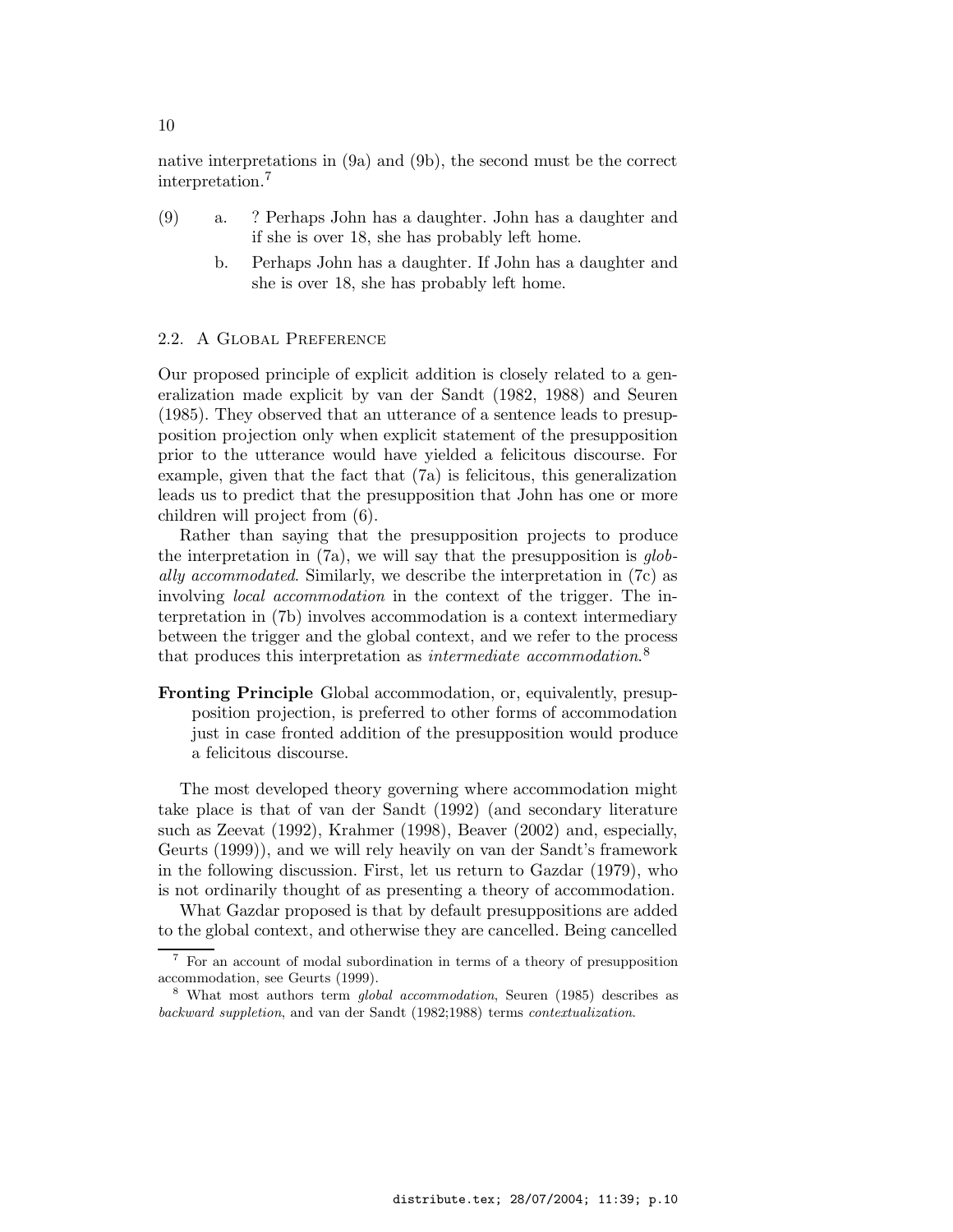is almost like disappearing, but, crucially, not quite. Gazdar argues that almost all presupposition triggers entail what they presuppose, so when a presupposition cannot be added to the global context, its content remains in the local context of the trigger. Thus for the cases that have been most discussed in the literature, such as factives and definites, the effect of cancellation in Gazdar's theory is typically indistinguishable from the effect of local accommodation in accounts such as van der Sandt's and Heim's. Furthermore, the fact that Gazdar predicts projection by default, and cancellation only under threat of inconsistency, is equivalent to a general preference for global above local accommodation, as Heim (1983) makes clear.<sup>9</sup> This takes us to a bolder statement of the above Fronting Principle:

Globality Principle Global accommodation is preferred to local accommodation.

The preference for global accommodation, or an equivalent principle, is central to almost all accounts of presupposition: Atlas (1976), Wilson (1975) and Kempson (1975) try to derive the same effect as the Globality Principle from general considerations of conversational pragmatics; followers of Gazdar (e.g. Mercer (1987)) follow him in assuming global accommodation as a default and innovate primarily by exploring alternative notions of what a default is; and van der Sandt (1992) and following work (e.g. Geurts (1999)) explicitly assumes a preference for global over local accommodation. In fact, van der Sandt (1992) extrapolates from the preference for global over local accommodation, and claims that a similar principle applies when we throw intermediate accommodation into the mix, an alternative not present in any earlier work except Heim's. Van der Sandt uses a (defeasible) principle like the following:  $10$ 

Generalized Globality Principle One accommodation alternative is preferred to another if the first is more global (i.e. further from the site of the trigger, and nearer to the global context).

There are two issues that arise with this attractive principle. First, it is unmotivated. Indeed, the simpler preference for global over local

<sup>9</sup> Although Heim is right that Gazadar's strategy (of cancelling only in the face of inconsistency) is in principle equivalent to a preference for global accommodation, this does not imply that Heim's model is equivalent to Gazdar's. Heim only explicitly considers blocking of global accommodation through inconsistency with the common ground, whereas Gazdar also considers inconsistency with implicatures.

<sup>&</sup>lt;sup>10</sup> Geurts (2000) terms his procedural variant of Generalized Globality buoyancy. As he says, "all *backgrounded* material tends to float up to the main DRS."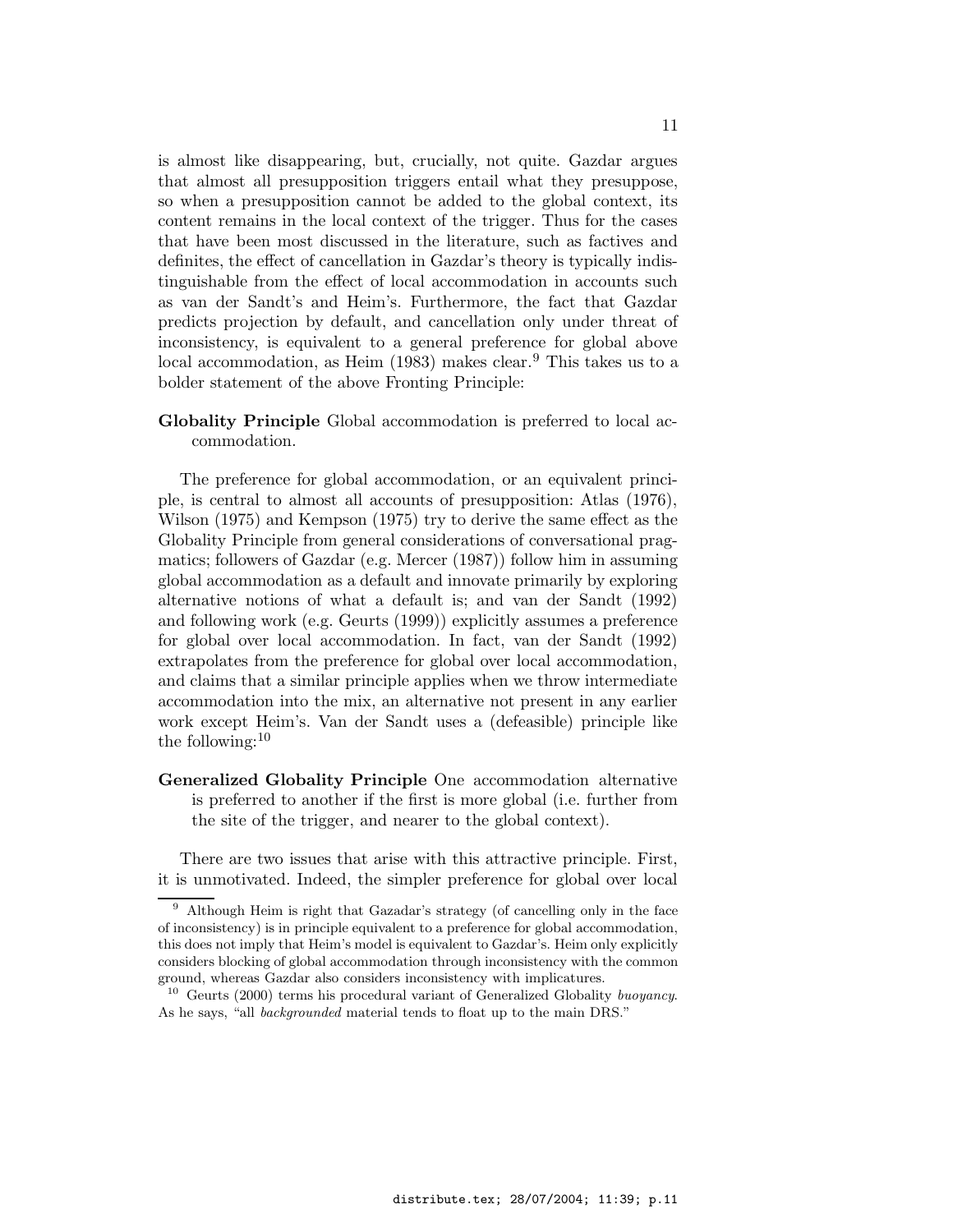accommodation in Gazdar's theory is also unmotivated, although plausible. Second, it is not clear that van der Sandt's preference describes the facts, as argued by Beaver (2001).

Consider the following example in which contexts are tagged with numbers for ease of reference:

 $(10)$  I don't know whether it is raining, but |1 Fred thinks that |2 if  $3$  Mary is carrying an umbrella then  $4$  she knows that it is raining.

In (10), the use of *know* in the consequent triggers the presupposition that it is raining. Global accommodation in context  $|1|$  is blocked since it would produce inconsistency. Van der Sandt's preference for maximally global accommodation would then predict that intermediate accommodation in context  $|2|$  is preferred over intermediate accommodation in context  $\boxed{3}$ , which in turn is produced over local accommodation (in  $\vert 4 \vert$ ). So the prediction is that (10) is understood as meaning "I don't know whether it is raining, but Fred thinks that it is raining and that if Mary is carrying an umbrella she knows that it is raining." It is not clear to us that this prediction is right. First, in spoken form, the example seems odd unless pronounced with stress within the final "is raining", and this oddity is unaccounted for. Second, even with this stress pattern, the predicted reading is not available. There seems to be a preference for local accommodation over either of the intermediate possibilities. Thus the preferred reading is ". . . Fred thinks that if Mary is carrying an umbrella then it's raining and she knows it".

In response to examples showing that the Generalized Globality Preference produces incorrect predictions, we might consider retreating to the basic Globality Preference, and perhaps stipulating a separate principle to decide between local and intermediate forms of accommodation when global accommodation is unavailable. However, an alternative principle has also been considered, e.g. by Blutner (2000), here, as in Beaver (2001), named for Atlas who uses a similar principle as the cornerstone of all his explanations of presuppositional behavior: $^{11}$ 

The Atlas Principle One accommodation alternative is preferred to another if the first produces a logically stronger meaning.

<sup>11</sup> A similar principle favoring strong over weak readings is motivated by Dalrymple et al. (1998). An alternative but related idea which we will not explore here is that what must be maximized is not logical strength but informativity or relevance — see e.g. Sperber and Wilson (1984) and van Rooy (2003).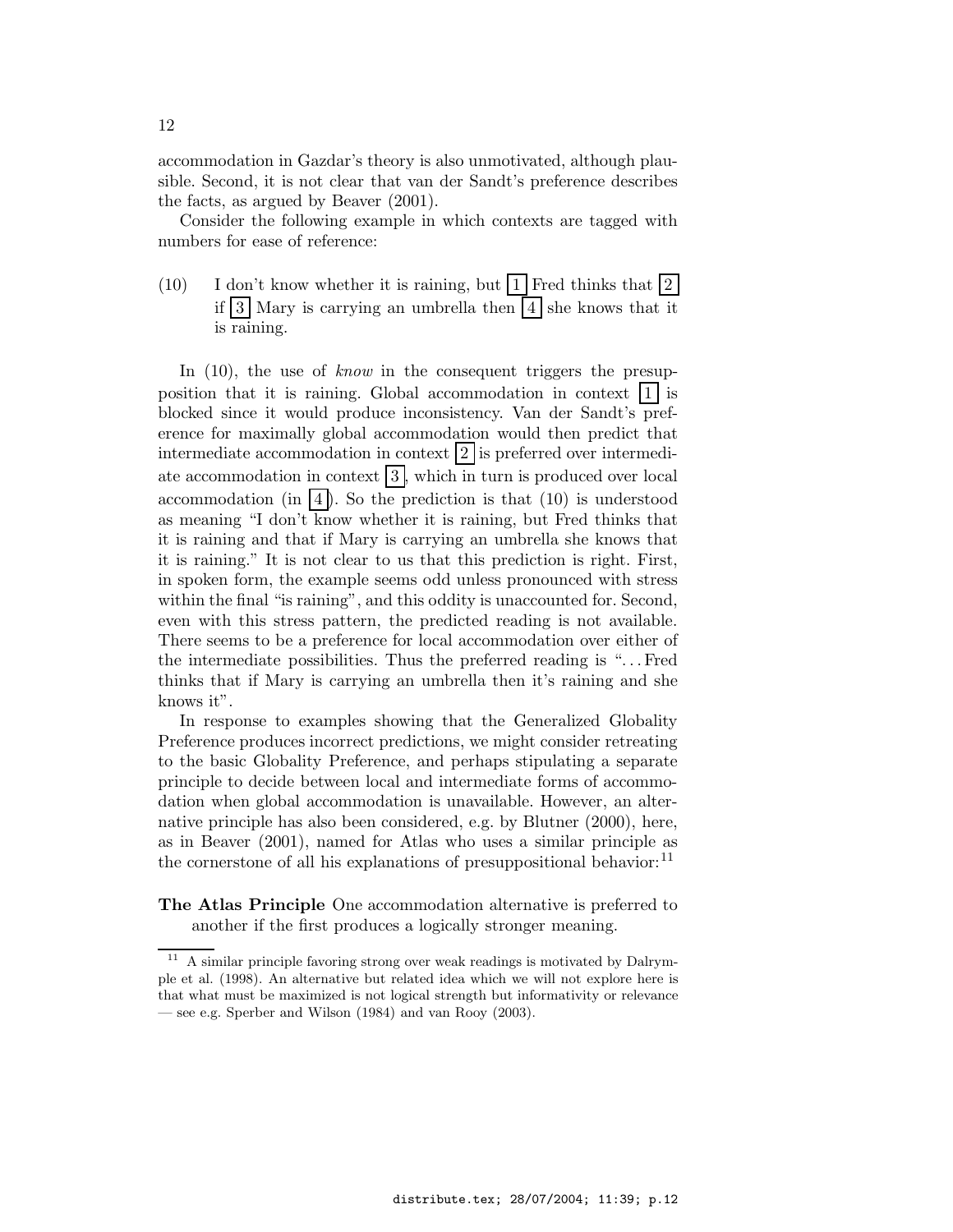In many cases this principle produces reasonable results. For example, in (11), the principle correctly predicts a preference for global accommodation. And if global accommodation was blocked (e.g. by an earlier admission of the speaker's ignorance as to whether it is raining), then local accommodation would be predicted over intermediate accommodation.

(11)  $\boxed{1}$  If  $\boxed{2}$  Mary's carrying an umbrella then  $\boxed{3}$  she knows that it is raining.

Note that slight changes in the logical properties of a sentence can produce big changes in what the Atlas principle predicts. Consider the following minimal pair:

- (12) Every woman fed her cat.
- (13) Not every woman fed her cat.

The Atlas Principle faces problems if we extend it from global accommodation — essentially what Atlas was considering — to local and intermediate accommodation.<sup>12</sup> Combined with the Trapping principle (see below), it predicts local accommodation for (12), i.e. "every woman had a cat and fed it". But intermediate accommodation would be predicted for (13): "not every woman who had a cat fed it." Thus it is predicted that (12) and (13) could both be true at the same time. Specifically, if all women who own cats feed them but not all women own cats, then, according to the predictions of the Atlas Principle, both sentences are true. While intuitions are subtle, we are dubious about this prediction: given that there are cat owning women at all, (12) and (13) seem intuitively to contradict each other, so that at least one must be false.

The principle also does not seem to help with cases like (10), for here it makes the same incorrect prediction as the generalized Accommodation Principle. Indeed, although the Atlas Principle often predicts a preference for global accommodation, it does not even do this all of the time. In (14), no preference is predicted between global accommodation and local accommodation, since neither of (14a) and (14b), the two accommodation alternatives, is logically stronger than the other.

(14) Fred thinks Mary knows that it is raining.

 $12$  For problems with the Atlas Principle, see also the discussion of Geurts (2000). Geurts considers the case of non-monotone contexts, such as the restrictor of the quantifier most.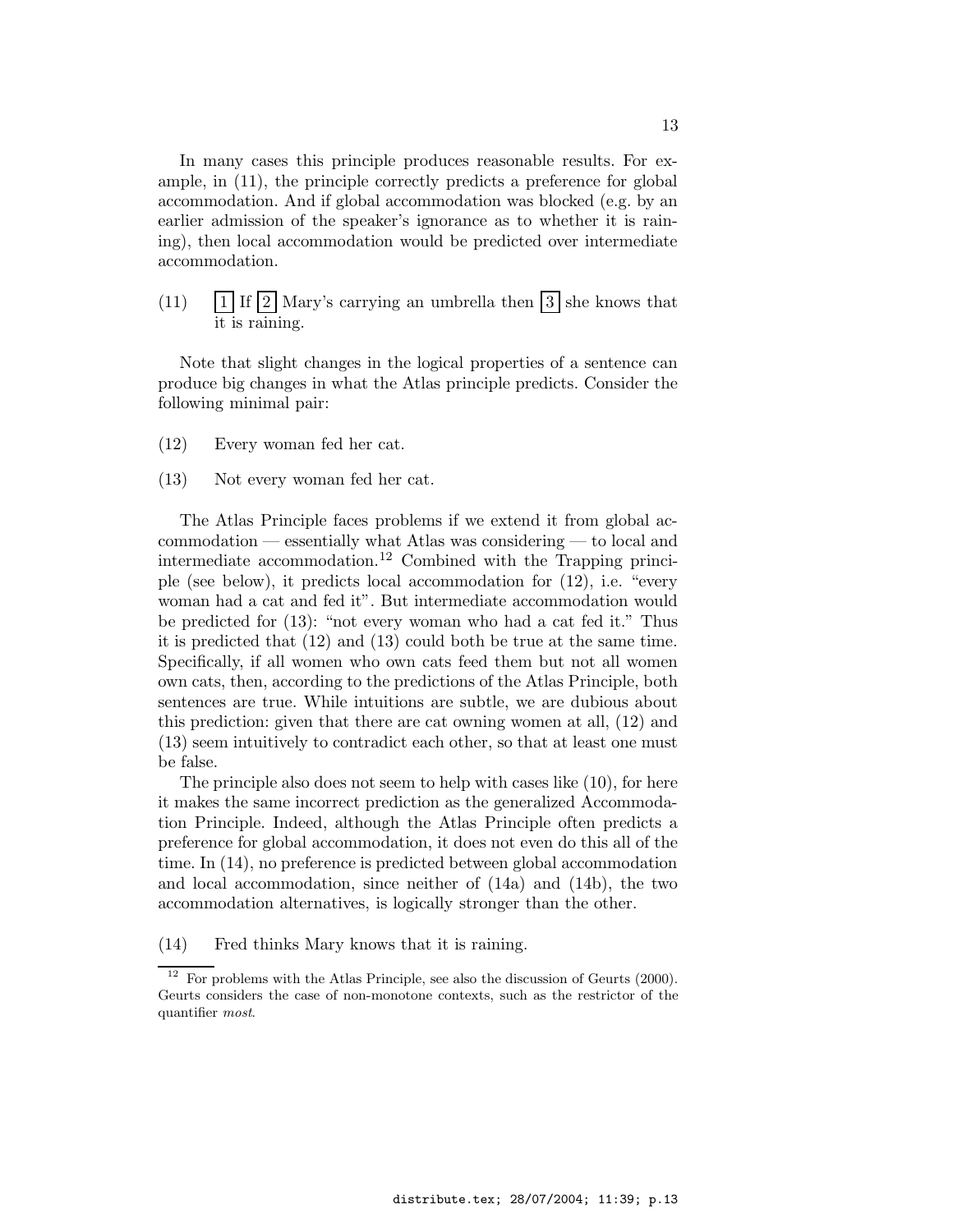- a. It is raining and Fred thinks Mary knows that it is raining.
- b. Fred thinks it is raining and Mary knows that it is raining.

### 2.3. Trapping

The following example from Heim (1983) is of a standard type involving what we might call *quantifying in* to a presupposition, a phenomenon first discussed by Karttunen and Peters (1979):

### (15) Every man loves his king.

Here the presuppositional his king occurs within the scope of Every man. Many models of presupposition, such as Karttunen (1973, 1974), Gazdar (1979), lack any treatment of this type of example. Other models, such as those of Heim (1983) and Karttunen and Peters (1979) suffer from well known problems, for which the reader is referred to the discussion in Beaver (1997). Van der Sandt's account of the interaction between quantification and presupposition requires stipulation of the following absolute constraint on accommodation<sup>13</sup>:

**The Trapping Principle** If a presupposition containing a variable  $x$ is triggered in an environment where  $x$  is bound by a quantifier  $Q$ , the presupposition will be accommodated in such a way that  $x$ remains bound by Q.

Regarding (15), the possibilities of global, intermediate and local accommodation must be considered. The trapping constraint prevents the presupposition  $[y][\text{king-of}(y,x)]$  from being accommodated globally — this would cause the variable  $x$  in the presupposition to become unbound. So we are left with only intermediate and local accommodation. Intermediate accommodation would produce the reading *every* man who has a king loves him, while local accommodation would lead to every man has a King and loves him. Both readings are plausible. However, note that in the context of a previous sentence "There are 17 men in the room," the intermediate accommodation reading for (15) vanishes: it seems that every one of the men under discussion must have a king. $^{14}$ 

 $^{13}\,$  It can be reduced to the Explicit Addition Principle, since not following it would create unbound anaphors.

<sup>&</sup>lt;sup>14</sup> The objection that intermediate accommodation is not available in a properly contextualized version of (15) was made in Beaver (1994). In response, Geurts and van der Sandt (1999) detail a version of their theory which produces predictions more in line with Beaver's in this type of case.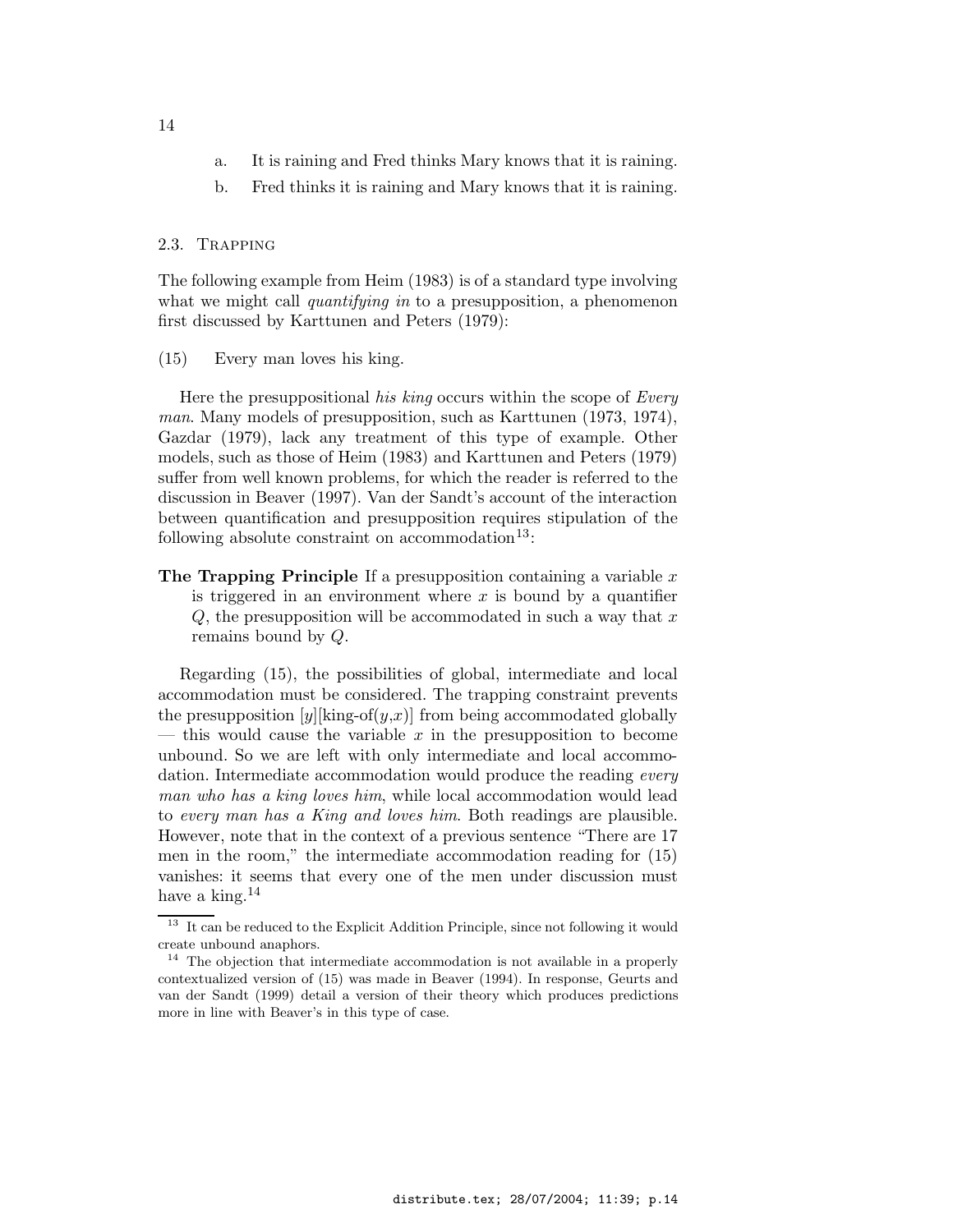### 2.4. Conversational Principles

Allowing that for current purposes we can take projection and global accommodation to be identical, there is a large literature suggesting that the major constraint on global accommodation is that it must respect general conversational principles, e.g. Grice's maxims. Stalnaker (1974) used this as the basis of an informal pragmatic explanation of why certain factive presuppositions are cancelled, and Gazdar (1979), Soames (1982) and van der Sandt (1988) provided the first formal statements of how the interaction might work.<sup>15</sup> Note that the idea formalized by these latter three authors, is distinct from the suggestion found in work such as Atlas (1976), Wilson (1975) and Simons (2001). What they suggest is not merely that presuppositions must respect conversational principles, but that many or all types of presupposition actually result from conversational principles, so that no conventional stipulation of presuppositions is needed in the lexicon.

Gazdar's account is based upon a principle like the following:

### Gazdar's Principle When in conflict, implicatures always prevent global accommodation (i.e. projection) of presuppositions.

As a descriptive generalization, Gazdar's Principle covers a range of standard cases, although many counterexamples are known — see e.g. Beaver  $(2001, 2004)$  for empirical discussion.<sup>16</sup> To see the principle in action, consider our now injured heroine's brave words to her comrades, as they valiantly attempt escape from the enemy's evil clutches (to be

<sup>15</sup> Assuming Thomason's notion of accommodation, an explanation of the significance of Gricean principles for accommodation may be attempted along the following lines. Whereas all places of accommodation are equally good for making the presupposition trigger meaningful or pragmatically appropriate, not all of them need to be consistent with the attempt to reconstruct the speaker's intentions. The Gricean maxims are part of what relates the speaker's intentions to the speaker's utterance. So presupposition accommodation has to give way to Gricean maxims, at least when there is no independent reason to think that the speaker is intentionally flouting the maxims.

<sup>16</sup> Rob van der Sandt (p.c.) points out that Gazdar's account of presupposition cancellation relies almost entirely upon a single subtype of implicatures, namely clausal implicatures, the inference that an embedded clause is neither known to be true nor known to be false. Gazdar himself introduced the terminology. Clausal implicatures were not isolated as a subtype in Grice's original work, although there is some antecedent to Gazdar's work: Stalnaker (1974) considers this type of inference without using the term *implicature*. Clausal implicatures may be seen as arising from the maxim of quantity. However, van der Sandt points out that ignorance of the truth-value of an embedded clause is typically a shared assumption of the interlocutors, and not, as would be typical for a Gricean implicature, an extra inference that the speaker intends as new information.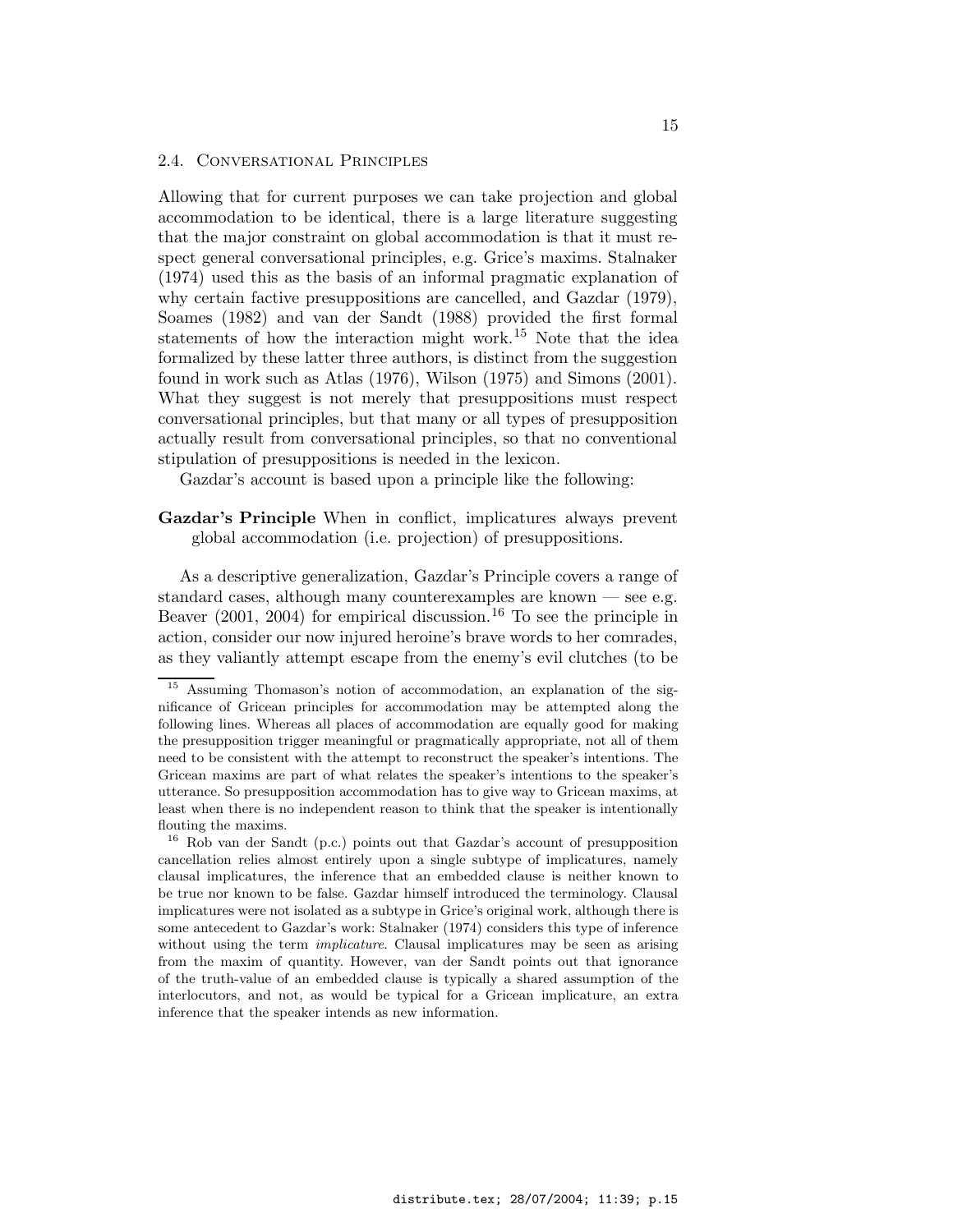uttered with stress on make rather than realize in the antecedent, and e.g. go and without in the consequent):

(16) If I realize that I can't make it, I'll need you to go on without me.

Gazdar, Stalnaker and others take utterances of conditionals to be associated with an implication that the speaker does not know the truth value of either the antecedent or the consequent. For Gazdar, this implication is a clausal implicature. To be precise, Gazdar predicts that, unless something blocks this implicature, an utterance of (16) implicates that the speaker does not yet know whether she will realize that she cannot make it, and hence does not yet know whether she can or not. Gazdar's principle says that this implicature prevents global accommodation of the presupposition that she cannot, and so correctly predicts that an utterer of (16) does not take not making it to be a certainty.<sup>17</sup>

While descriptively interesting, Gazdar's principle seems, in his work, mysterious: why should implicatures defeat presuppositions rather than the other way around?<sup>18</sup> However, within the framework of a theory based around accommodation, Gazdar's Principle becomes more natural. For in such a framework we no longer need to claim that implicatures defeat presuppositions. Rather, we can say that presuppositions must always be satisfied for a discourse to be felicitous, independently of other conversational principles, but that implicatures help us decide on the best way to satisfy the presuppositions. Rather than saying that implicatures and presuppositions are in conflict, we can say that the same conversational principles underly both presupposition accommodation

ii Fred is always prompt and exhibits great penmanship, but I do not know that he will make a wonderful brain surgeon.

<sup>&</sup>lt;sup>17</sup> We know of no explicit discussion in the literature showing that non-clausal implicatures can defeat presupposition. Examples would be:

i Mary ate two donuts, so Bill obviously doesn't know that she ate three.

In (i), it could be argued that a scalar implicature (that Mary ate no more than two donuts) cancels the presupposition that she ate three. Example (ii), following in Grice's footsteps, is intended to be thought of as part of a recommendation letter. In this context a particularized implicature is generated that Fred has no skills of relevance beyond penmanship and promptness, and thus that the speaker has insufficient evidence that Fred will make a wonderful neurosurgeon. This apparently defeats the presupposition triggered by the cognitive factive know.

<sup>18</sup> Gazdar's account in fact depends on a series of interesting but theoretically unjustified principles. For example, not only are implicatures claimed to defeat presuppositions, but also clausal implicatures are claimed to defeat scalar implicatures.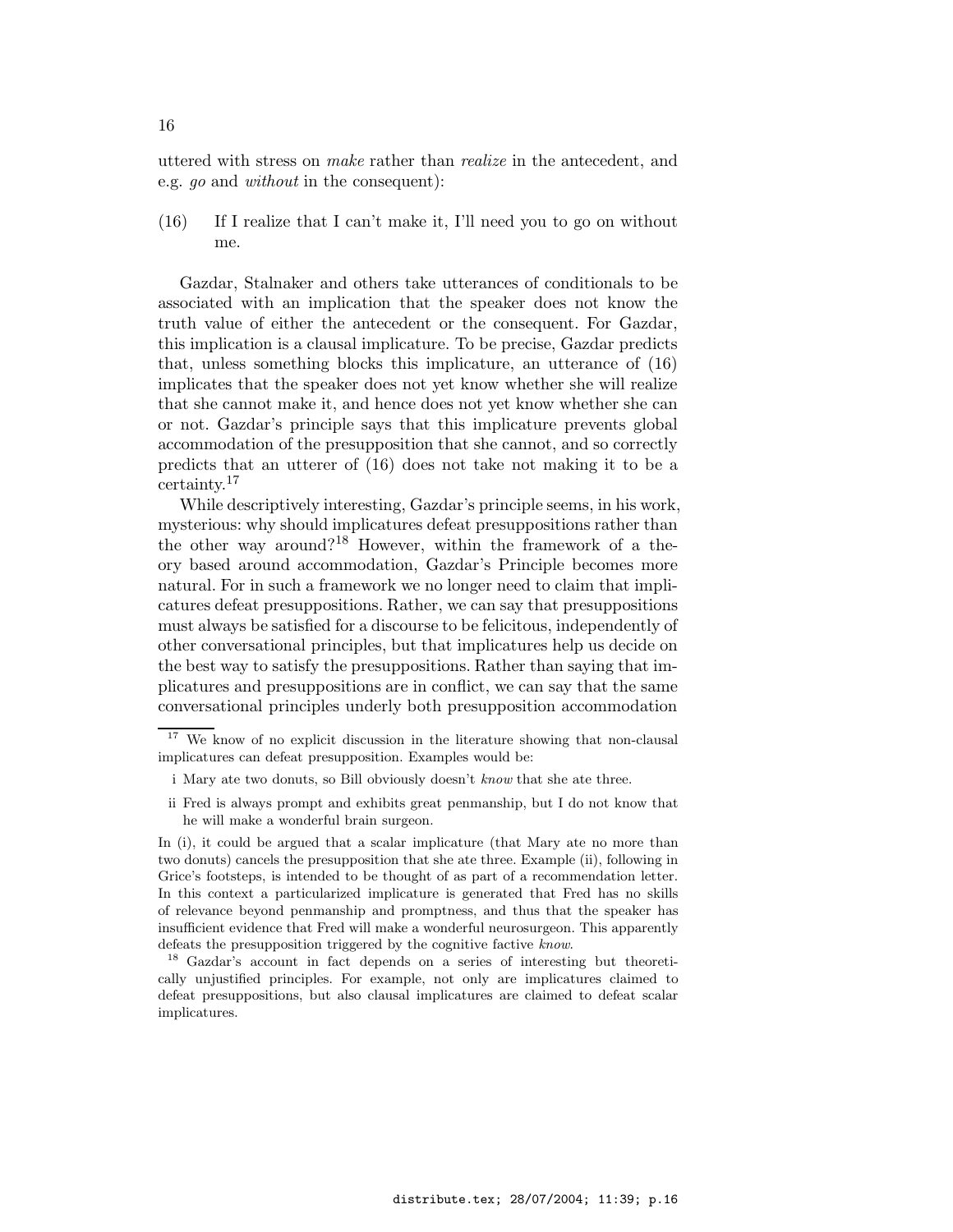and implicature. The same principles that produce implicatures help us decide where to accommodate presuppositions. Such an approach forms the basis of the theory of van der Sandt (1992). In his work and its descendants, accommodation constraints are stated in terms of Discourse Representations. However, we can also understand the constraints in terms of explicit addition of presupposed material to the original utterance.

Informativity Principle Do not accommodate in such a way as to make existing parts of the sentence truth-conditionally redundant.<sup>19</sup>

For example, consider again (16). Ignoring the non-trivial issue of tense, we have to decide between local accommodation as in (17a) and global accommodation, as in (17b).

- (17) a. If I can't make it and I realize that I can't make it, I'll need you to go on without me.
	- b.  $\#$  I can't make it, and if I realize that I can't make it, I'll need you to go on without me.
	- c. # I can't make it, and if  $1 + 1 = 2$ , I'll need you to go on without me.
	- d. I can't make it, and I'll need you to go on without me.

Example (17b), the global accommodation reading, is odd because once our heroine has asserted that she cannot make it, the question of whether she realizes that she cannot is settled. Thus the antecedent

 $^{19}\,$  In van der Sandt's statement of the accommodation constraints, the Informativity Principle corresponds to several different principles, all of which are requirements on DRSs. Beaver (2001) reformulates these principles so as to solve some minor technical problems, resulting in the following formulation:

Update Informativity If some DRS K is incremented with information from a new sentence, such that after resolution of all presuppositions the new DRS is K', then  $K \not\models K'$ 

Local Informativity No sub-DRS is redundant. Formally, if K is the complete DRS structure and K' is an arbitrarily deeply embedded sub-DRS, K' is redundant if and only if for all admissible models M and all embeddings f,  $(M, f \models K \rightarrow M, f \models K[K'/\top])$ . Here  $K[K'/\top]$  is a DRS like K except for having the instance of K' replaced by an instance of an empty DRS, and  $\models$  denotes the DRT notion of *embedding*.

Local Consistency No sub-DRS is inconsistent. Suppose K is the complete DRS structure and K' is an arbitrarily deeply embedded non-tautological sub-DRS. Then K' is locally inconsistent if and only if its negation would be *redundant* (in the sense above) were it to replace K'.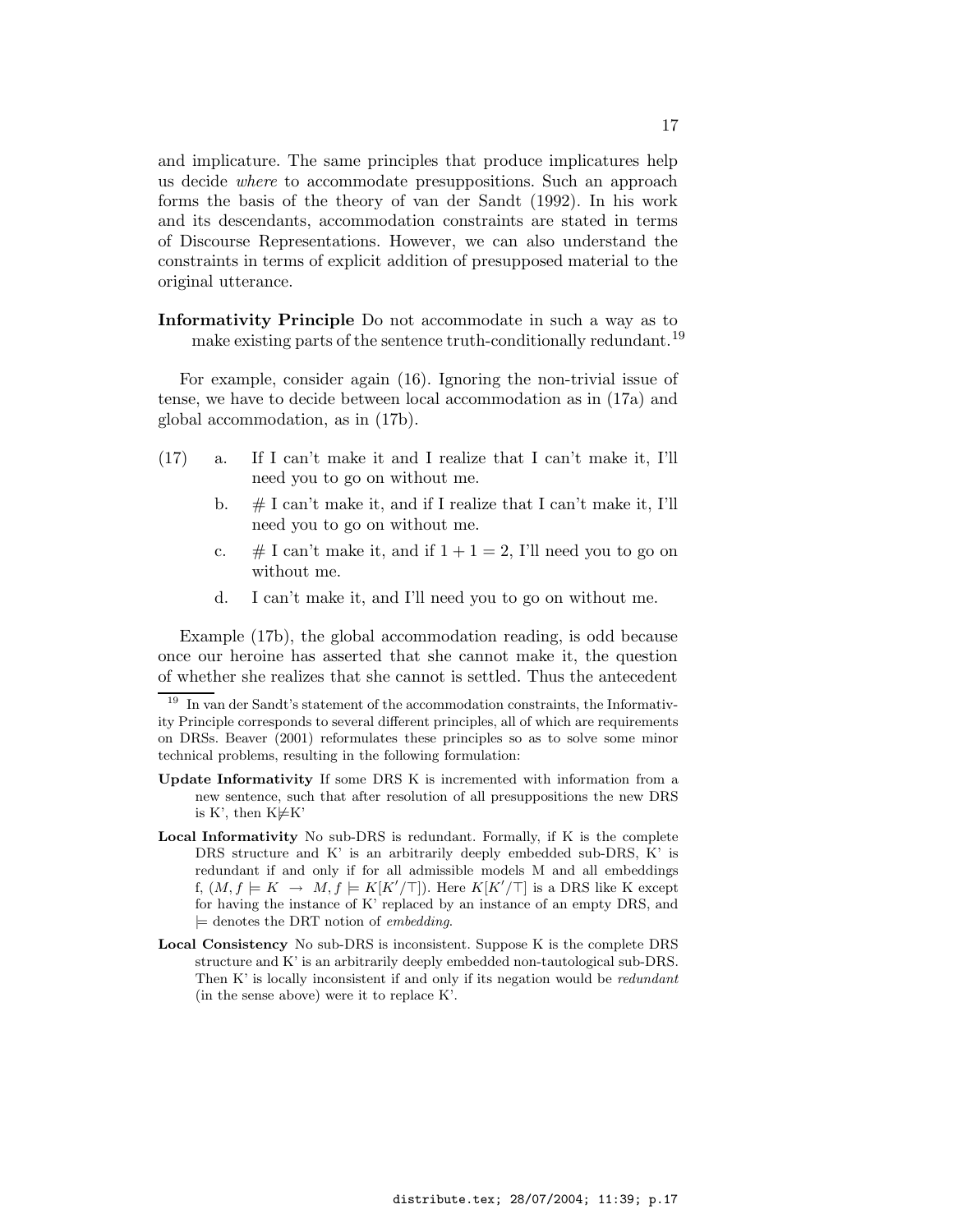of the conditional in  $(17b)$  is redundant — we could replace it with any other true sentence, e.g. as in (17c), without changing the truthconditional import of the utterance. Thus the informativity principle mitigates against global accommodation, and predicts that instead local accommodation must occur. So (16) is correctly predicted to convey the message in (17b).

The Informativity Principle seems at first blush to relate to Grice's Maxim of Quantity: "Make your contribution as informative as is required for the current purposes of the exchange. . . . Do not make your contribution more informative than required." However, Quantity is normally taken to concern utterances of complete sentences, not subparts of sentences. There is no obvious sense in which utterances of (16) are likely to satisfy Quantity any better than utterances of (17b). Grice's "Be Brief", a sub-clause of his *Maxim of Manner*, captures the spirit of The Informativity Principle better: a sentence with a truthconditionally redundant part conveys the same information as would a briefer utterance without that part. So (17a) is odd because it conveys the same information as the briefer (17d), which is just another way of saying that the antecedent of the conditional is redundant in (17a) and (17c).

We can see that in cases traditionally thought of as involving presupposition cancellation, Gricean principles are not in competition with presuppositions but with the globality preference, or whatever principle we take ordinarily to favor global accommodation over local accommodation. Yet the Atlas principle may itself be thought of as a special case of Grice's Quantity maxim, so apparent cases of presupposition cancellation would be reanalyzed as the result of interactions between different conversational principles. However, the above discussion seems to imply that to analyze accommodation correctly in (16), the Maxim of Manner needs to trump an (unusual) application of the Maxim of Quantity. We leave as an open lines of inquiry whether Quantity really explains the preference for global accommodation, whether Manner generally beats Quantity, and, if so, why it should.

We would also note that there is no special reason why Manner and Quantity should be the main maxims that come into play when considering accommodation options. For example, consider the preference for global accommodation in (18), yielding the effect of (18a). Could this be explained not by a general preference for strength, but simply because both the intermediate and local accommodation options, in (18b) and (18d) respectively, yield slightly odd texts? It is quite hard to imagine a context of utterance in which (18c) and (18d) would satisfy Grice's Maxim of Relevance ("Be relevant!").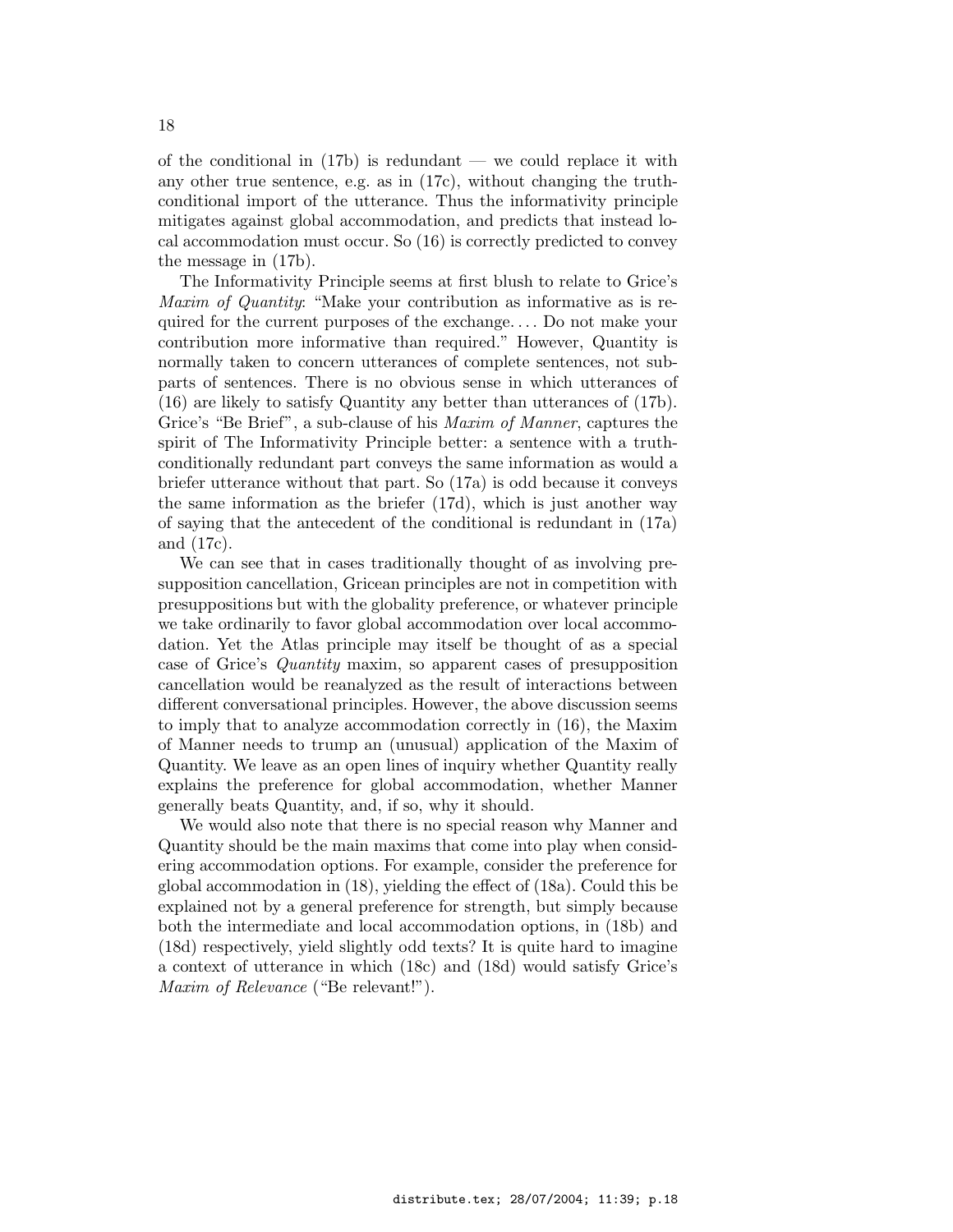- (18) If Mary is smart then her ex-husband will get nothing.
	- a. Mary has an ex-husband. If Mary is smart then her exhusband will get nothing.
	- b.  $\#$  If Mary has an ex-husband and is smart then her exhusband will get nothing.
	- c.  $\#$  If Mary is smart then she has an ex-husband and her ex-husband will get nothing.

### 2.5. Multiple Accommodation

As discussed by Zeevat (1992) and Beaver (1997, 2001), there are two strategies for accommodation within representational approaches to interpretation. In the first approach, which is standard within DRT accounts van der Sandt (1992), Geurts (1999), Kamp (2001a, 2001b), presuppositions are moved from the site of the trigger to a distant but anaphorically accessible site. Corresponding to each trigger there is one and only one site of accommodation. The second approach is found in the work of Fauconnier (1985), and, as argued by Zeevat (1992), is implicit in the theory of Heim (1983). This approach involves accommodation in multiple contexts, as if information that is needed to satisfy the presupposition is first added to the local context, and then spreads outwards, being copied into successively more global contexts until some barrier prevents further expansion.

For extensional contexts, as created by conditionals, truth-conditional negations and other connectives, the choice between the two strategies makes no difference. For example, if a presupposition is triggered in the consequent of a conditional, and is accommodated globally, it makes no truth-conditional difference whether the presupposition is also accommodated in the antecedent and/or consequent of the conditional, at least when the presupposition does not require new discourse markers.  $20$ 

As discussed by Zeevat (1992), the choice between single and multiple accommodation can make a great difference when intensional contexts are involved. For example, consider (19), which involves the presupposition that it is raining triggered by stop, and let us suppose that the presupposition is globally accommodated. On the single

 $^{20}\,$  If accommodation does require addition of new discourse markers, the question of whether additional accommodation makes a difference rests on the way in which discourse markers are interpreted. according to the semantics of Heim (1983) and Kamp (1981), re-introduction of discourse markers in extensional contexts has no effect, so this is not a factor in the above discussion of the difference between single and multiple accommodation.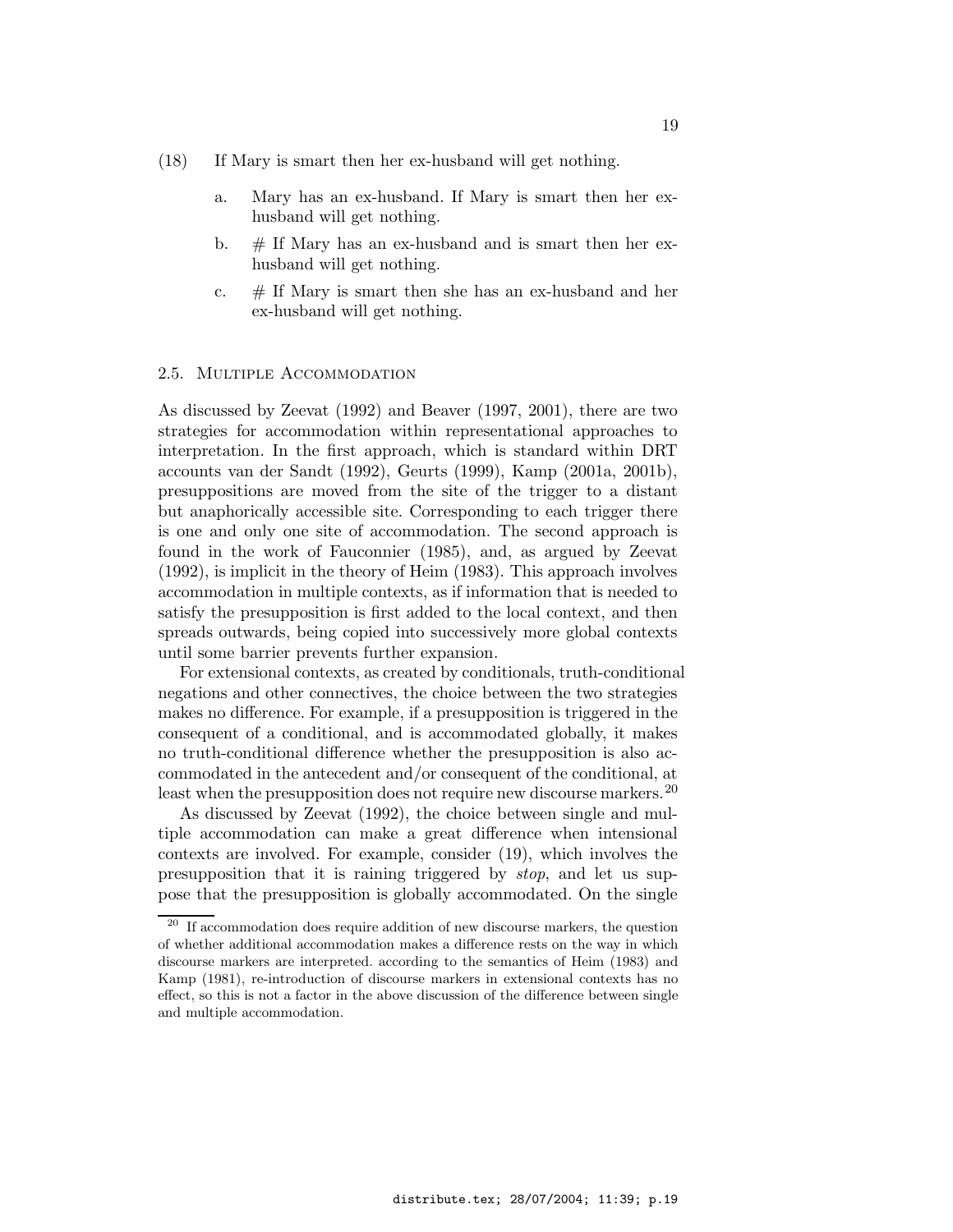accommodation analysis, that is the end of the story, yielding an interpretation like in (19a). But on the multiple accommodation analysis, we should also add the presupposition within the belief context, producing the meaning in (19b). (19a) and (19b) are truth-conditionally distinct. In this case the multiple accommodation strategy in (19b) appears to produce better results.<sup>21</sup>

- (19) Mary thinks it unlikely that it will stop raining.
	- a. It is raining and Mary thinks it unlikely that it will stop.
	- b. It is raining and Mary thinks it is raining and unlikely that it is raining and will stop.

Zeevat (1992) argues that in other cases, single accommodation performs better than multiple accommodation. To take an extreme example, consider (20), involving a scalar presupposition triggered by even within a Scrooge's mother's belief context. Here, the single accommodation reading (a) seems much more plausible than the multiple accommodation reading (b).

- (20) Scrooge's mother —who thinks the world of him— believed even he was generous.
- (21) a. Scrooge was a relatively difficult person to class as generous and his mother believed that he was generous.
	- b. Scrooge was a relatively difficult person to class as generous and his mother believed that he was a relatively difficult person to class as generous and that he was generous.

The two cases above, (19) and (20) involve embedding of triggers under a single occurrence of a belief operator. This leads to two further questions: what happens with embeddings under multiple belief operators, and what happens with other attitude verbs?

As regards multiple belief operators, the data quickly becomes unclear as the sentence complexity increases. In spite of this, we suggest that after hearing (22) it would be natural to conclude that all of the speaker, Mary and John think it is raining. Of course, it could be argued

20

 $21$  It might be felt that the preferred reading of (19) involves accommodation in the global context and within the attitude context, but not in the scope of *unlikely*. The reading would then be: It is raining and Mary thinks it is raining and unlikely that it will stop. Whether this reading is equivalent to (19b) depends on how the semantics of attitude contexts interact with those for *unlikely*, which is not a topic we can discuss in detail here.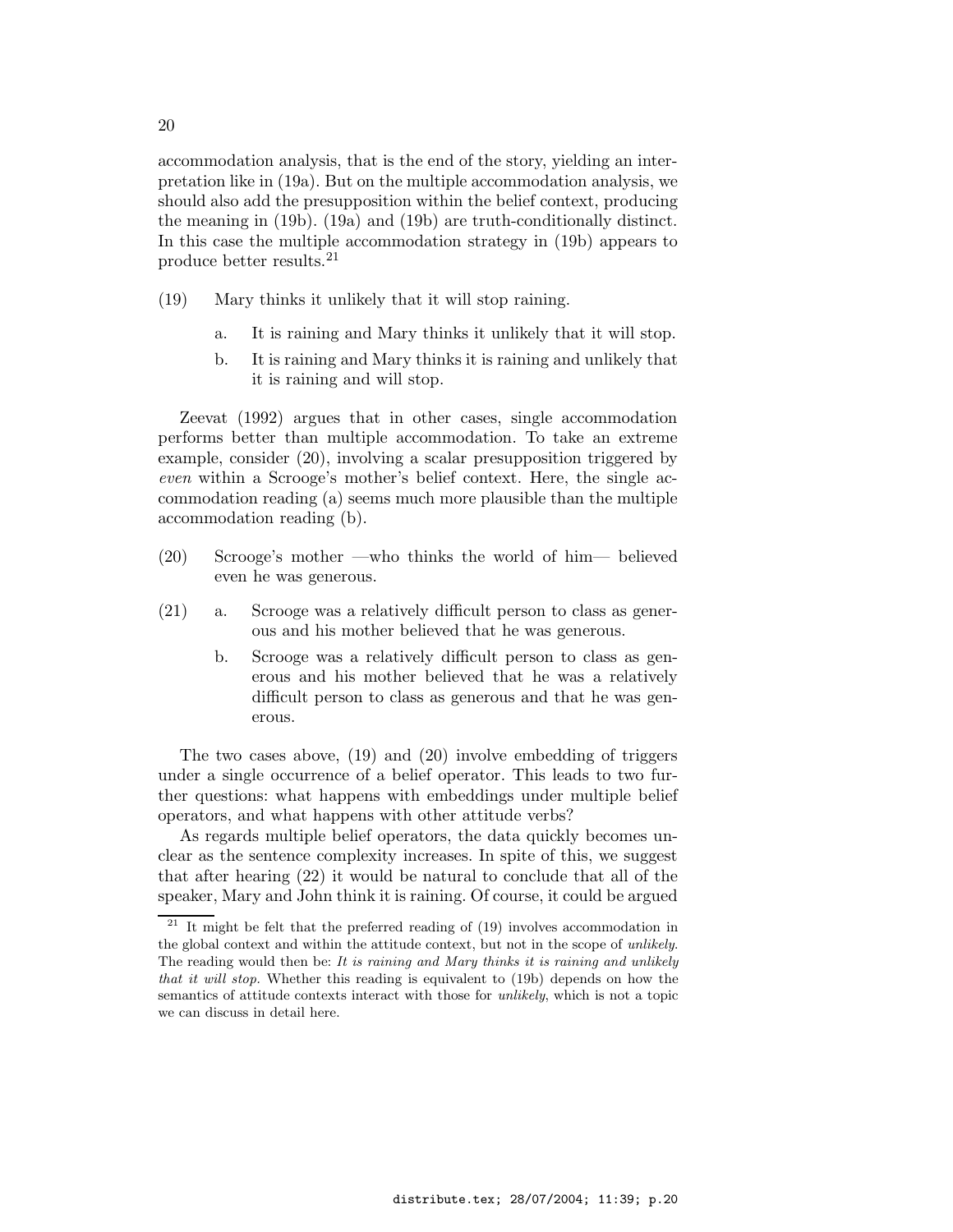that the reason for this is not that multiple accommodation takes place, but that accommodation takes place in the common ground shared by individuals including not only the speaker and addressee, but also John and Mary.

(22) Mary is certain that John thinks it will stop raining.

For attitudes other than belief, we find that while multiple accommodation is needed, it is not multiple accommodation in the form described above. Consider the following examples, which are related to data Zeevat (1992) uses to argue for differences between different types of presupposition triggers:

- (23) Mary hopes that it will stop raining.
- (24) Mary doubts that it will stop raining.
- (25) Mary doesn't doubt that it will stop raining.

According to the single accommodation strategy, there would be no requirement for Mary to hope or believe that it is raining: this prediction is clearly incorrect. According to the above multiple accommodation strategy, (23) should mean that the speaker believes (it is common ground that) it is raining, and Mary hopes that it is raining and will stop. This is also wrong. What we in fact want is to accommodate that Mary believes that it is raining, not that she hopes it is raining.

What (23) suggests is that both the speaker and Mary believe that it is raining, and that Mary hopes it will stop. Similarly, (24) does not indicate that Mary doubts it is raining, but that she believes it is raining, and doubts that it will stop. In other words, we might best describe what we see in cases of presuppositions under attitude verbs not in terms of a combination of global accommodation and local accommodation within the attitude, but in terms of multiple global accommodation. Thus these would be cases of global accommodation that the speaker takes the presupposition to be common ground, combined with further global accommodation that the agent of the attitude shares the given presupposition.<sup>22</sup> Note that an argument based on the plausibility of multiple global accommodation could be used to explain why in (20) we appear not to get accommodation under the attitude

 $\frac{22}{10}$  It was Karttunen (1974) who first suggested a mechanism by which presuppositions triggered within belief contexts could be transformed into presuppositions which themselves involve belief operators. This strategy is among those considered by Heim (1992).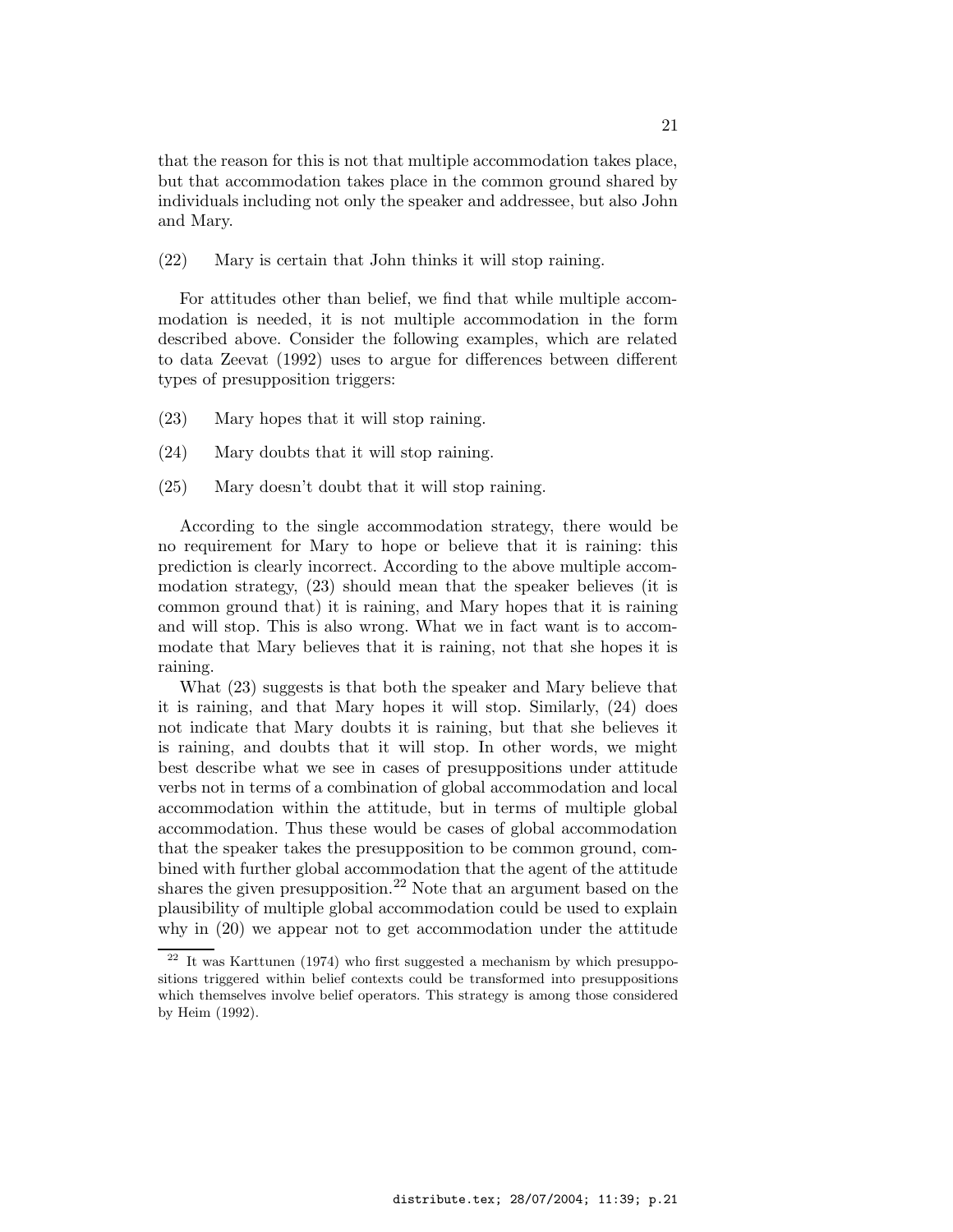verb: it is explicitly denied in a parenthetical non-restrictive relative clause that Scrooge's mother shares our common ground.<sup>23</sup>

If single accommodation is preferred for some triggers, and multiple accommodation is preferred for others, this presumably reflects differences in the presuppositional requirements imposed by those triggers. Zeevat (1992) thus suggests using this sort of difference as the basis of a classification of trigger types. However, as regards some triggers for which single accommodation produces better results than multiple accommodation, the discussion to follow in section 3 casts doubt on whether there is any accommodation at all.

### 2.6. Information structure as a constraint on accommodation

Strawson (1964) suggested, in effect, that a definite description is presuppositional when it is part of the sentence topic, but not when it is focused. Though Strawson was naive as to English information structure, he presented examples in which focused definite descriptions (the King of France, naturally) failed to carry their standard presupposition. Strawson suggested that while Russell's (1905) classic (26) fails to have a truth value if there is no King of France, (27) may simply be false when the question of who visited some particular exhibition is under discussion.

- (26) The King of France is bald.
- (27) The Exhibition was visited yesterday by the King of France.

Hajiĉová (1984) (see also Partee (1996) and Hajiĉová et al. (1998)) presented examples showing an impressively clear interaction between information structure and presupposition:

- (28) Our victory wasn't caused by [Harry]f. (Victory projected)
- (29) Harry didn't cause our [victory]f. (Victory can be suspended)

Partee (1996) presents an interesting alternative view on such examples: perhaps the focussed items still carry their presupposition, but the location in which the presupposition is accommodated is dependent on information structure. Rather than detailing Partee's account, let us observe that examples like Hajičová's might be accounted for by

 $23$  For further discussion of single vs. multiple accommodation of presuppositions triggered in attitude contexts, see Heim (1992) and the counterarguments in Geurts (1998).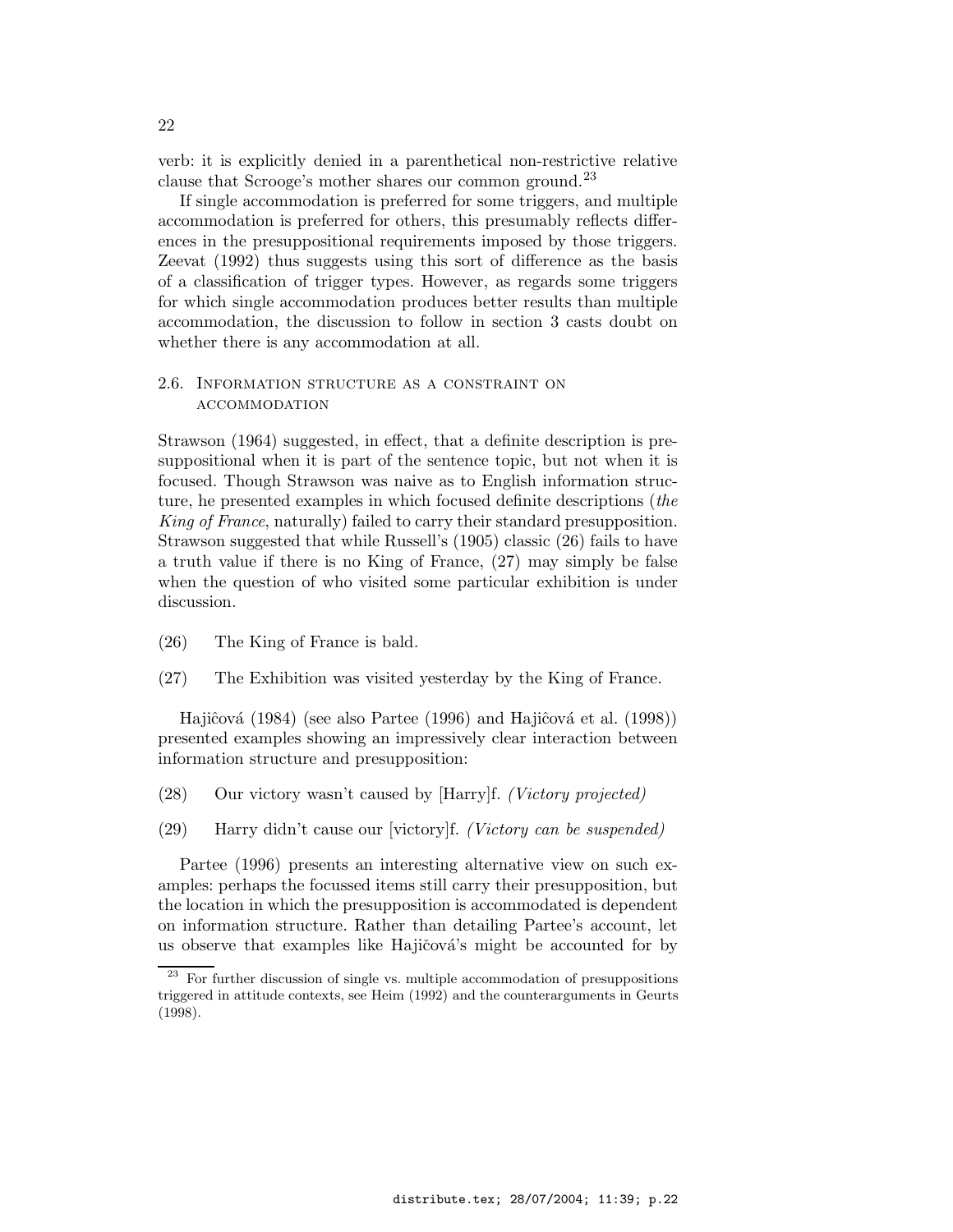either of the following principles, as well as variants which we leave to the reader's imagination: $^{24}$ 

- Topic Principle Presuppositions which are marked as given must be globally accommodated or anaphorically resolved.
- Focus Principle Presuppositions which are intonationally marked as new information may not be globally accommodated.

In the case of  $(28)$ , *our victory* occurs in a topical position, so the Topic Principle would force the victory to be established globally. The Focus Principle would not force the victory to be established globally, but an independent principle such as the Generalized Globality Principle would force this. For (29) our victory is focused. Thus the Focus Principle would force local accommodation, so that the sentence would not imply any victory. The Topic Principle allows but does not force local accommodation in this case, and so local accommodation would only be predicted if some additional factor, such as the threat of global inconsistency, prevented global accommodation.

It is worth noting that both the Topic Principle and the Focus Principle would require extra assumptions in order to predict a difference between Russell's (26) and Strawson's (27), since these examples do not involve any local context in which local accommodation could occur. One way to make the principles work in these cases would be to posit that entire sentences are interpreted within the scope of an assert operator. Then by the Topic Principle, (26) would require accommodation into the global context (which we might equate with the common ground) that there is a King of France, which would presumably fail, producing infelicity. On the other hand, the same principle would allow that (27) was interpreted as asserting that there is a King of France, a false assertion, but not a source of such marked infelicity.<sup>25</sup> The interaction between presupposition accommodation and other aspects of information structure remains an open area for further investigation.

 $24$  Relatedly, Beaver (2004) observes that classic cases of cancellation involving factive (or so-called semi-factive) verbs discussed by Karttunen (1971) and Stalnaker (1974) are also affected by information structure in a way not accounted for by current accounts of presupposition. A comparable observation is made by Delin (1995) for the case of  $it$ -clefts: global accommodation of the cleft presupposition is only possible if there is an accent in the cleft complement.

 $25$  For recent discussion of Strawson's arguments, see von Fintel (pear).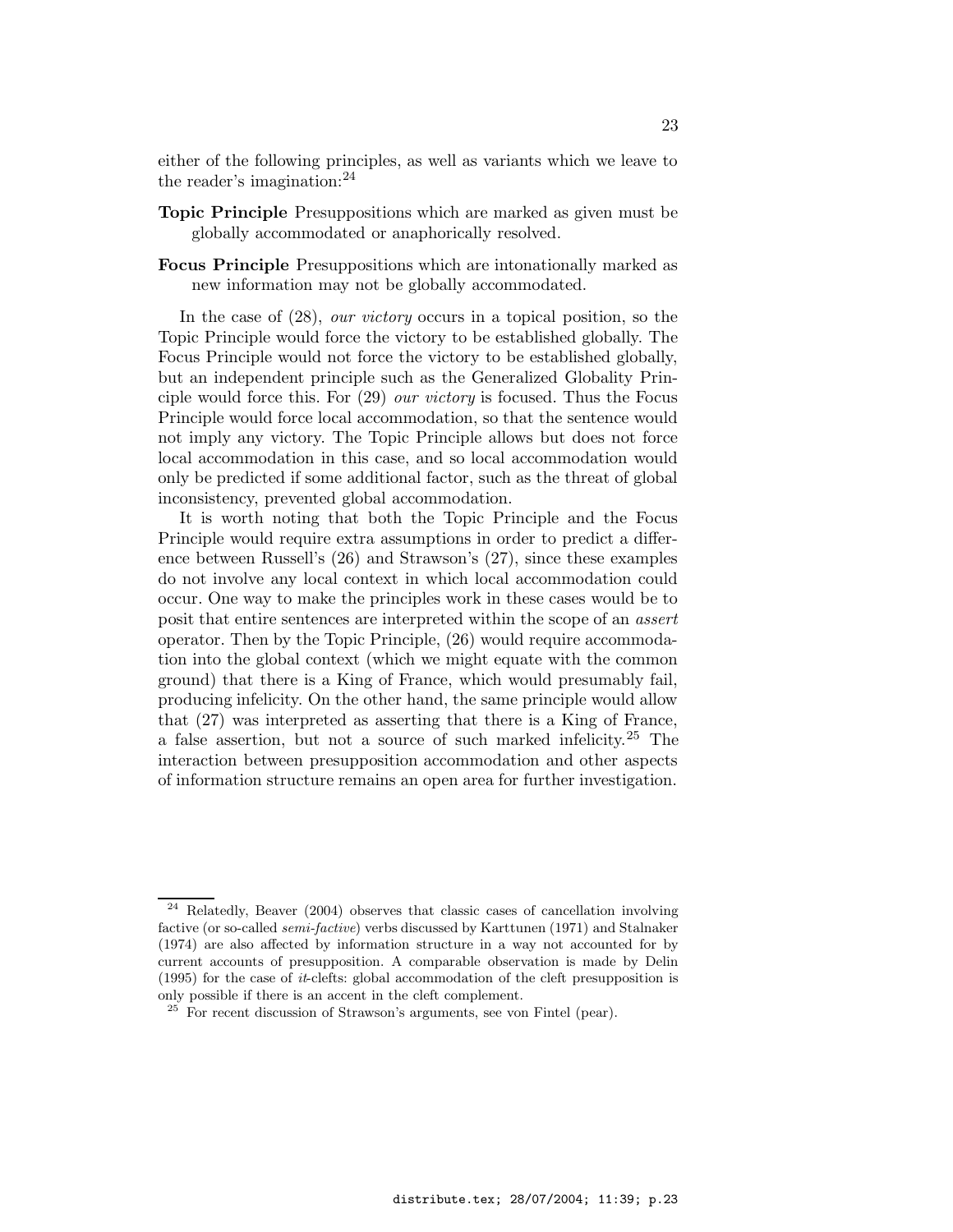### 3. A Puzzle: Missing Accommodation

#### 3.1. Triggers that do not accommodate

Accommodation fills a gap, occurring because something is missing from the context: this is the intuition present in all the literature since Lewis (1979). This leads us to a prediction. Start with a presuppositional utterance in a context which satisfies the presupposition, then alter the context so the presupposition is no longer satisfied. Ceteris paribus accommodation should (paraphrasing Lewis) cause the presupposition to spring into existence, repairing the context and filling in whatever was missing. We shall now consider cases in which this prediction is incorrect.

To start with, demonstratives, pronouns, short definite descriptions and names all seem to allow more limited possibilities for accommodation than do the triggers Lewis (1979) considered. Pronouns are the classic case; they come with an obligation of being resolved to an entity that is highly activated at that point in the discourse. If someone uttered (30) as the first exchange in a conversation, and the non-linguistic context did not contain a highly salient male person, the addressee would be confused.

### (30) He is very cute.

The pattern is the same for a subclass of definite descriptions, demonstrative NPs and certain names. The exceptions are long definite descriptions (where the descriptive content suffices to uniquely single out the unknown referent, as in Russell's the author of Waverley or the king of France) and long names (possibly including appositions, as in my brother John or Peter Flemming, the brother of Ian). In other cases, there is the requirement that the referent has been introduced before or that there is bridging to salient entity, or subsectional anaphora in the sense of van Deemter (1992) (reference to an element or part of a plural entity or group). But bridging and subsectional anaphora place comparable conditions on context as do other types of anaphora: they need a highly salient antecedent from which they build a bridge to the referent, or from which they take a subset. For subsectional anaphora, the new description uniquely identifies its referent as the maximal subset of the antecedent that meets the description. When there is no object to build a plausible bridge from, no object from which a subsection could be taken, the descriptive material by itself is not sufficient to guarantee unique reference, and there is no relevant entity available for deictic reference in the utterance context, the trigger NP is not interpretable.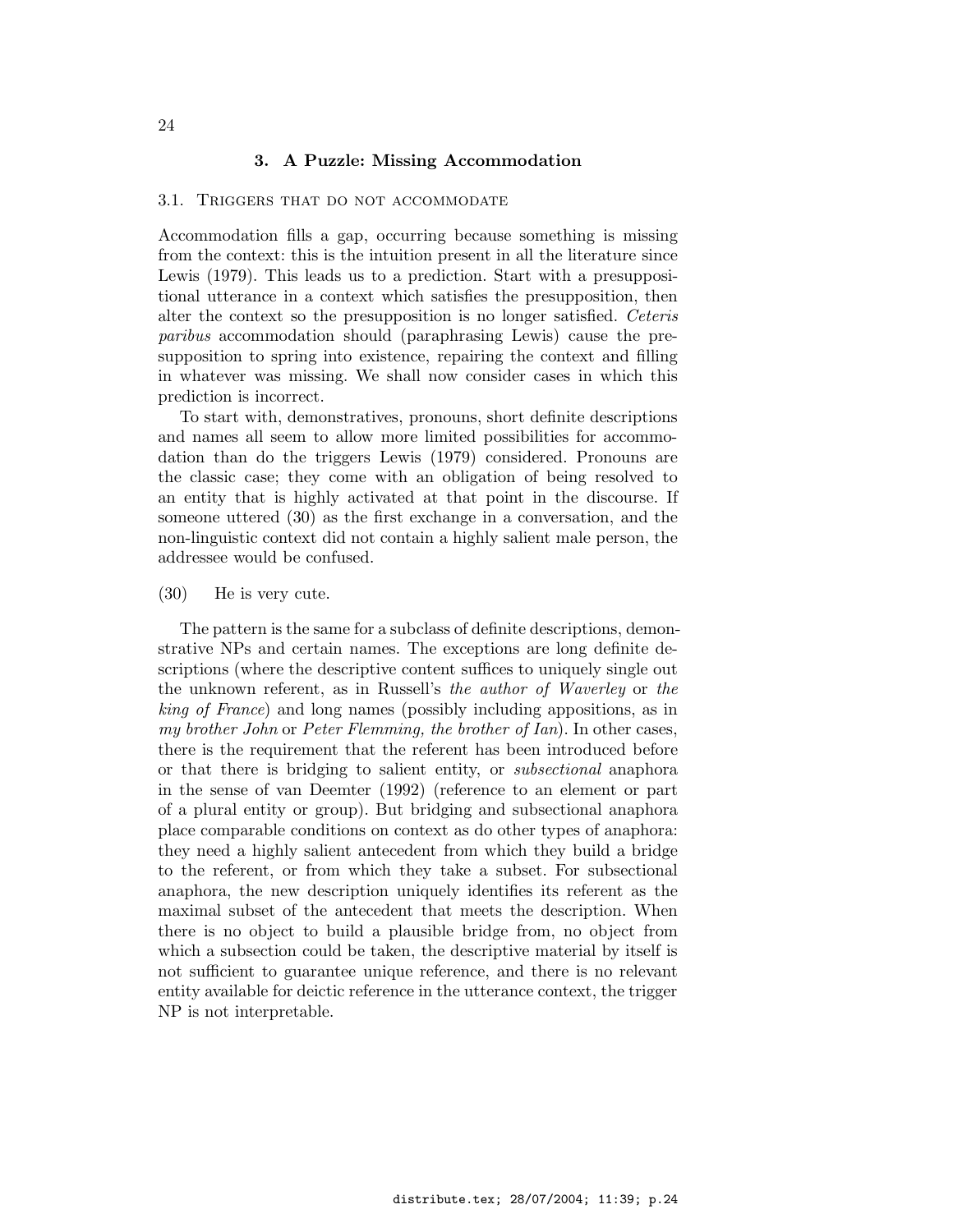Demonstrative NPs in English have a variety of functions, including the indexical use in which identification of the referent requires a demonstration by the speaker. Here we may say that the use of the demonstrative presupposes the demonstration by the speaker. If no such demonstration occurs, infelicity results: the hearer cannot simply accommodate a referent.<sup>26</sup> Names refer in virtue of the fact that there is the social fact that people and other entities can bear names. But the fact that there are bearers of the name Tom is not always enough for a reference to one of them by a use of *Tom*. The referent must have higher salience than others of the same name in order for the interlocutors for the reference to be successful.<sup>27</sup>

Further cases where accommodation fails include the following:

- (31) Another man came in.
- (32) John is having dinner in New York too.
- (33) John is indeed having dinner in New York.

The trigger *another* N requires another N, *too* requires that somebody else is having dinner in New York, and indeed P has a condition the suggestion that P holds is previously salient although  $P$  is not yet in the common ground. In all of these cases, the repair view of accommodation seems misguided. Kripke (ms) points out that many people have dinner in New York every night, yet this fact does not mean that (32) can be used out of the blue. Neither does it mean that it is easy for us to accommodate an antecedent, some particular person other than John who is having dinner in New York. That is not how these triggers are used: they require proper antecedents in the context, and when such antecedents are there the triggers are close to obligatory. 28

The class of politeness markers is another one for which accommodation is the exception rather than than the rule. The French tu presupposes that the speaker is familiar with the addressee, the Dutch pronoun U that the addressee deserves respect or is unfamiliar. These politeness presuppositions are not part of the content of the sentence

 $26$  For a recent treatment of the presuppositions of demonstratives, see Roberts (2002).

 $27$  The Kamp and Reyle (1993) non-presuppositional development rule for names is thus problematic. It forces a new discourse referent and makes the (descriptively inadequate) assumption in the model theory that names have a unique bearer. The rule is essentially correct for long names at first mention. It is inadequate for second mention and short ambiguous names.

 $28$  For a longer discussion, see Zeevat (2002).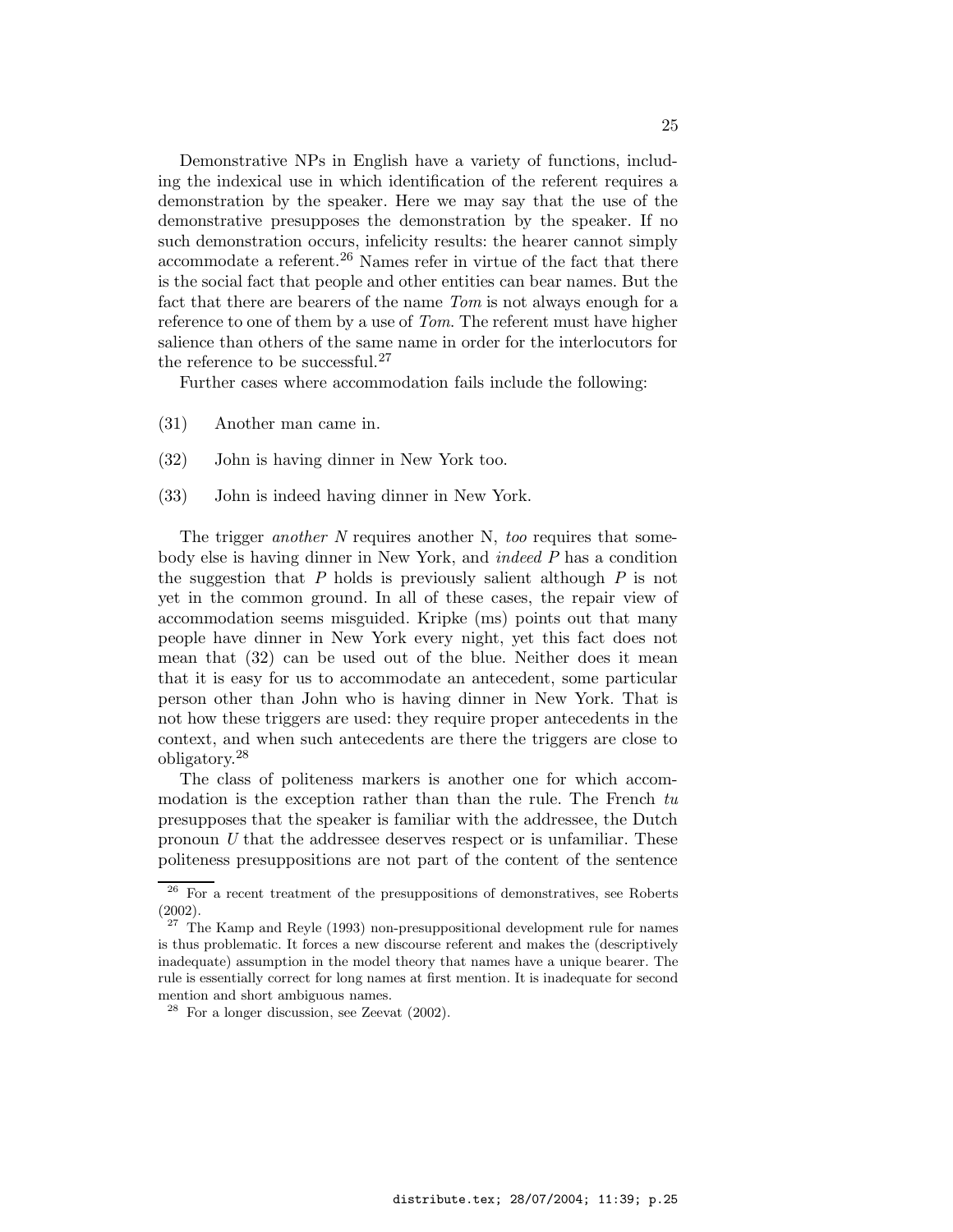and it is problematic to say that hearers accommodate. The social relations on which the use of polite forms depends are not hard facts and the choice of the forms in question can be instrumental in changing them. But it would be incorrect to say that speakers just repair when confronted with a special form: they may feel quite unhappy when respect and unfamiliarity is not recognized or perhaps even worse when distance is created by the use of an inappropriate polite form. Thus, while languages and cultures vary in the rigidity of their politeness and honorific systems, it is standardly the case that use of a certain form will not in and of itself produce accommodation by interlocutors to ensure that the form is in fact socially appropriate.

Yet another case where accommodation is highly constrained, and often impossible, is the intonational marking of focus. This is most obvious in examples like (34) which unambiguously involve narrow focus, i.e. focus on a word or small constituent rather than on an entire verb phrase or clause. (34) requires not only that it is established that Mary ate some sort of sandwich, but also that it is directly relevant to issues raised in the prior discourse what type of sandwich Mary ate. In case this relevance is not obvious, the utterance is infelicitous. The hearer cannot simply accommodate that Mary ate a sandwich and that it is in some unspecified way relevant what sort of sandwich she ate.<sup>29</sup>

(34) Mary ate a  $[\text{ham}]_F$  sandwich.

Consider the set of presupposition triggers other than short definites, politeness markers, discourse functional markers and intonation: what remains is a heterogeneous collection, united by little more than the fact that all members involve open-class lexical items and trigger accommodation readily. The collection includes factives (realize; regret), Karttunen's (1971) implicatives (manage), Fillmore's (1971) verbs of judging (accuse, praise for), aspectual verbs (stop; continue) and sortally restricted predicates of various categories (bachelor, presupposing marriageable male; happy, presupposing sentient), clefts, pseudo-clefts, long definite descriptions and long names.

Although all members of this grab-bag of remaining triggers produce accommodation, even here there are awkward cases not handled by existing theories. For example, consider Klein's (1975) observation that the subject's belief is sufficient to satisfy the presuppositions of an emotive factive. Thus (35) is felicitous, even though the factive complement (that Jane 's friend had Jane's keys) need not be satisfied globally.

 $\frac{29}{28}$  Schwarzschild (1999) provides the most explicit formalization of the requirements that utterances of examples like (34) place on context. A recent discussion of the existential nature of focal presuppositions, and the limits on accommodation of such presuppositions, is given by Geurts and van der Sandt (2004).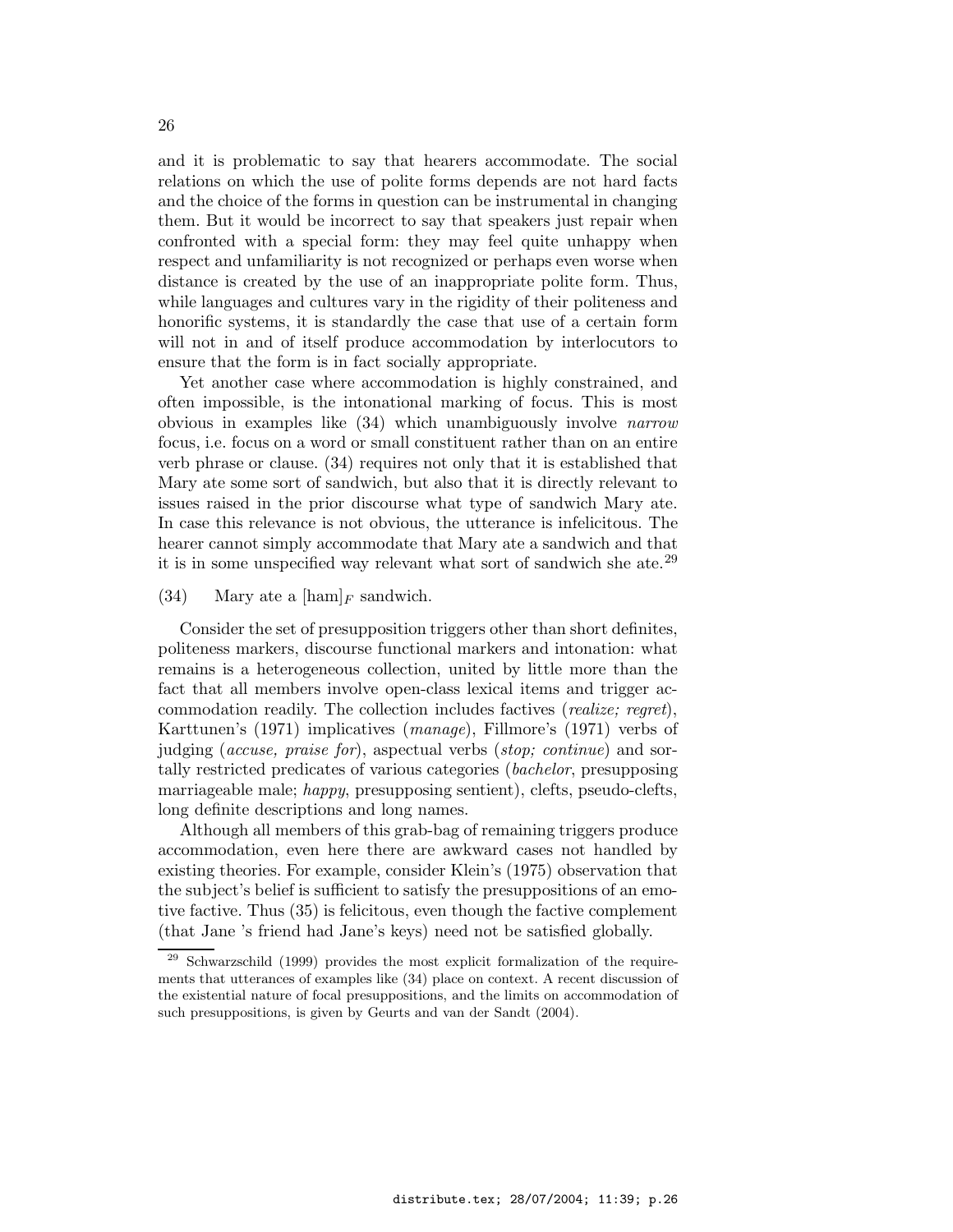(35) Jane's keys were sitting in her bag. However, she believed her friend had them, and she regretted that her friend had them.

On the basis of this observation, and the fact that factives in general do allow for accommodation, we should expect emotive factives to allow for accommodation concerning their subject's belief state. However, this prediction is not born out. We do not usually accommodate the subject's belief alone, even when this is the only possibility:

(36) ? Jane's keys were sitting in her bag. However, she regretted that her friend had them.

No current theory explains why we cannot accommodate "she believed her friend had them." in (36). Note, however that the solution to this problem may be distinct to that for the earlier cases of missing accommodation. The solution may be linked to the broader issue of presuppositions triggered within belief contexts, as discussed by Heim (1992). For a similar absence of accommodation is observed in (38). Here the presupposition that it is raining is triggered within a report of Jane's beliefs. A comparable text (37) in which it is made explicit that Jane thinks it is raining is felicitous. So we might expect (38) to be similarly felicitous, requiring only accommodation of the proposition that Jane thinks it is raining. The fact that (38) is infelicitous indicates that such accommodation does not occur. It seems that all such attitudinal cases might be profitably related to the discussion of multiple global accommodation of beliefs discussed in section 2.5, but we leave this as yet another open line of inquiry.

- (37) It isn't raining, but Jane thinks it is, and thinks Bill realizes that it is.
- (38) ? It isn't raining, but Jane thinks Bill realizes that it is.

#### 3.2. Explanations of Missing Accommodation

We will now discuss two accounts that have been offered for missing accommodation in the non-attitudinal cases, and then speculate on a further line of research.

Van der Sandt (1992) and Geurts and van der Sandt (2004) operate under the principle "presupposition is anaphora", or sometimes the reverse.<sup>30</sup> As already noted, antecedents for pronouns generally cannot

<sup>30</sup> Van der Sandt (1992) does not define presupposition as anaphora, but "presupposition projection as anaphora resolution." Geurts and van der Sandt (2004)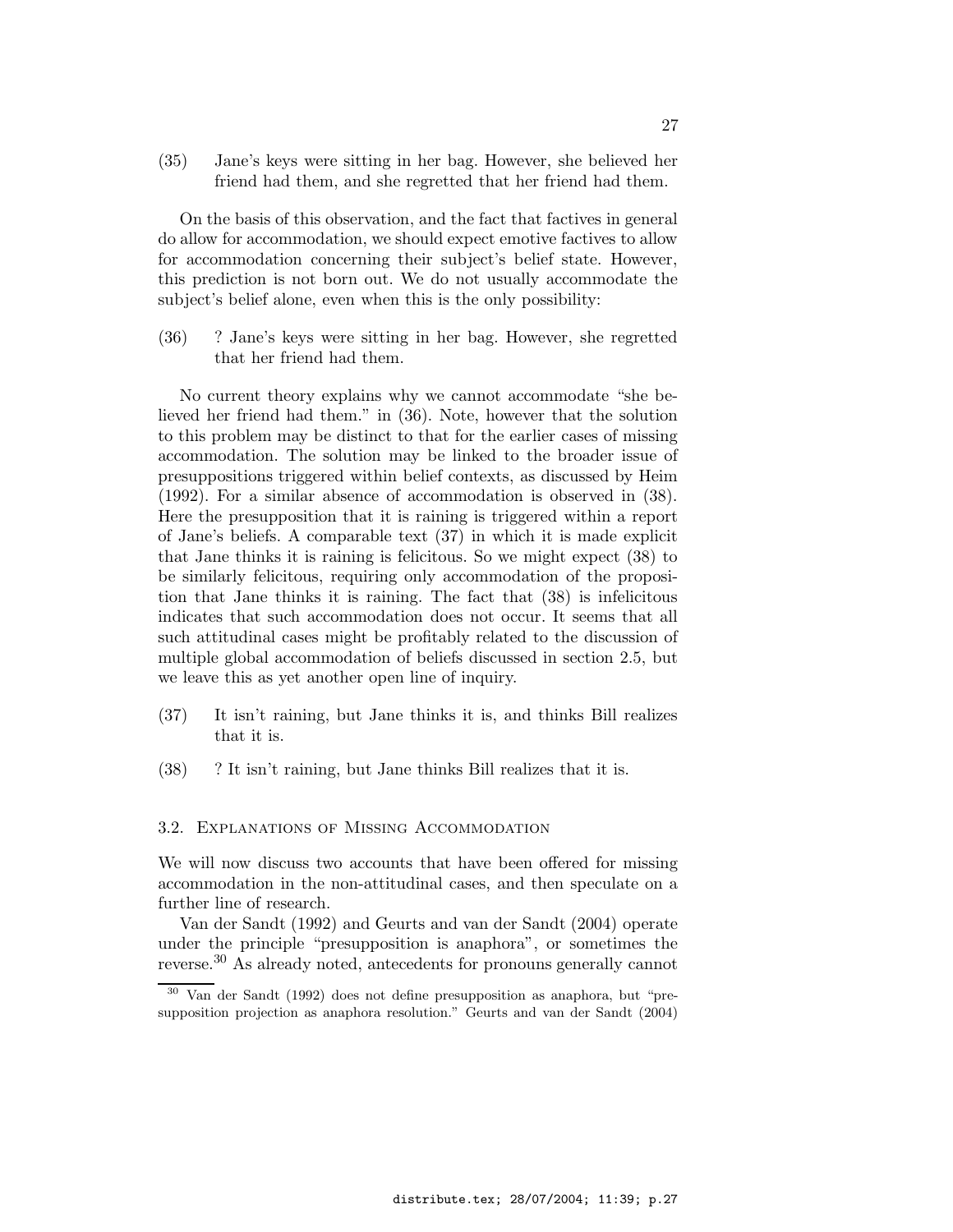be accommodated, whereas antecedents for factives and long definites typically can be. It is crucial to the plausibility of van der Sandt's and Geurt's theory that they account for the fact that the paradigmatic case of an anaphoric form behaves quite differently from paradigmatic presupposition triggers. Their solution (Geurts and van der Sandt 2001, 2004) has been to suggest that pronouns unlike descriptions do not accommodate because they have too little descriptive content. We can enshrine this idea in a general principle:

The Insufficient Content Principle Accommodation is only possible when the presupposition is descriptively rich. If a low content presupposition cannot be resolved, infelicity results.

To the extent that we define "descriptively rich" not to include pronouns and short definites like the man, this principle seems reasonable. However, there are problems, as we will see. First, there is a problem of motivation. Second, although the Principle has been used as an explanation for non-accommodation of discourse functional triggers like too, it fails for these cases. Third, the Principle has nothing to say about other cases of missing accommodation, such as politeness presuppositions, long demonstratives or belief presuppositions of emotive factives. We will now expand a little on the issue of motivation, before turning to empirical problems.

Consider first how the principle could be motivated. Are presuppositions perhaps rocket-ships powered by their descriptive material, so that if the tank is empty, the presupposition never leaves the launch pad? Lacking any such story, the obvious question is why the insufficient content principle should hold and not a completely opposed principle. Accommodation, after all, is sometimes seen as a repair on a faulty discourse representation, and surely it should be easier to make a minor repair than a major one. The more descriptive content is present in the presupposition, the larger the repair. Hence it would be easy to justify on intuitive grounds the opposite of the Insufficient Content Principle, the descriptively false hypothesis that overly rich presuppositions cannot be accommodated. Given the equal plausibility of its converse, the Insufficient Content Principle is at best an interesting observation, not yet an explanation.

As regards empirical short-comings, the fact is that the Insufficient Content Principle, as stated, explains very few of the cases of missing

describe their theory of presupposition as an "anaphoric binding theory", and say that "pronominal anaphora is a species of presupposition." Geurts (1999) also takes "anaphora to be a special case of presupposition." Catchy variants of "presupposition(s) is/as/are anaphor(a/s)" have been used in numerous talks and papers, some having been popularized, or de-popularized, by Bosch (2001).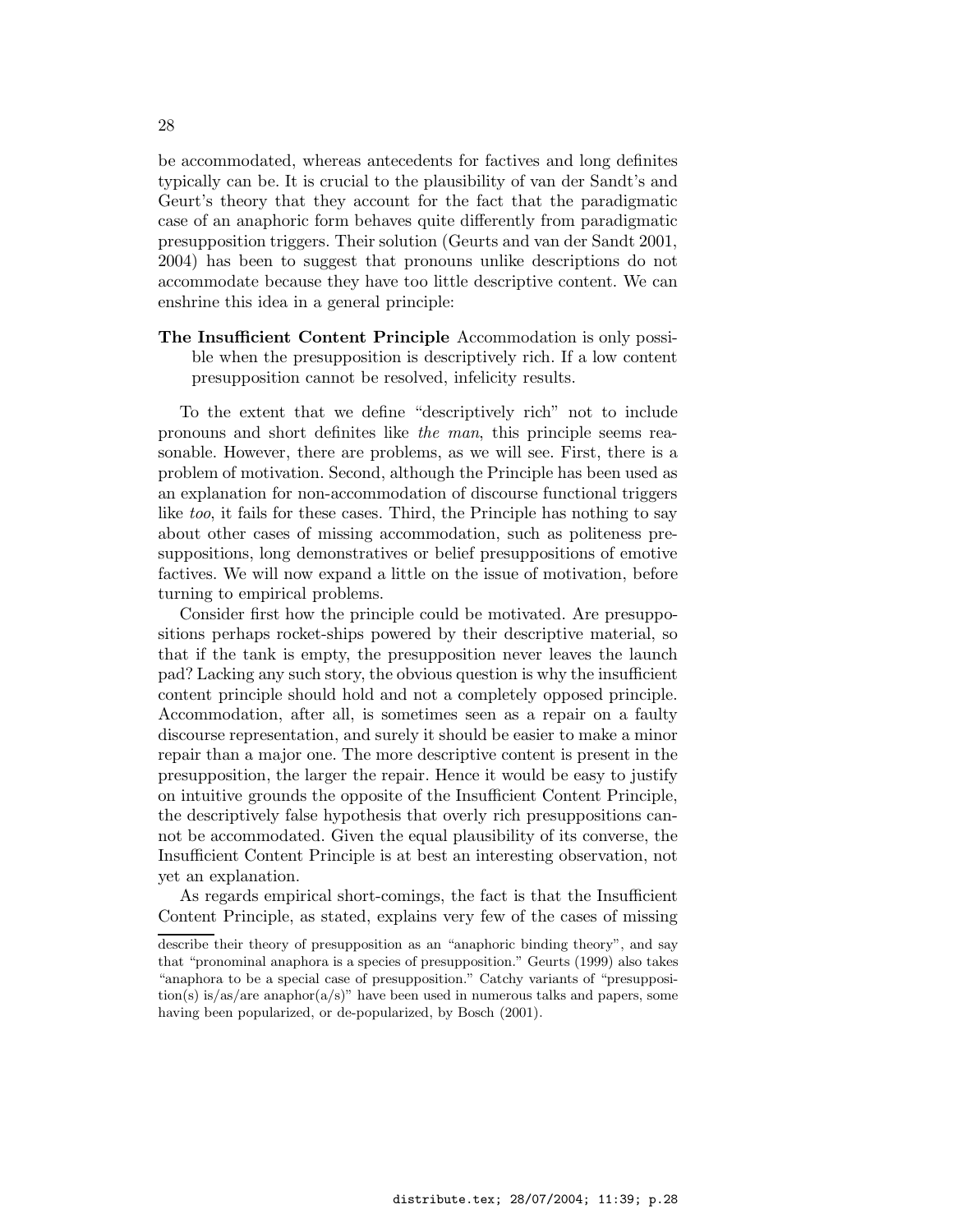accommodation discussed in sections  $3.1 - 3.3$ . Many of the triggers involved have quite elaborate descriptive contents but still do not accommodate. Consider discourse functional triggers like too, for which van der Sandt and Geurts have claimed explicitly that lack of content explains lack of accommodation.

It seems at first blush surprising that anyone would even attempt to apply such a principle in the case of *too*, since the presuppositions associated with too generally have such high content. For example in (32), repeated below, too is associated with a presupposition that involves having dinner in New York, an act which, while common-place for many, is not content-free. Given the apparently non-trivial content associated with the standard presupposition, van der Sandt and Geurts are forced to claim that too is associated with an additional low-content presupposition. They propose that (32) carries first a presupposition that some individual (other than Bill) is salient, and second a presupposition that the salient individual is having dinner in New York. Thus (ignoring the inequality between Bill and the other salient individual) we can gloss the proposed analysis of (32) as in (39).

- (32) Bill is having dinner in New York too.
- (39) It is known that (s)he is having dinner in New York, and Bill is having dinner in New York.

Given that *too* supposedly carries deep in its bowels the presuppositions of a pronoun, and given that pronouns do not trigger accommodation, van der Sandt and Geurts are able to derive that too does not trigger accommodation either. However, there is a serious problem with their analysis (as was first pointed out, we believe, by Nick Asher): in case there is a salient individual, but the other presuppositions of too are not met, van der Sandt and Geurts provide no mechanism to block accommodation. Consider (40), in which Jane is salient although not established to be having dinner in New York. Van der Sandt and Geurts predict that the internal pronoun-like presupposition will simply resolve to Jane. We are then left with the remaining presupposition that the salient individual is known to be having dinner in New York. In the absence of any further, as yet unspecified constraints on accommodation, the account of van der Sandt and Geurts is quite clear about what should happen: this presupposition will be accommodated. So (40) is incorrectly predicted to be perfectly felicitous, and to imply that Jane is having dinner in New York. It seems that two things must normally be salient for a felicitous utterance of (32), both an entity other than Bill and the proposition that the entity is having dinner in New York.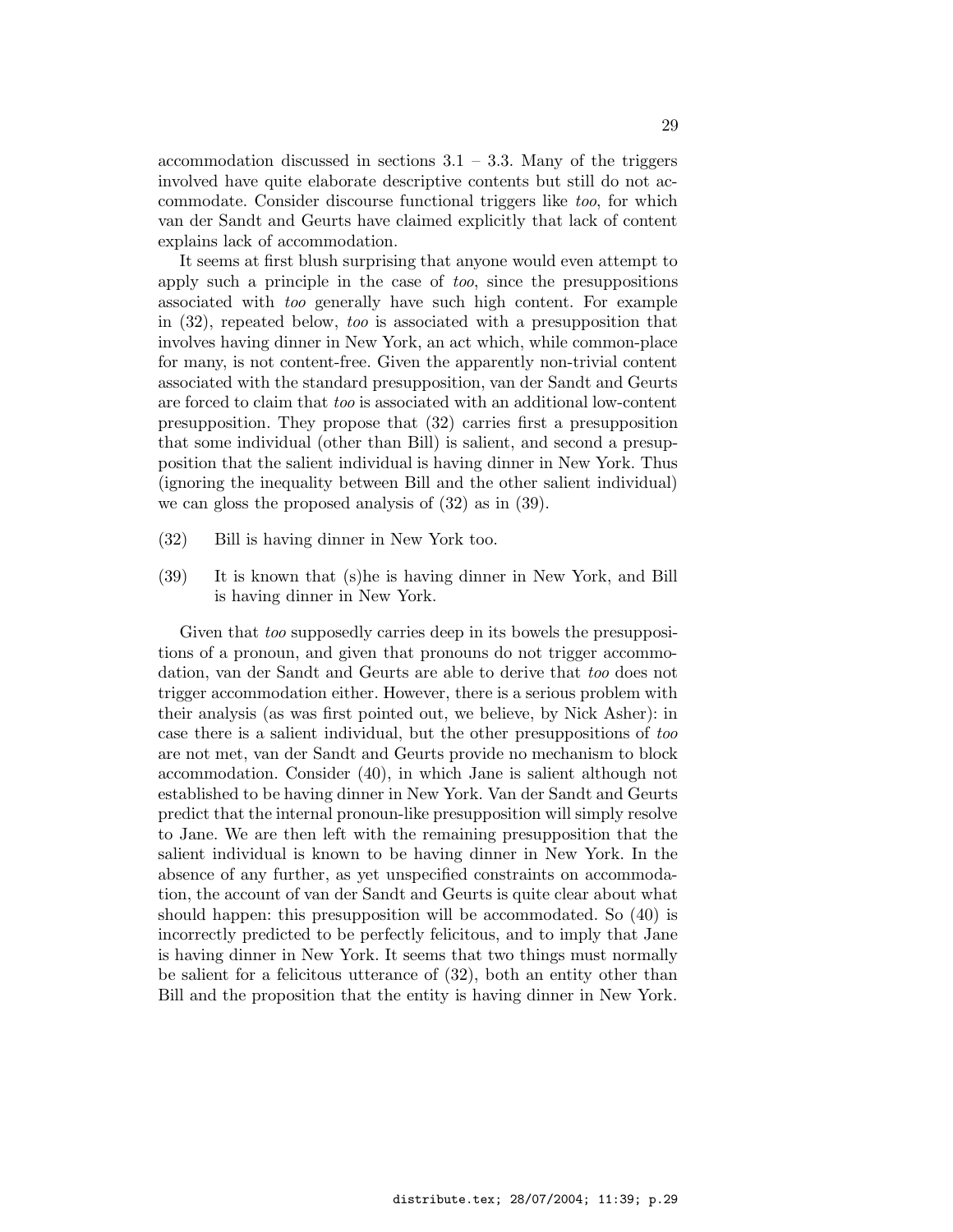$(40)$  ? Jane likes Bill. Bill is having dinner in New York too. (In the absence of further relevant context.)

Another principle that might explain missing accommodation, and which makes correct predictions for a larger set of phenomena than the Insufficient Content Principle, is what Zeevat (2002) terms Blutner's Theorem.

Blutner's Theorem If a presupposition trigger has simple expression alternatives that do not presuppose, the trigger does not accommodate.

Blutner's Theorem is based on bidirectional Optimality Theory (Blutner, 2000), an extension to standard (unidirectional) Optimality Theory (Prince and Smolensky, 1993). In unidirectional Optimality Theory as applied to the syntax-semantics interface, production is understood as an optimization in which alternative expressions for a given meaning are compared, and an optimal expression is chosen relative to various competing grammatical constraints. For example, "sang Mary" is ruled out because "Mary sang" better satisfies the constraints of English. Blutner's bidirectional version involves simultaneously checking that the expression is a better realization of the intended meaning than are alternative expressions, and that the expression would optimally be interpreted as having the original meaning. For example, suppose that "she sang" is in unidirectional production the optimal way of realizing the proposition that Mary sang. "She sang" could still be ruled out as an expression of this proposition if it would be misunderstood, say because Mary is not salient in the particular context of utterance.

To derive Blutner's theorem within the reconstruction of presupposition theory by Blutner and Jäger  $(2003)$  in bidirectional OT, a constraint Do Not Accommodate is used. Arguably, this constraint is less ad hoc than the Insufficient Content Principle in as much as it applies equally to every trigger. Since all constraints in the Blutner/Jaeger model are soft, there will still be cases when accommodation occurs. The crucial cases are those where two expression alternatives are available which are equally good with respect to basic grammatical constraints, but differ in that one carries a presupposition and the other does not. Suppose that the presupposition is already in the common ground of the interlocutors. In that case, the presuppositional form may be preferred, e.g. because it enhances textual coherence, which would presumably be reflected by another constraint. However, if the presupposition is not in the common ground of the interlocutors, then using the presuppositional form would force accommodation, and thus be sub-optimal in interpretation. For this reason, non-presuppositional

30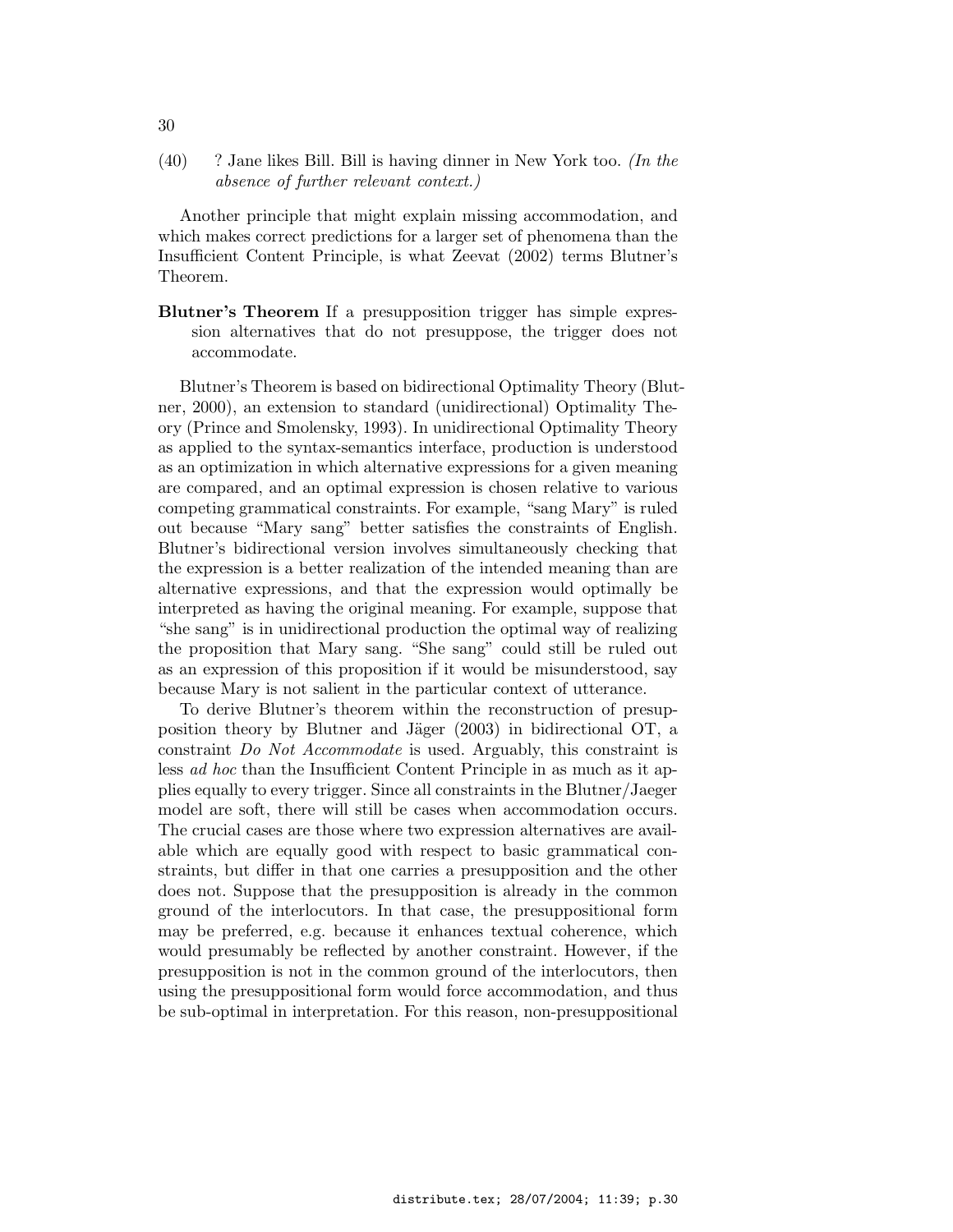forms are predicted to be preferred over presuppositional forms whenever they are equally acceptable with respect to other constraints but the presupposition would need to be accommodated, hence Blutner's Theorem.

Blutner, in unpublished work, originally explained the difficulty of accommodating of intonationally marked topics in this way, where the other candidates are plausibly given by variation in the intonation. Zeevat (2002) generalizes the explanation to all presupposition triggers and uses the generalization to explain the non-accommodation of discourse functional markers where the alternative is obtained by just omitting the marker.<sup>31</sup>

In the case of Blutner's Theorem, there is a strong theoretical motivation. The principle also makes correct predictions for too, and, under certain assumptions, for some other non-accommodating triggers. For example, Blutner's Theorem would predict that politeness presuppositions would not be accommodable provided there was a competing form which was unmarked for politeness. There are, however, empirical shortcomings. For example, finish and manage are potential counterexamples: their presuppositions accommodate easily, but they can be omitted to obtain suitable alternative candidates that do not trigger presuppositions.<sup>32</sup> Perhaps even more problematic for current applications of Blutner's Theorem is its close tie to bidirectional Optimality Theory which comes with a host of technical problems beyond the scope of the current article — see Beaver and Lee (2003) for discussion.

The two current accounts of missing accommodation, the van der Sandt/Geurts account using Insufficient Content and Blutner's Theorem, are interesting descriptively and theoretically. Ultimately, we must seek a theory of missing accommodation that accounts both for when the current accounts work and when they fail. We speculate that progress might be made by sharpening Lewis' original conception of accommodation, and considering the function of accommodation in terms of common ground.

<sup>&</sup>lt;sup>31</sup> A related approach to non-accommodation of discourse functional markers is presented by Zeevat (2003).

 $32$  It is instructive to consider whether lexical presuppositions like *bachelor* may also create problems for Blutner's Theorem. Suppose that is unmarried is an expression alternative to is a bachelor, and differs only with respect to a presupposition of maleness, and marriagability, then Blutner's theorem predicts that accommodation should not be triggered by is a bachelor. But if we only consider lexical nouns as alternatives to bachelor, then there is no appropriate non-presuppositional alternative, and accommodation is allowed. Clearly more needs to be said before Blutner's Theorem leads to a general predictive model of missing accommodation.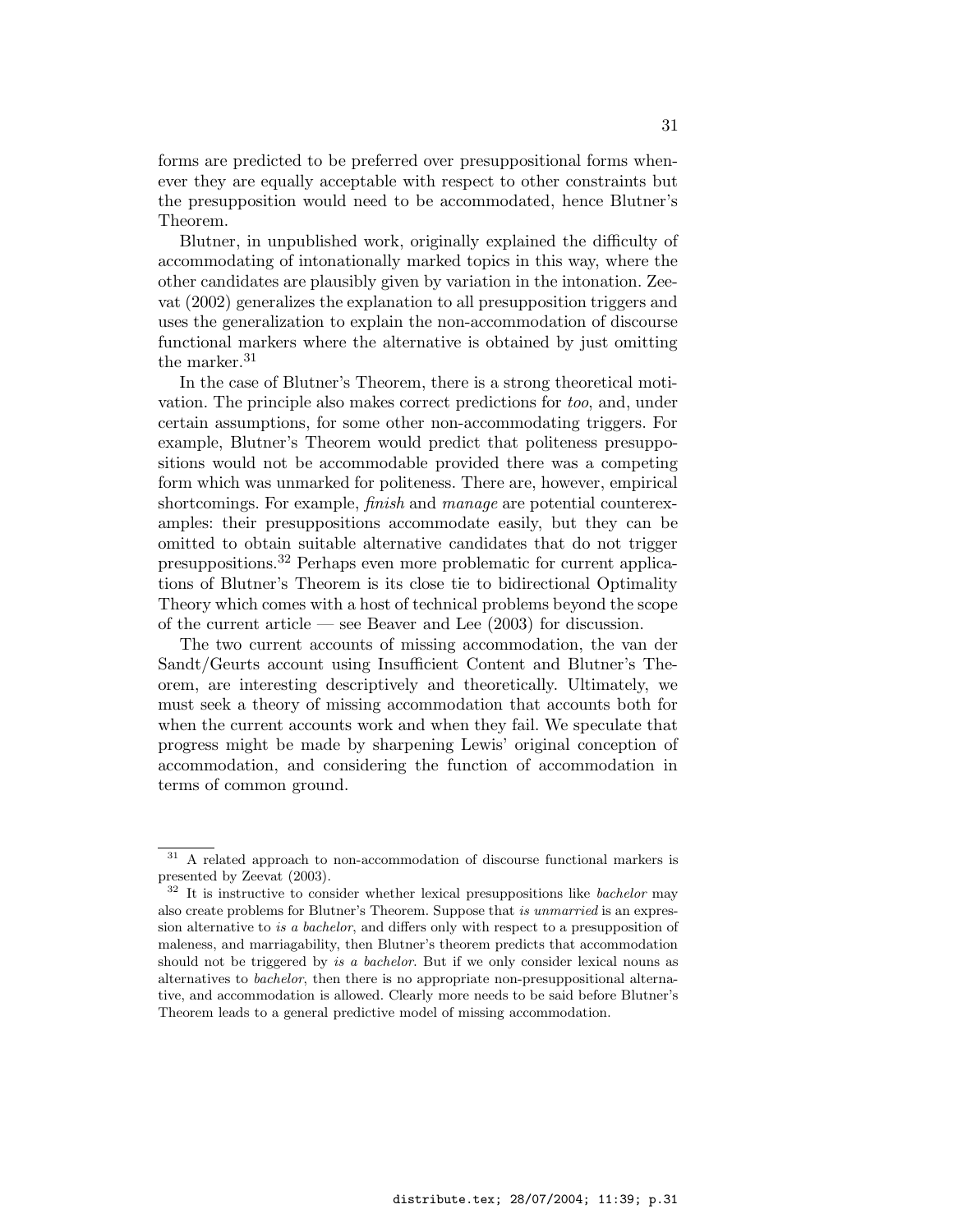Let us suppose that accommodation is a process which resolves uncertainty about the common ground.<sup>33</sup> Then, we should expect accommodation to be blocked whenever it would conflict with the common ground. For example, given that the presupposition of too resists accommodation, we can hypothesize that its presupposition concerns something that could be in direct conflict with the common ground. An example of something that is in the common ground is the discourse record itself, the history of what has been said. So a natural hypothesis, closely related to the Kripke's suggestions, is that the presupposition of too involves information about what is jointly salient to the discourse participants, and that this salience is normally established by virtue of facts about the discourse record.<sup>34</sup> If the discourse record satisfies the presupposition, accommodation is unnecessary. But if the discourse record does not satisfy the presupposition, and nothing else establishes the salience of the relevant material, then accommodation is impossible, because accommodation only occurs when there is uncertainty and, by assumption, there is no uncertainty about the discourse record: it is in the common ground already. Therefore, too should not trigger accommodation. More generally, we might base an analysis of many cases of missing accommodation on principles like the following, the second being a sub-case of the first:

### The Common Ground Principle If a proposition is such that its truth or falsity is a matter of mutual knowledge between discourse

<sup>33</sup> Beaver (2001) provides a formal model of accommodation as resolution of uncertainty about the common ground that could form the basis of an analysis such as the one we suggest here. However, Beaver's original proposal did not incorporate an account of cases of missing accommodation.

 $34$  It might be suggested that the presuppositon of too is solely concerned with the discourse record, and not with what is salient more generally. However, it is well known that too sometimes occurs even when there is no linguistic antecedent. For example, consider the idiom *(Hey) X have feelings too(!)*, where X can be e.g. men, fish or we. A web search revealed 20,000 uses of the idiom, and a causal sample indicates that most have no explicit linguistic antecedent. We posit that in these cases the speaker is assuming that there is some  $Y$  (e.g. *women, people* or *you*) such that Y has a uniquely salient contrast with X and such that Y has feelings is already in the common ground. In this case, no accommodation would be needed. This type of explanation suggests that the analysis of too might make use of a notion like Roberts' (2003) weak familiarity, a condition she uses in the analysis of definites: it allows that a referent is identifiable but not previously mentioned. An alternative account would be that too does indeed have a presupposition that explicitly concerns what has been mentioned in the discourse, and thus that cases where there is no linguistic antecedent involve accommodation after all. However, if we were to allow that too can sometimes trigger accommodation, we would be left with no explanation of Kripke's observation that occurrences of too without an explicit antecedent are often infelicitous.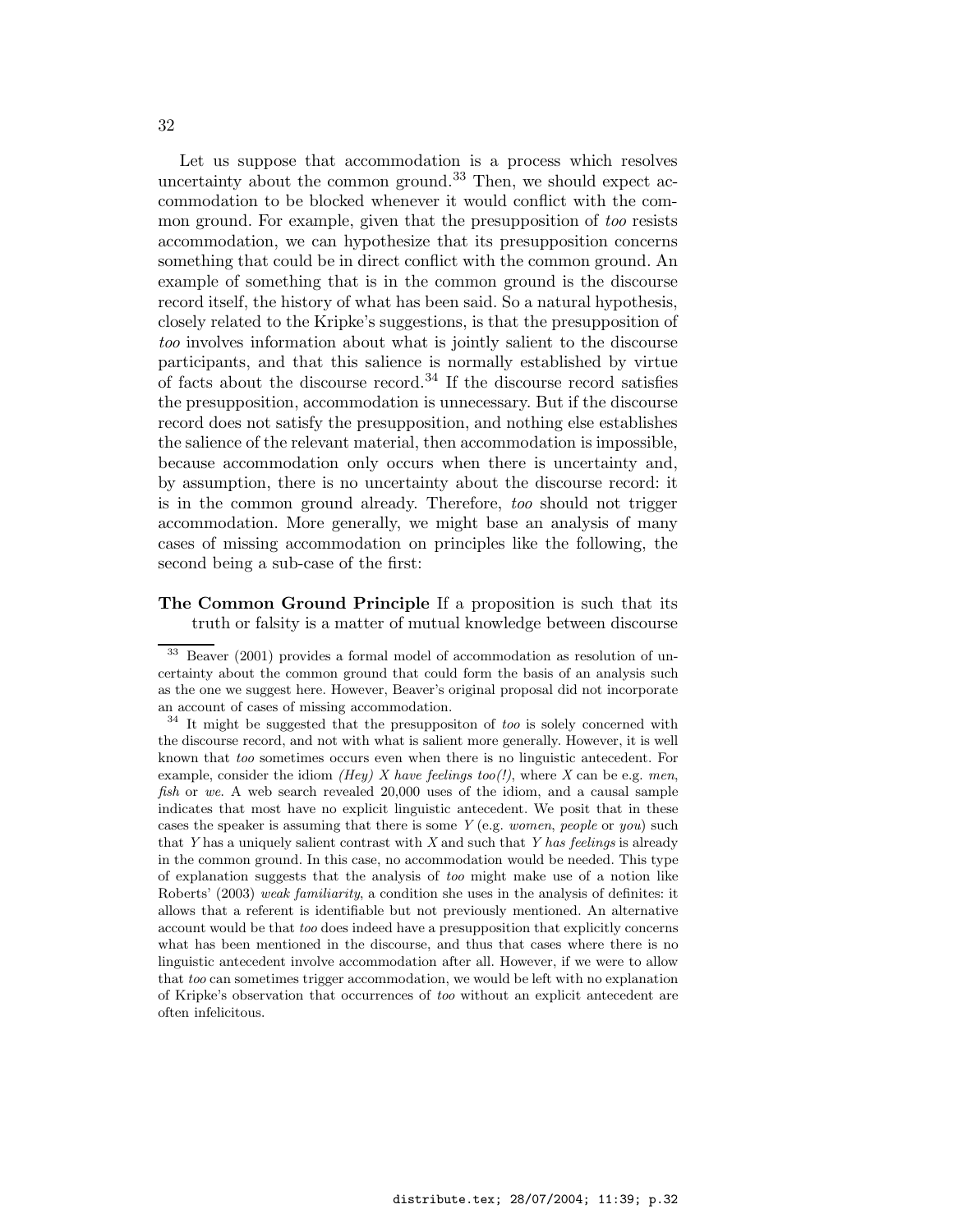participants in normal conversational situations, then the presupposition that the proposition is true (or that it is false) can never be accommodated.

The Discourse Record Principle Presuppositions about what is in the discourse record may not be accommodated.

On this type of analysis, too differs from e.g. canonical factives like realize, because the presuppositions of *realize* are concerned with whatever propositions or facts are under discussion, and are not intrinsically concerned with the discourse record itself. It remains a matter for future research how such an account can be formalized, and whether it can be extended to other presupposition triggers for which accommodation is missing.

#### 4. Conclusion

Lewis' accommodation might have initially appeared to be all or nothing. Mostly all. That is, the hearer seemed forced to choose between putting up with a defective context, or adding the failed presupposition to it to make things work. Given such a choice, adding the presupposition would be a good bet. This notion of accommodation might not have seemed destined to make a big mark on the theory of presupposition: it only solved one problem, the problem of informative presuppositions.

In the last 25 years, the theory of accommodation has become far more nuanced than Lewis' original conception. Contemporary theories allow (i) that what we accommodate may not be predictable from the form of the presupposition trigger alone, (ii) that we may accommodate not only globally, but in a variety of intermediate and local contexts created during the evaluation of an utterance's meaning, and (iii) that accommodation is a complex form of inference based on a considerations including semantics, general principles of pragmatics, and specific calculations of the (joint) goals of discourse participants. In combination, these advances mean that accommodation is no longer merely an add-on pragmatic component designed to deal with a single special case. Rather, accommodation is at the heart of modern presupposition theory, and has resulted in theories which improve empirically on earlier accounts of presupposition, which are far better motivated than their predecessors, and which extend the reach of those theories to new phenomena like modal subordination. Indeed, it may even be said that accommodation has partially supplanted the presupposition projection problem of Langendoen and Savin (1971), the problem of predicting which presuppositions triggered within a complex utterance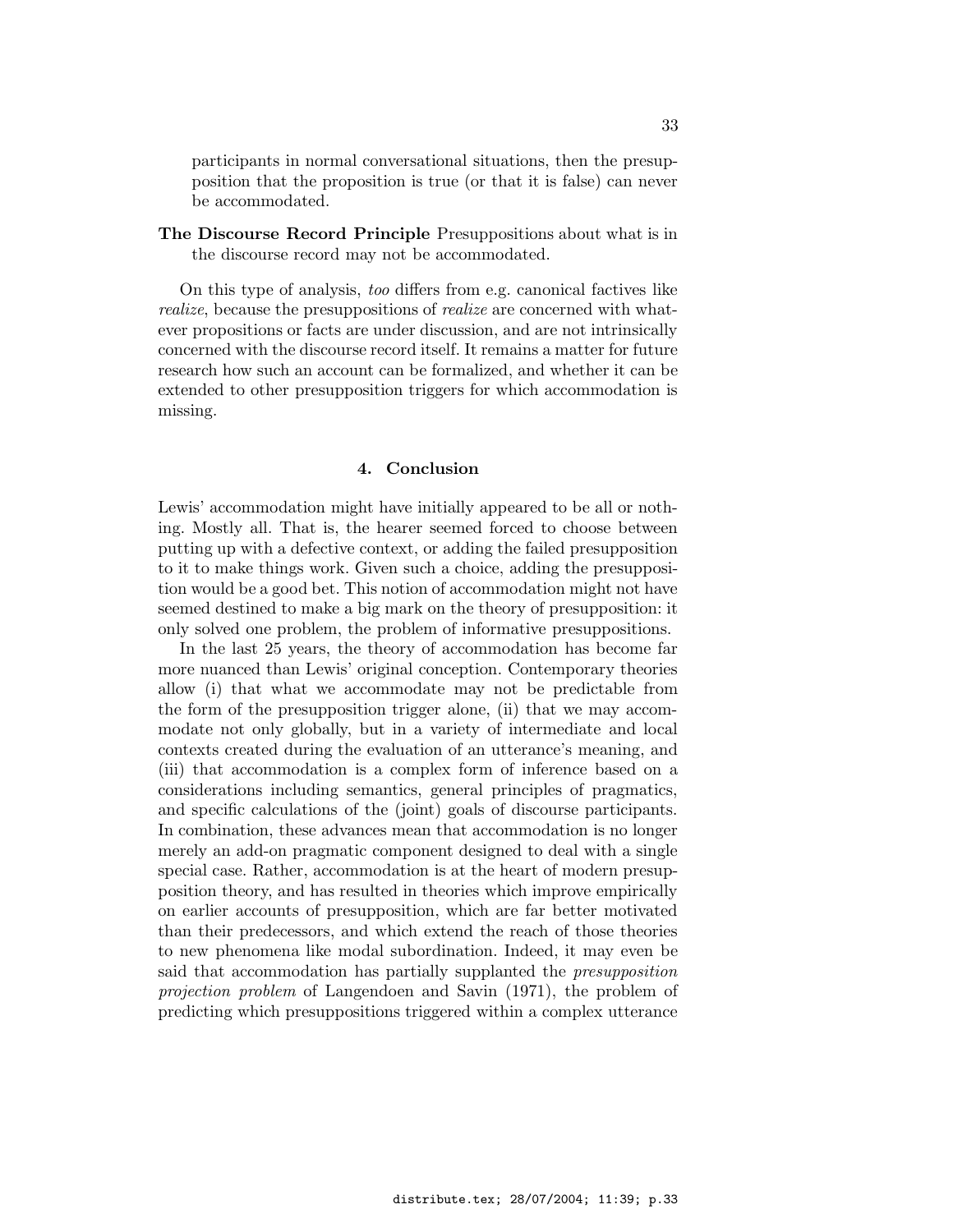would be presuppositions of the utterance as a whole. A restatement of that question would be: given that there are presuppositions in a complex utterance, what is accommodated and in which contexts?

The ideas we have discussed in this chapter suggest that accommodation bears on one of the central issues in the study of how semantics and pragmatics are related, the issue of pragmatic intrusion. Pragmatic intrusion concerns cases in which pragmatic inferences affect truthconditional meaning: a recent case for such effects is made by Levinson  $(2000)$ <sup>35</sup> It is controversial whether pragmatic intrusion occurs at all, and it has certainly not been shown to be common. However, observe that local and intermediate accommodation as we have defined them are inferential processes governed by pragmatic constraints which can directly influence truth conditions. So if the models discussed in this chapter are correct, then pragmatic intrusion is not merely a marginal phenomenon occurring in special cases, but a common occurence. For example, whenever we accommodate information necessary for a bridging definite description, and the material is accommodated in a local context, pragmatic intrusion must be occurring. In (41), the material bridging the music to an elevator is accommodated locally, yet this material is presumably pragmatically derived rather than lexically encoded.

(41) Every time we step in an elevator, the music soothes us.

Pragmatic intrusion is sometimes taken to imply that there really is no sharp division between semantics and pragmatics, yet that is not the view taken here. Rather, we have described models of accommodation in which compositional semantics and pragmatics do discrete tasks, and in which these tasks could even be ordered quite straightforwardly. Specifically, on the view we have described, the interaction of syntax and semantics produces an initial representation which involves unresolved presuppositions, and accommodation then acts on that representation to compute a final representation in which all the

<sup>&</sup>lt;sup>35</sup> A standard type of example of pragmatic intrusion is based on the idea that the temporal asymmetry of and (noticed by Strawson 1952) is commonly analyzed as a case of Gricean implicature, and yet can have truth-conditional significance when a conjunction is embedded in a comparative:

<sup>(</sup>i) It is marginally more common to get depressed and take drugs than to take drugs and get depressed.

The phenomenon was discussed by Cohen (1971) and Wilson (1975), and has become a central issue in Relevance Theory (Sperber and Wilson, 1984), discussed in particular by Carston (1988). Apart from Levinson (2000), the reader is also referred to Horn (2004). Note that pragmatic intrusion as discussed in the literature is standardly taken to involve conversational implicatures, but many cases might instead be analyzed as conventional implicature, for which see Potts (lume).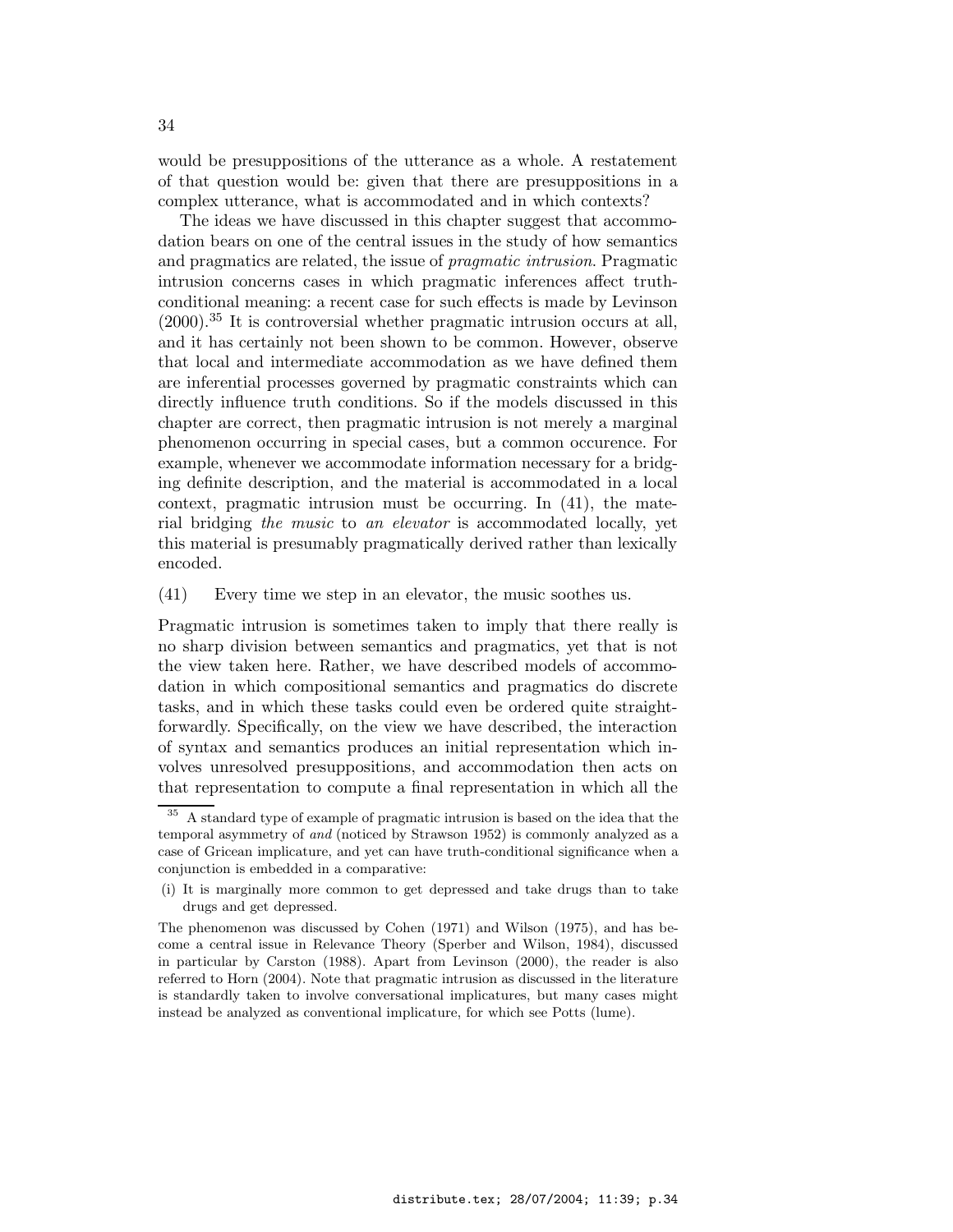presuppositions are resolved. So pragmatic intrusion does not necessarily imply that compositional semantics is indistinguishable from pragmatics. Rather, what it implies is that the output of compositional operations could be a representation that is not yet ready for truth-conditional interpretation. If so, compositional semantics could (but need not) still be understood as an entirely discrete grammatical module, even if it is only after applying pragmatic processes such as accommodation that truth conditions are available.<sup>36</sup>

There remain a variety of open questions. First, we have presented in the main text of this article, in as general a form as we could, fourteen different principles of accommodation. All have descriptive merit, and most of them seem well motivated. The question must be: which of these principles are merely apt descriptions, and which should be seen as essential and underivable parts of the theory of accommodation. Second, we have observed that as regards accommodation, not all presupposition triggers are equal. As we have indicated, a full account of why sometimes accommodation cannot occur, and why there should be differences between triggers, remains elusive. Third, and related to the second point, most work on accommodation centers on its application to presupposition projection. Enormous progress has been made on the projection problem since it was first set out over 30 years ago. Perhaps we should not merely restate the projection problem, but ask a different question altogether. The outstanding conundrum in presupposition theory is surely what can be called the *trigger problem*: why are there any presuppositions and what are the specific mechanisms that produce them?

Based on the above considerations, we anticipate that scholars interests will shift. Current solutions to the projection problem hinge on broad uniformities in accommodation behavior across triggers. Progress on the trigger problem will require detailed observation of how accommodation varies from trigger to trigger. Indeed, there remains yet a further layer of potential variation which we have not even touched on in this article: variation from language to language. To our knowledge, no examples have been given in the literature evidencing cross-linguistic variation of accommodation strategies. It is quite possible that this lack of evidence results from a failure on the part of semanticists to

<sup>36</sup> Note that the picture of accoomodation we describe here differs in an important way from that of Gazdar (1979). In Gazdar's model, like Grice's, a hearer's pragmatics need only spring into action after semantics has produced truth conditions. Indeed, semantics was understood as no more and no less than truth conditions. The view we describe allows us to conceive of pragmatic interpretation operating after semantics, but suggests that the output of semantics might be a representation that is not yet ready for truth-conditional interpretation.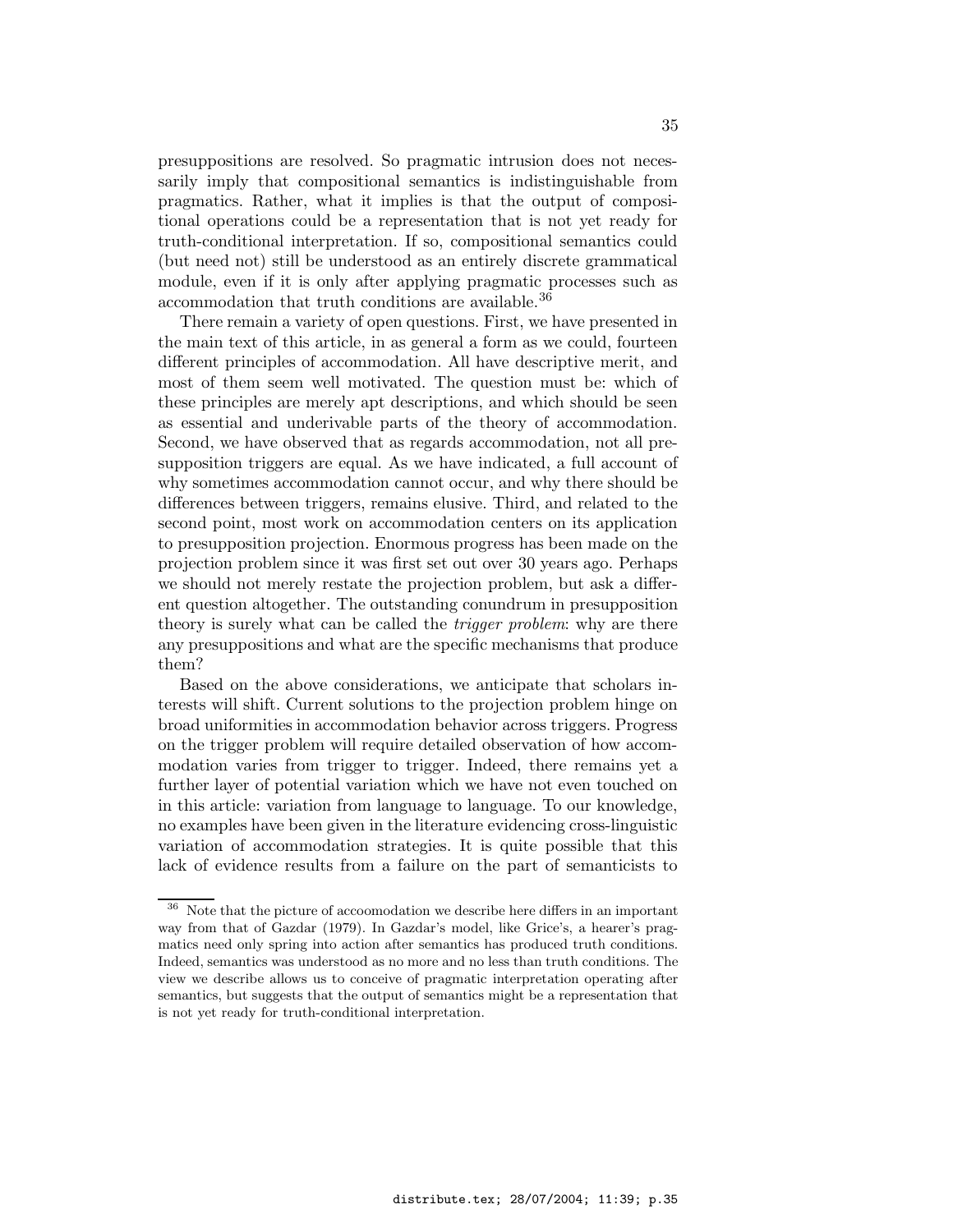search for such variation. But it is also possible that the principles constraining accommodation are universal. This in turn would suggest that these principles have some deep functional motivation, or are in some way intimately related to our general cognitive make-up. Yet the present state of our understanding of accommodation does not provide a firm independent functional or cognitive basis for the principles that govern accommodation. Although some principles can be functionally motivated (say the Atlas Principle preferring stronger readings, or Blutner's Theorem preventing use of presupposition triggers when a semantically equivalent non-trigger is available), every such principle faces empirical problems. The search for general theoretical principles underlying accommodation must go on, hand in hand with empirical work that proceeds trigger by trigger, context by context, and language by language.

#### References

- Asher, N. and A. Lascarides: 1998, 'The Semantics and Pragmatics of Presupposition'. Journal of Semantics 15, 239–299.
- Asher, N. and A. Lascarides: 1999, 'Bridging'. Journal of Semantics 15, 83-113.
- Asher, N. and A. Lascarides: 2003, Logics of Conversation. Cambridge University Press.
- Atlas, J.: 1976, 'On the Semantics of Presupposition and Negation: an Essay in Philosophical Logic and the Foundations of Linguistics'. Ph.D. thesis, University of Princeton.
- Barker, C.: 2002, 'The dynamics of vagueness'. *Linguistics and Philosophy* 25, 1–36.
- Beaver, D.: 1994, 'Accommodating Topics'. In: R. van der Sandt and P. Bosch (eds.): The Proceedings of the IBM and Journal of Semantics Conference on Focus. Heidelberg.
- Beaver, D.: 1997, 'Presupposition'. In: J. van Benthem and A. ter Meulen (eds.): The Handbook of Logic and Language. Amsterdam: Elsevier, pp. 939–1008.
- Beaver, D.: 1999, 'Presupposition: A Plea for Common Sense'. In: L. Moss, J. Ginzburg, and M. de Rijke (eds.): Logic, Language and Computation, Vol. 2. Stanford: CSLI Publications, pp. 21–44.
- Beaver, D.: 2001, Presupposition and Assertion in Dynamic Semantics. Stanford, CA: CSLI Publications.
- Beaver, D.: 2002, 'Presupposition in DRT'. In: D. Beaver, L. Casillas, B. Clark, and S. Kaufmann (eds.): The Construction of Meaning. Stanford, CA: CSLI Publications.
- Beaver, D.: 2004, 'Have you Noticed that your Belly Button Lint Colour is Related to the Colour of your Clothing?'. In: R. Bäuerle, U. Reyle, and T. E. Zimmerman (eds.): Presupposition: Papers in Honor of Hans Kamp. To appear.
- Beaver, D. and H. Lee: 2003, 'Input-Output Mismatches in OT'. In: R. Blutner and H. Zeevat (eds.): Pragmatics and Optimality Theory. Palgrave, pp. 112–153.
- Blutner, R.: 2000, 'Some aspects of optimality in natural language interpretation'. Journal of Semantics  $17(3)$ ,  $189-216$ .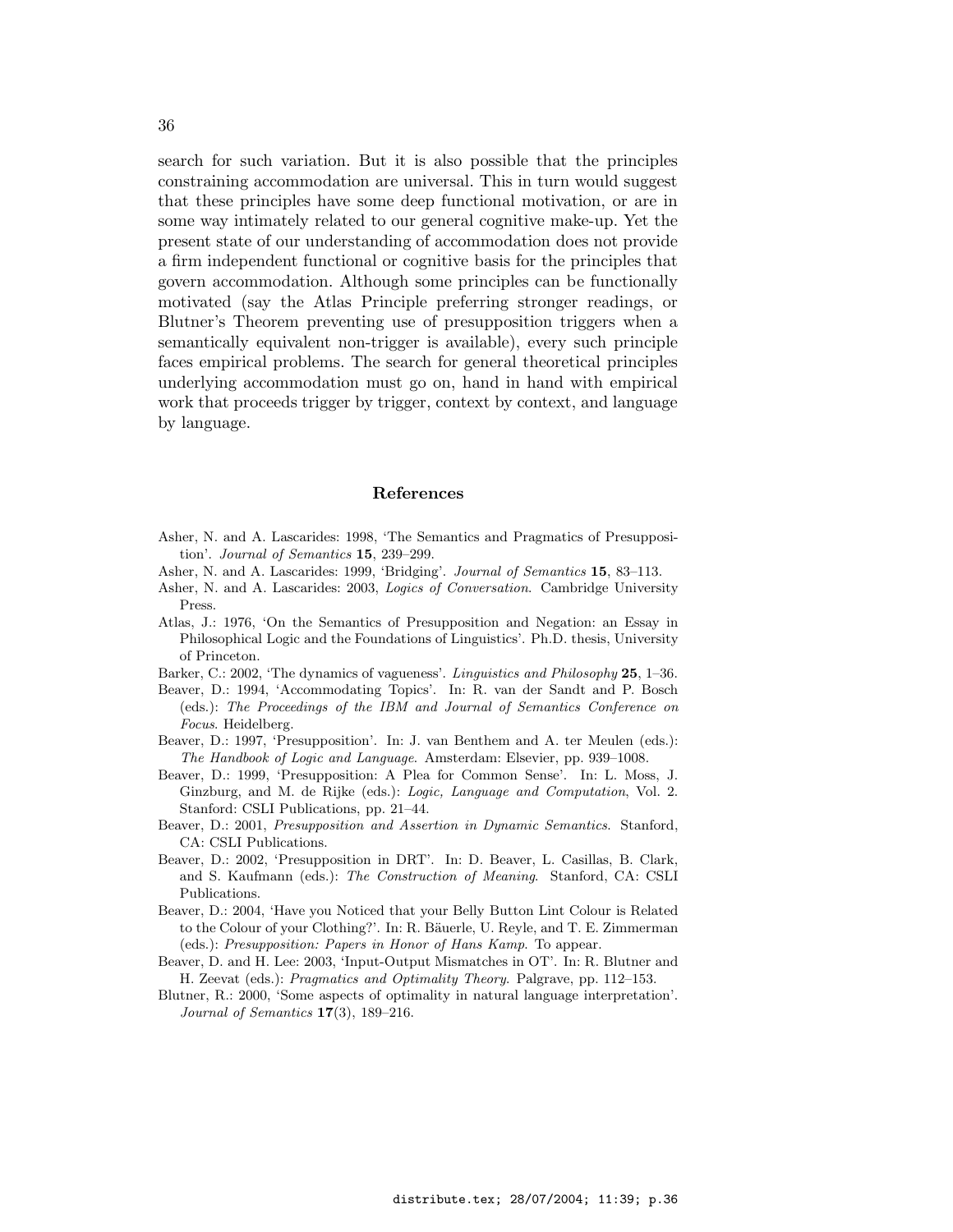- Blutner, R. and G. Jäger: 2003, 'Competition and interpretation: The German adverb wieder ("again")'. In: C. Fabricius-Hansen, E. Lang, and C. Maienborn (eds.): Modifying Adjuncts. Berlin: Mouton de Gruyter.
- Bosch, P.: 2001, 'Against the Identification of Anaphora and Presupposition'. In: J. van Kuppevelt and R. Smith (eds.): Proceedings of the 2nd SIGdial Workshop on Discourse and Dialogue. Aalborg, Denmark: ACL SIGdial.
- Burton-Roberts, N.: 1989, The Limits to Debate: A Revised Theory of Semantic Presupposition, Vol. 51 of *Cambridge Studies in Linguistics*. Cambridge University Press.
- Carston, R.: 1988, 'Explicature, implicature and truth-theoretic semantics'. In: R. Kempson (ed.): Mental representations: the interface between language and reality. Cambridge: C.U.P., pp. 155–181.
- Clark, H. and C. Marshall: 1981, 'Definite Reference and Mutual Knowledge'. In: A. Joshi, B. Webber, and I. Sag (eds.): Elements of Discourse Understanding. Cambridge: Cambridge University Press, pp. 10–63.
- Cohen, L. J.: 1971, 'Some remarks on Grice's views about the logical particles of natural language'. In: Y. Bar-Hillel (ed.): Pragmatics of Natural Language. Dordrecht: Reidel, pp. 50–68.
- Dalrymple, M., M. Kanazawa, Y. Kim, S. A. Mchombo, and S. Peters: 1998, 'Reciprocal Expressions and the Concept of Reciprocity'. Linguistics and Philosophy 21, 159–210.
- van Deemter, K.: 1992, 'Towards a generalisation of anaphora'. Journal of Semantics 9, 27–51.
- Delin, J.: 1995, 'Presupposition and shared knowledge in it-clefts'. Language and Cognitive Processes 10(2), 97–120.
- Fauconnier, G.: 1985, Mental Spaces: Aspects of Meaning Construction in Natural Language. Cambridge, Massachusetts.: MIT Press.
- Fillmore, C.: 1971, 'Verbs of Judging: An Exercise in Semantic Description'. In: C. Fillmore and D. T. Langendoen (eds.): Studies in Linguistic Semantics. New York.: Holt, Reinhardt and Winston, pp. 272–289.
- von Fintel, K.: 2000, 'What is Presupposition Accommodation?'. Unpublished ms., MIT.
- von Fintel, K.: to appear, 'Would you believe it? The King of France is Back! (Presuppositions and Truth-Value Intuitions)'. In: A. Bezuidenhout and M. Reimer (eds.): Descriptions and Beyond: An Interdisciplinary Collection of Essays on Definite and Indefinite Descriptions and other Related Phenomena. Oxford: Oxford University Press.
- Frege, G.: 1892, 'Uber Sinn und Bedeutung'. Zeitschrift fur Philosophie und philosophische Kritik pp. 25–50. English Translation: "On Sense and Meaning", in Brian McGuinness (ed), Frege: collected works, pp. 157–177, Basil Blackwell, Oxford.
- Gauker, C.: 1998, 'What Is a Context of Utterance?'. Philosophical Studies 91, 149–172.
- Gauker, C.: 2003, Words without Meaning. MIT Press.
- Gazdar, G.: 1979, Pragmatics: Implicature, Presupposition and Logical Form. New York: Academic Press.
- Geurts, B.: 1998, 'Presuppositions and anaphors in attitude contexts'. Linguistics and Philosophy  $21, 545-601.$
- Geurts, B.: 1999, Presuppositions and Pronouns, Vol. 3 of CRiSPI. Amsterdam: Elsevier.
- Geurts, B.: 2000, 'Buoyancy and Strength'. Journal of Semantics 17(4), 315–333.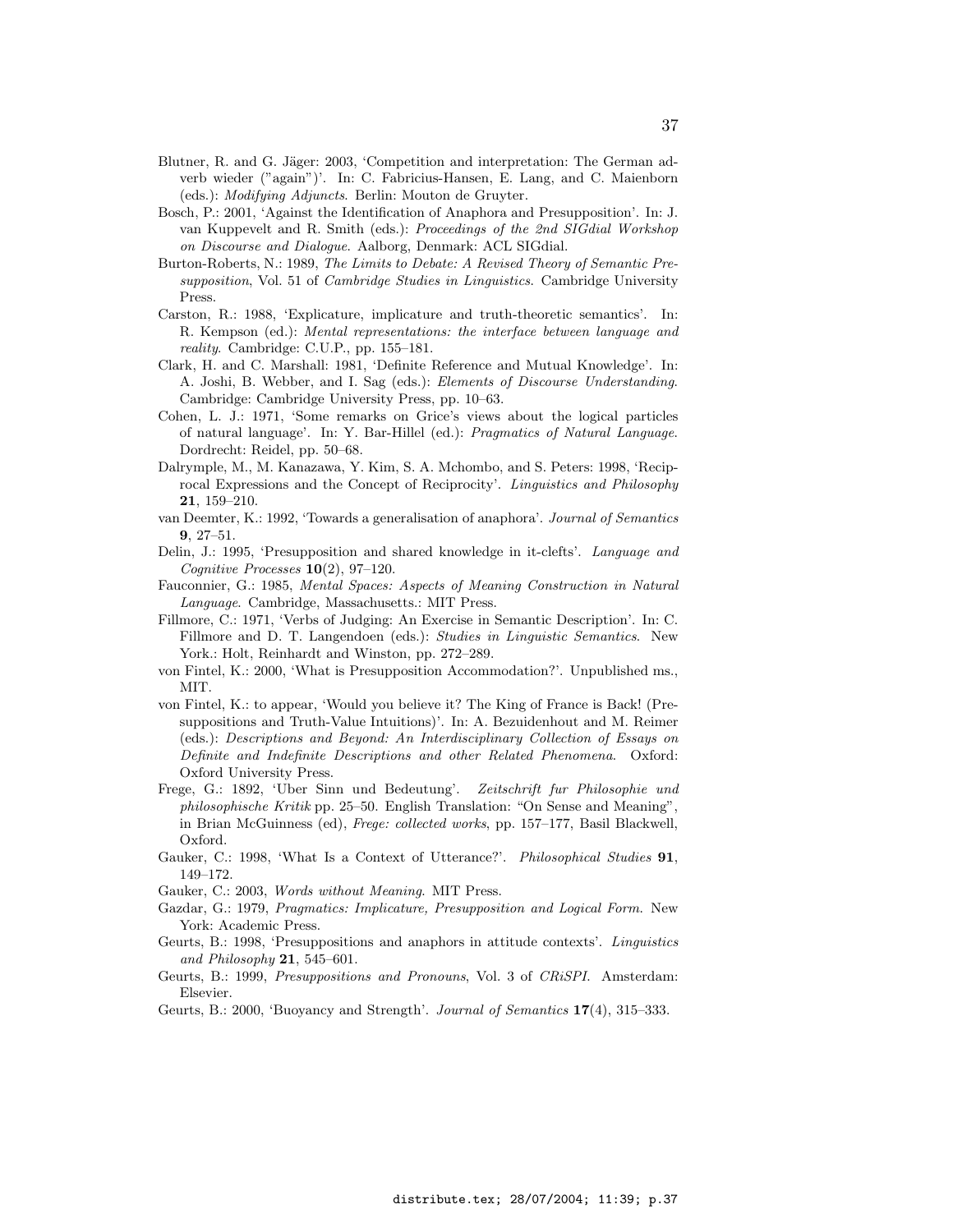- Geurts, B. and R. van der Sandt: 1999, 'Domain Restriction.'. In: P. Bosch and R. van der Sandt (eds.): Focus: Linguistic, Cognitive, and Computational Perspectives. Cambridge: Cambridge University Press, pp. 268–292.
- Geurts, B. and R. van der Sandt: 2001, 'Too'. In: Proceedings of the 13th Amsterdam Colloquium. pp. 180–185.
- Geurts, B. and R. van der Sandt: 2004, 'Interpreting Focus'. To appear: Theoretical Linguistics.
- Giles, H., A. Mulac, J. J. Bradac, and P. Johnson: 1987, 'Speech accommodation theory: The next decade and beyond'. In: Communication Yearbook, Vol. 10. Newbury Park: Sage.
- Grice, H. P.: 1989, Studies in the Way of Words. Cambridge, Massachusetts: Harvard University Press.
- Hajiĉová, E.: 1984, 'Presupposition and allegation revisited'. Journal of Pragmatics 8, 155–167.
- Hajiĉová, E., B. Partee, and P. Sgall: 1998, Topic-Focus Articulation, Tripartite Structures, and Semantic Content. Dordrecht: Kluwer.
- Heim, I.: 1982, 'On the Semantics of Definite and Indefinite Noun Phrases'. Ph.D. thesis, University of Massachusetts at Amherst.
- Heim, I.: 1983, 'On the Projection Problem for Presuppositions'. In: M. Barlow, D. Flickinger, and M. Westcoat (eds.): Second Annual West Coast Conference on Formal Linguistics. Stanford University, pp. 114–126.
- Heim, I.: 1992, 'Presupposition Projection and the Semantics of Attitude Verbs'. Journal of Semantics 9, 183–221.
- Hobbs, J., M. Stickel, D. Appelt, and P. Martin: 1990, 'Interpretation As Abduction'. Technical Report 499, SRI International, Menlo Park, California.
- Horn, L.: 1994, 'Pragmatics, Implicature and Presupposition'. In: R. E. Asher and J. Simpson (eds.): The Encyclopedia of Language and Linguistics. Oxford: Pergamon Press.
- Horn, L.: 1995, 'Presupposition and Implicature'. In: S. Lappin (ed.): The Handbook of Contemporary Semantic Theory. Oxford: Blackwell's, pp. 299–319.
- Horn, L.: 2004, 'Implicature'. In: The Handbook of Pragmatics. Oxford: Blackwell, pp. 3–28.
- Kamp, H.: 1981, 'A Theory of Truth and Semantic Representation'. In: J. Groenendijk, T. Janssen, and M. Stokhof (eds.): Formal Methods in the Study of Language, Part 1, Vol. 135. Amsterdam: Mathematical Centre Tracts, pp. 277– 322. Reprinted in Jeroen Groenendijk, Theo Janssen and Martin Stokhof (eds), 1984, Truth, Interpretation, and Information; Selected Papers from the Third Amsterdam Colloquium, Foris, Dordrecht, pp. 1–41.
- Kamp, H.: 2001a, 'Computation and justification of presuppositions'. In: M. Bras and L. Vieu (eds.): Semantics and pragmatics of dialogue: experimenting with current theories. Amsterdam: Elsevier, pp. 57–84.
- Kamp, H.: 2001b, 'The importance of presupposition'. In: C. Rohrer and A. Rossdeutscher (eds.): Linguistic Form and its Justification. Selected papers from the SFB 340. Stanford, CA: CSLI Publications.
- Kamp, H. and U. Reyle: 1993, From Discourse to Logic. Dordrecht: Kluwer.
- Karttunen, L.: 1971, 'Some Observations on Factivity'. Papers in Linguistics 5, 55–69.
- Karttunen, L.: 1973, 'Presuppositions of Compound Sentences'. Linguistic Inquiry 4, 167–193.
- Karttunen, L.: 1974, 'Presuppositions and Linguistic Context'. Theoretical Linguistics 1, 181–194.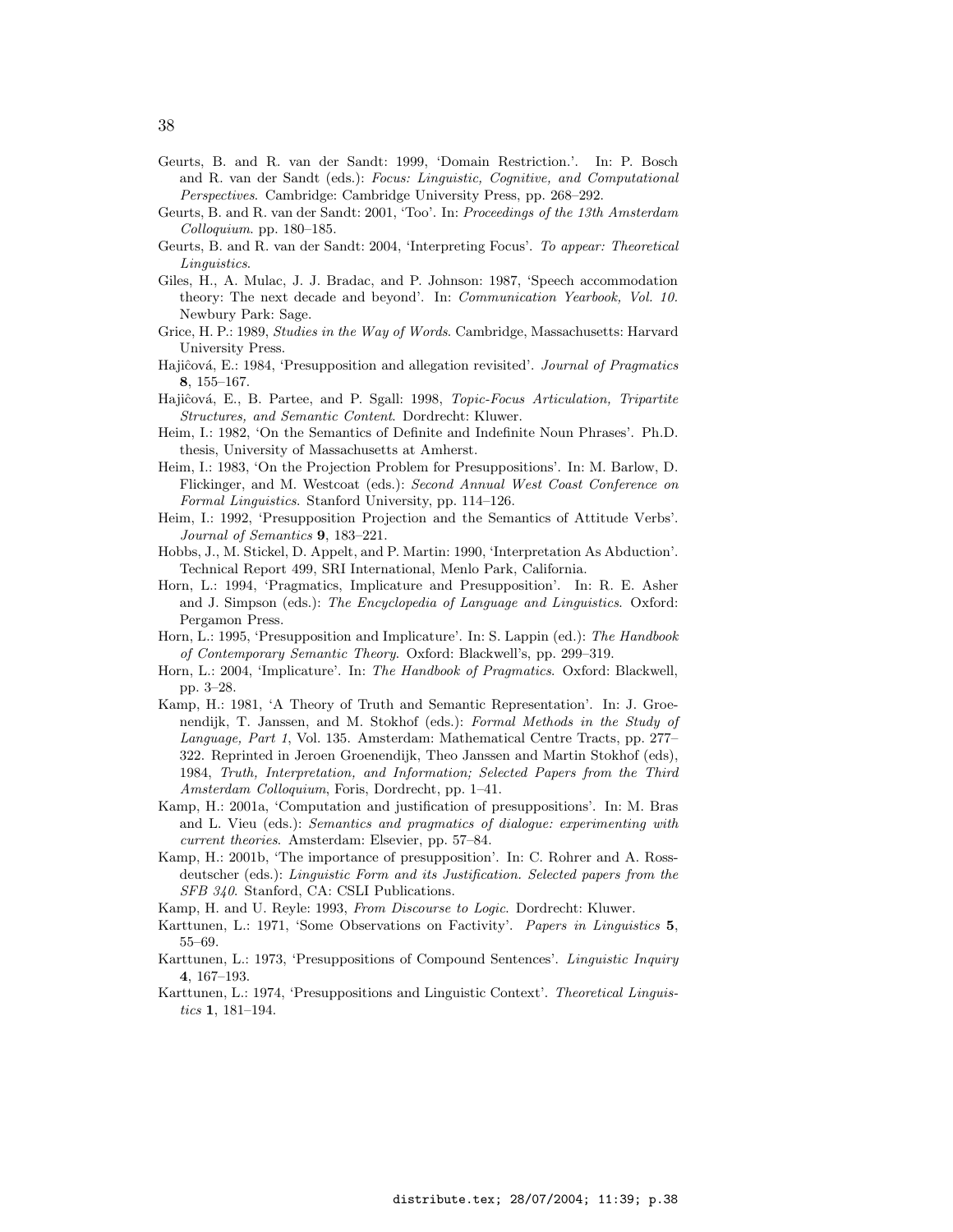- Karttunen, L. and S. Peters: 1979, 'Conventional Implicatures in Montague Grammar'. In: C.-K. Oh and D. Dineen (eds.): Syntax and Semantics 11: Presupposition. New York: Academic Press, pp. 1–56.
- Kempson, R.: 1975, Presupposition and the Delimitation of Semantics. Cambridge: Cambridge University Press.
- Klein, E.: 1975, 'Two Sorts of Factive Predicate'. Pragmatics Microfiche 1.1. frames B5–C14.
- Krahmer, E.: 1998, Presupposition and Anaphora. Stanford: CSLI Publications.
- Kripke, S.: ms, 'Presupposition and Anaphora: Remarks on the Formulation of the Projection Problem'. Princeton University.
- Langendoen, D. T. and H. Savin: 1971, 'The Projection Problem for Presuppositions'. In: C. Fillmore and D. T. Langendoen (eds.): Studies in Linguistic Semantics. New York: Holt, Reinhardt and Winston, pp. 373–388. Reprinted in János Petöfi and Dorothea Franck (eds) 1973, Präsuppositionen in Philosophie und Linguistik — Presuppositions in Philosophy and Linguistics, Athanäum Verlag, Frankfurt.
- Levinson, S.: 1983, Pragmatics. Cambridge: Cambridge University Press.
- Levinson, S.: 2000, *Presumptive Meanings*. Cambridge: MIT Press.
- Lewis, D.: 1969, Convention: A Philosophical Study. Cambridge, Mass.: Harvard University Press.
- Lewis, D.: 1979, 'Scorekeeping in a Language Game'. Journal of Philosophical Logic 8, 339–359. Also in Rainer Bäuerle, Urs Egli and Arnim von Stechow (eds) 1979, Semantics from Different Points of View, Springer, Berlin.
- Mercer, R.: 1987, 'A Default Logic Approach to the Derivation of Natural Language Presuppositions'. Ph.D. thesis, University of British Columbia.
- Partee, B. H.: 1996, 'Allegation and local accommodation'. In: B. H. Partee and P. Sgall (eds.): Discourse and Meaning. Papers in honor of Eva Hajičová. Amsterdam: John Benjamins, pp. 65–86.
- Potts, C.: this volume, 'Conventional implicatures, a distinguished class of meanings?'. In: The Oxford Handbook of Linguistic Interfaces. OUP.
- Prince, A. and P. Smolensky: 1993, 'Optimality Theory: Constraint Interaction in Generative Grammar'. Technical Report RuCCS Technical Report #2, Center for Cognitive Science, Rutgers University, Piscataway.
- Roberts, C.: 1987, 'Modal Subordination, Anaphora and Distributivity'. Ph.D. thesis, University of Massachusetts at Amherst.
- Roberts, C.: 1989, 'Modal Subordination and Pronominal Anaphora in Discourse'. Linguistics and Philosophy  $12(6)$ , 683–721.
- Roberts, C.: 1999, 'Presupposition'. In: R. A. Wilson and F. C. Keil (eds.): MIT Encyclopedia of Cognitive Science. Cambridge, Mass.: MIT Press.
- Roberts, C.: 2002, 'Demonstratives as Definites'. In: K. van Deemter and R. Kibble (eds.): Information Sharing. Stanford, CA.: CSLI Publications, pp. 89–136.
- Roberts, C.: 2003, 'Uniqueness presuppositions in English definite noun phrases'. Linguistics and Philosophy  $26(3)$ , 287-350.
- van Rooy, R.: 2003, 'Relevance and Bidirectional OT'. In: R. Blutner and H. Zeevat (eds.): Pragmatics and Optimality Theory. Palgrave, pp. 173–210.
- Russell, B.: 1905, 'On Denoting'. Mind 14, 479–493.
- van der Sandt, R.: 1982, 'Kontekst en Presuppositie: Een Studie van het Projektieprobleem en de Presuppositionele Eigenschappen van de Logische Konnektieven'. Ph.D. thesis, Nijmegen Institute of Semantics.
- van der Sandt, R.: 1988, Context and Presupposition. London: Croom Helm.